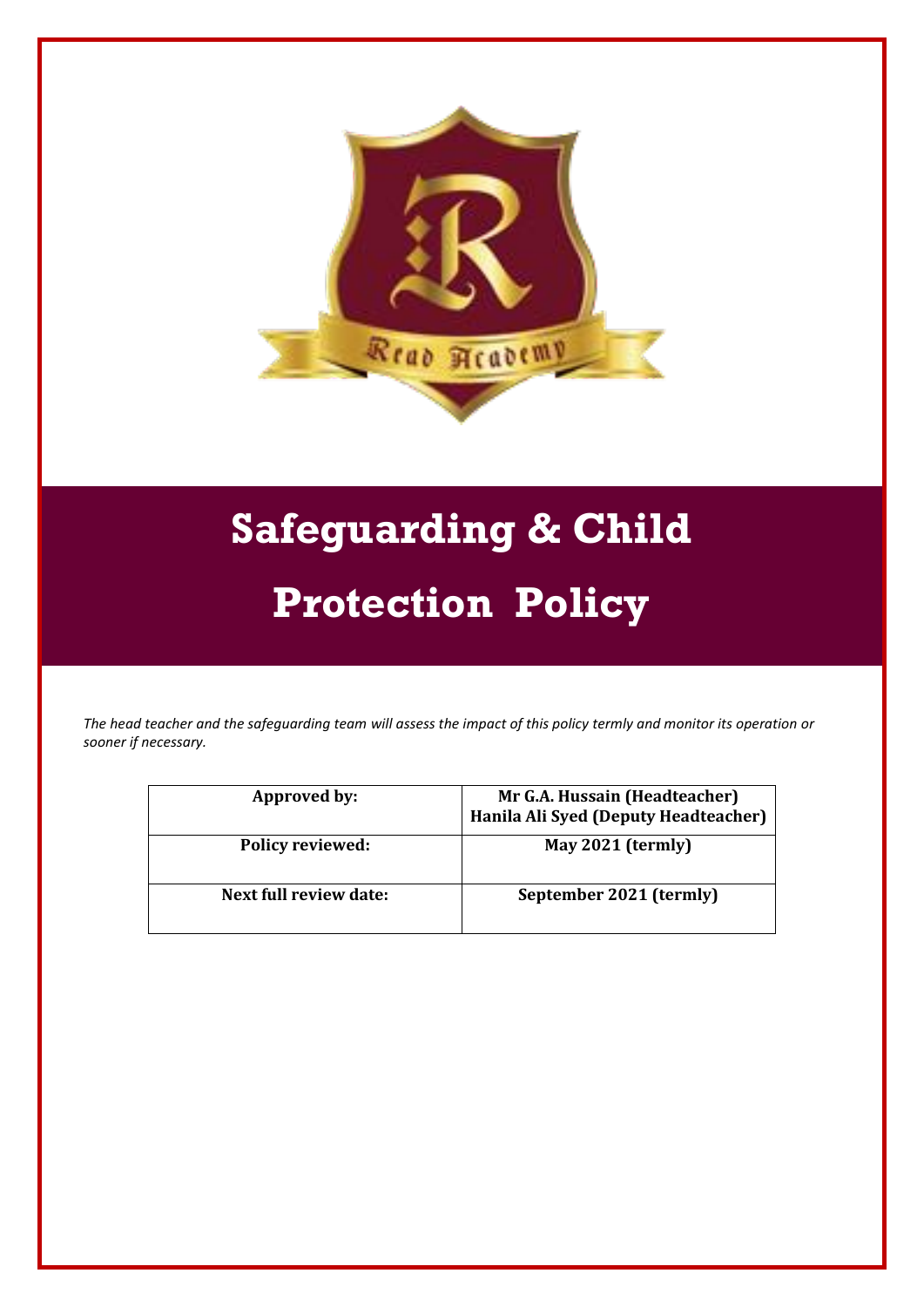| Named personnel with designated responsibility for child protection                      |                                                                                      |  |
|------------------------------------------------------------------------------------------|--------------------------------------------------------------------------------------|--|
| Designated safeguarding lead                                                             | <b>Mr Gulam Abbas Hussain</b>                                                        |  |
| Deputy designated safeguarding lead(s)                                                   | <b>Ms Hanila Ali Syed</b><br><b>Ms Farhana Begum</b><br><b>Ms Maria Kashif Saeed</b> |  |
| <b>Designated Senior Development Leader</b><br>(SDL) for safeguarding & child protection | Dr Kiran Rahim                                                                       |  |
| Chair of SDL governing body                                                              | <b>Mr Sameer Abbas</b>                                                               |  |

# **CONTENTS**

| 1              | <b>Introduction and Aims</b>                                          |
|----------------|-----------------------------------------------------------------------|
| $\overline{2}$ | <b>Our School's commitment</b>                                        |
| 3              | <b>Statutory Framework and Guidance</b>                               |
| 4              | Indicators of abuse and neglect                                       |
| 5              | <b>Procedures</b>                                                     |
| 6              | <b>Responsibilities: The Designated Safeguarding Lead</b>             |
| 7              | Responsibilities: The Senior Development Leaders (SDL) governing body |
| 8              | <b>Responsibilities: The Headteacher</b>                              |
| 9              | <b>Responsibilities: All staff</b>                                    |
| 10             | <b>A Disclosure</b>                                                   |
| 11             | <b>Record</b>                                                         |
| 12             | Keeping Confidentiality, Consent and Information sharing              |
| 13             | <b>Communication with parents</b>                                     |
| 14             | <b>Responsibilities: The Local Authority</b>                          |
| 15             | <b>Supporting Staff Members</b>                                       |
| 16             | Allegations involving school staff/volunteers                         |
| 17             | <b>Whistle-blowing and Complaints</b>                                 |
| 18             | <b>Recruitment and Vetting</b>                                        |
| 19             | <b>Specific safeguarding issues</b>                                   |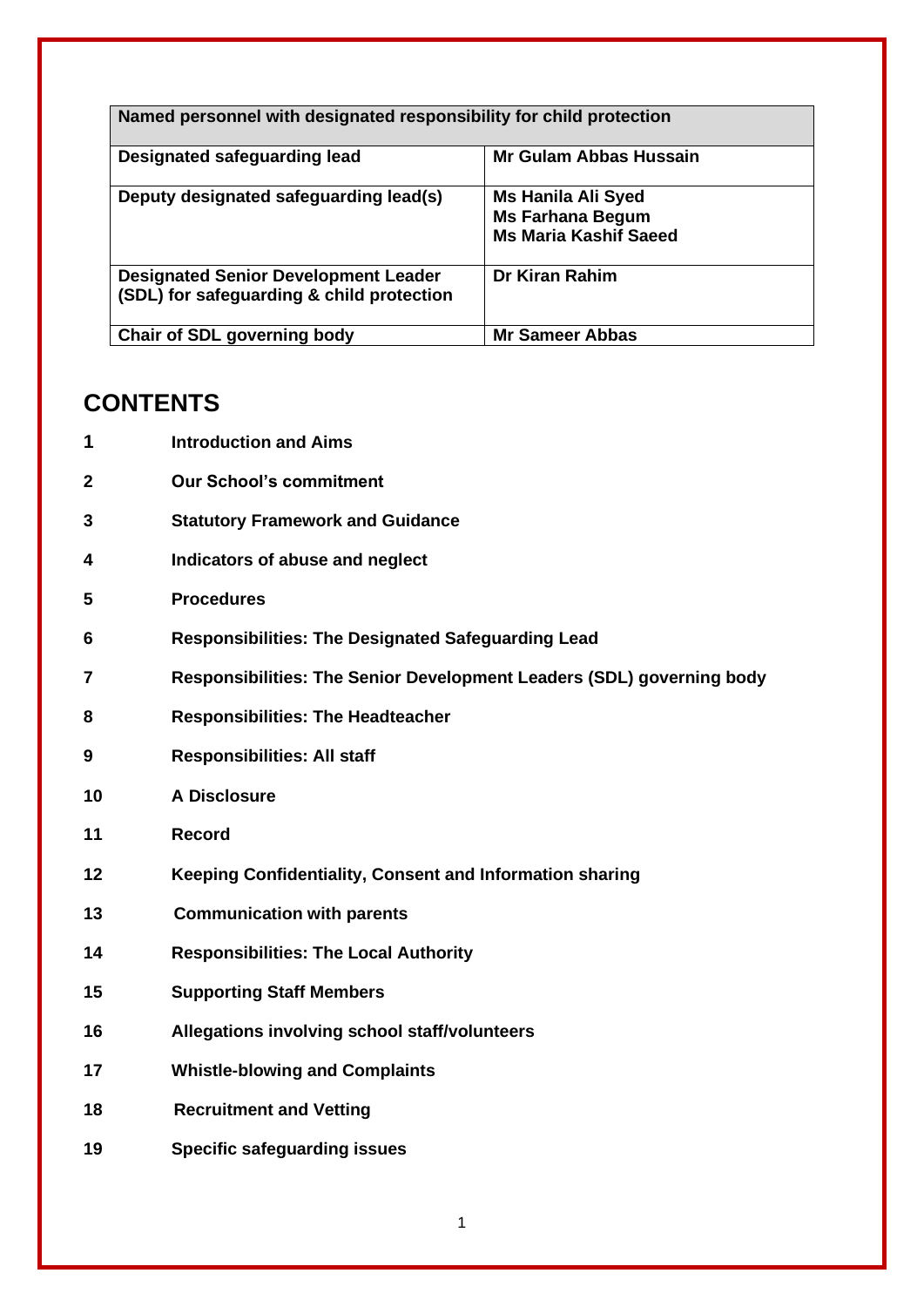# **20 Site security**

- **21 Notifications**
- **22 Policy Review**

**Appendix 1: Linked Policies and Procedures Appendix 2: Record of Concern Appendix 3: Redbridge LSCB Multi-Agency Threshold Guidance Appendix 4: Further Guidance on Specific Safeguarding Issues Appendix 5: Contacts and Links**

# **1. INTRODUCTION AND AIMS**

Everyone at Read Academy who comes into contact with children and their families has a role to play in safeguarding children. School staff are particularly important in safeguarding and promoting the welfare of children as we are in a position to identify concerns early and provide help for children, to prevent concerns from escalating.

Our school staff form part of the wider safeguarding system for children.

Our school will work with children's social care, the police, health services and other services to promote the welfare of children and protect them from harm.

This policy applies to all staff, including volunteers, temporary staff and contractors, working in or on behalf of the school and provides information about the actions the school expect from all staff members, it will be updated annually and known to everyone working in the school and the SDL governing body. It will be available to parents on request and via our website.

Everyone working in or for our school shares the objective to help keep children and young people safe by:

- Providing a safe environment for children and young people to learn and develop in our school setting;
- Identifying and responding to 'early help' needs of children and families;
- Identifying children and young people who are suffering or likely to suffer significant harm, and taking appropriate action with the aim of making sure they are kept safe both at home and in our school setting;
- Maintaining a culture of vigilance and an attitude of **'It could happen here'.**

This Safeguarding and Child Protection policy forms part of a suite of documents and policies which encompass the safeguarding responsibilities of the school. (Appendix 1 Linked Policies and Procedures). In particular this policy should be read in conjunction with the Behaviour policy, the Staff Code of Conduct, the Safer Recruitment policy, the Online-Safety policy and the Anti-Bullying policy.

The aims of this policy are to:

- provide staff with the framework to promote and safeguard the wellbeing of children and in so doing ensure they meet their statutory responsibilities;
- ensure consistent good practice across the school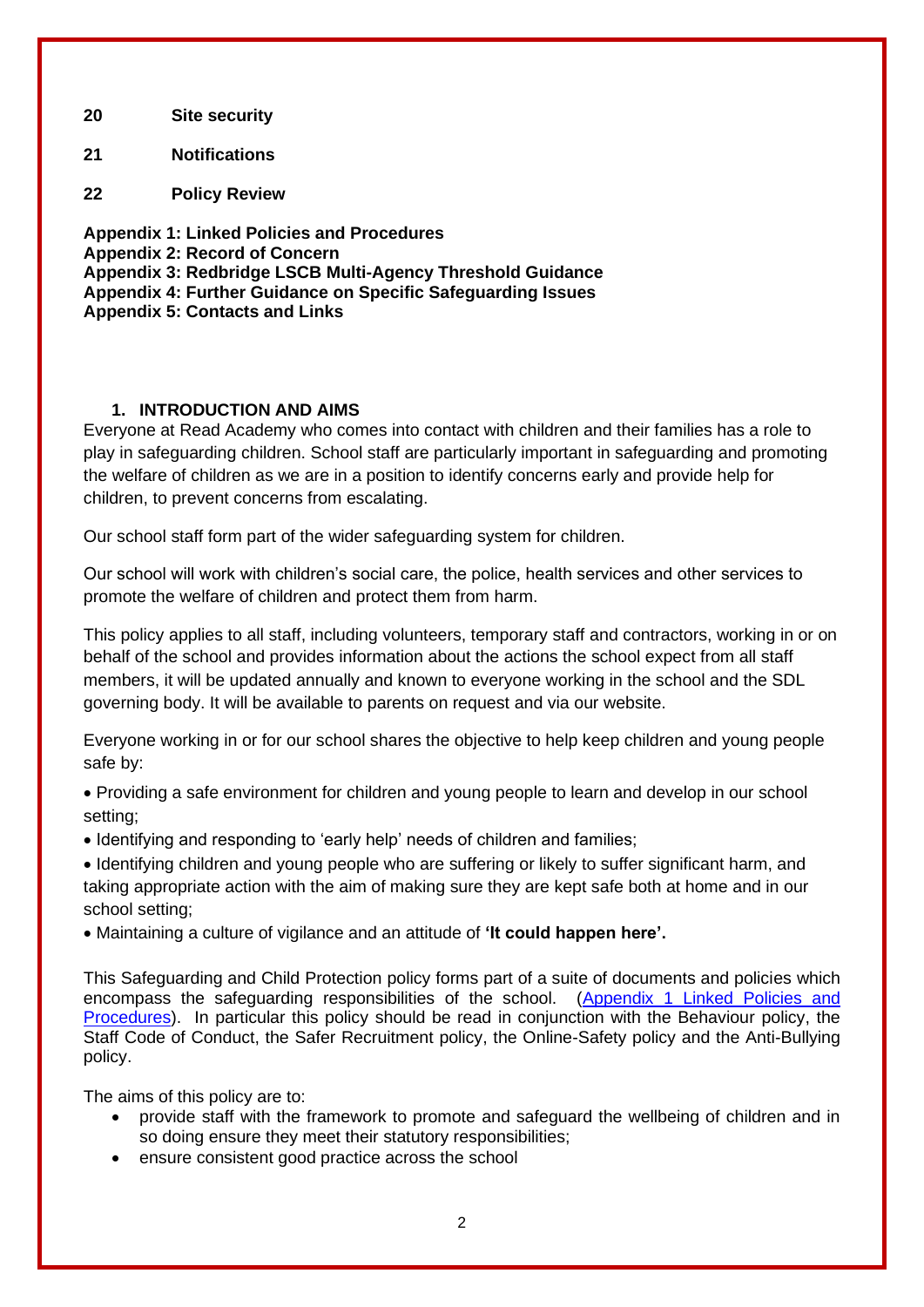• define the responsibilities of school leaders, including SDL's, and all staff for safeguarding and child protection.

# **2. OUR SCHOOL'S COMMITMENT**

Read Academy is committed to safeguarding and promoting the welfare of all of our pupils. Each pupil's welfare is of paramount importance. Throughout this document 'children' includes everyone under the age of 18.

Safeguarding and promoting the welfare of children is defined as:

Protecting children from maltreatment; preventing impairment of children's health or development; ensuring that children grow up in circumstances consistent with the provision of safe and effective care; and taking action to enable children to have the best outcomes.

Child Protection refers to procedures and actions undertaken regarding children who are at risk of being seriously harmed or have been significantly harmed.

# **In delivering our safeguarding duties,**at Read Academy we will:

- provide a caring, positive, safe and stimulating environment that promotes the social, physical and moral development of the individual child;
- identify concerns early and prevent concerns from escalating;
- establish and maintain a culture where children feel respected, secure, are encouraged to talk and are listened to when they have a worry or concern;
- establish and maintain an environment where school staff and volunteers feel well informed about safeguarding and child protection and are listened to when they have concerns about the safety and wellbeing of a child;
- ensure children know that there are adults in school whom they can approach if worried and that these adults will take action to deal with what worries them;
- ensure that children who have unmet needs are supported appropriately. This could include a referral to early help services or specialist services if they are a child in need or have been / are at risk of being abused and neglected;
- where there is a safeguarding concern, take the child's wishes and feelings into account when determining what action to take and what services to provide and ensure that there are systems in place for children to express their views and give feedback;
- when concerned about the welfare of a child, always act in the best interests of the child;
- work with parents to build an understanding of the school's responsibilities for the welfare of all children, including the need for referrals to other agencies in some situations;
- include opportunities across the curriculum, including within Personal social health education (PSHE) and Information technology (IT), for children to be taught about safeguarding and to develop the skills they need to recognise danger, protect themselves from risks and stay safe from abuse; maintain an attitude of **"it could happen here"** where safeguarding is concerned
- ensure that staff feel able to raise concerns about poor or unsafe practice and potential failures in the school's safeguarding regime and are familiar with the appropriate whistleblowing procedures
- maintain a culture of continuous improvement with regard to safeguarding and child protection arrangements.

# **3. STATUTORY FRAMEWORK & GUIDANCE**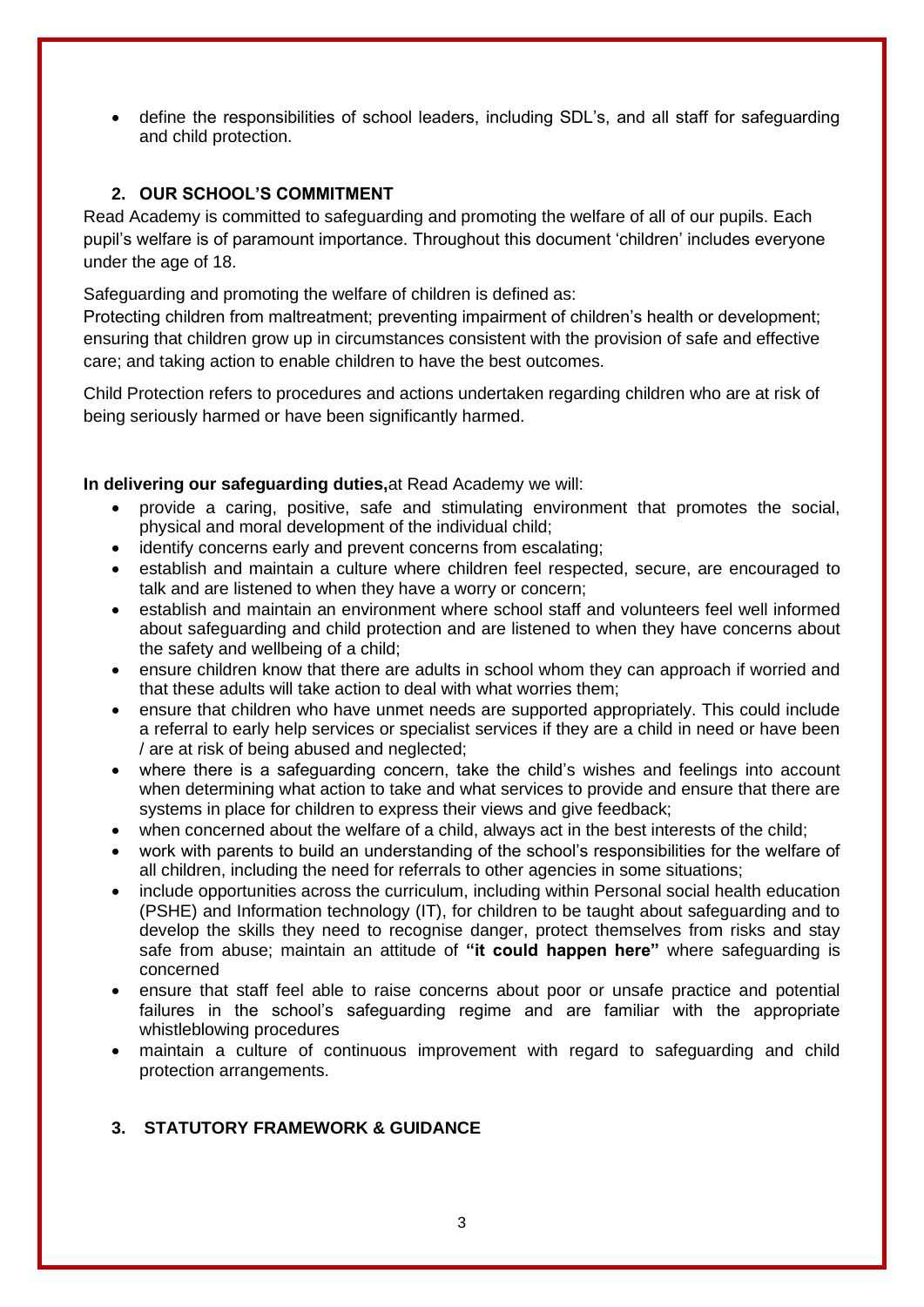In order to safeguard and promote the welfare of children, this policy and our safeguarding and child protection procedures have been developed in accordance with the following legislation and guidance:

- [The Children Act 1989](http://www.legislation.gov.uk/ukpga/1989/41/contents)
- [The Children Act 2004](http://www.legislation.gov.uk/ukpga/2004/31/contents) (section 10 and section 14B)
- Section 5B(11) of the FGM Act 2003 (as inserted by section 74 of the Serious Crime Act [2015\)](http://www.legislation.gov.uk/ukpga/2015/9/part/5/crossheading/female-genital-mutilation/enacted)
- [Children and Social Work Act 2017](http://www.legislation.gov.uk/ukpga/2017/16/pdfs/ukpga_20170016_en.pdf)
- [The Education Act 2011](http://www.legislation.gov.uk/ukpga/2011/21/contents/enacted)
- [Education Act 2002](http://www.legislation.gov.uk/ukpga/2002/32/contents) (section 175 and 157)
- [The Education \(Pupil Information\) \(England\) Regulations 2005](http://www.legislation.gov.uk/uksi/2005/1437/made)
- [Regulation 9 of the School Staffing \(England\) Regulations 2009](http://www.legislation.gov.uk/uksi/2009/2680/pdfs/uksi_20092680_en.pdf)
- [Regulated activity in relation to children: scope \(Factual note by HM Government\)](https://assets.publishing.service.gov.uk/government/uploads/system/uploads/attachment_data/file/550197/Regulated_activity_in_relation_to_children.pdf)
- [Children and Families Act 2014](http://www.legislation.gov.uk/ukpga/2014/6/contents/enacted)
- [Safeguarding Vulnerable Groups Act \(2006\)](http://www.legislation.gov.uk/ukpga/2006/47/pdfs/ukpga_20060047_en.pdf)
- Serious Crime Act 2015 Counter Terrorism and Security Act 2015 (Section 26) (PREVENT [duty\)](http://www.legislation.gov.uk/ukpga/2015/6/section/26)
- [Redbridge Local Safeguarding Children Board Multi-Agency Thresholds Documents \(Are](http://www.redbridgelscb.org.uk/professionals/worried-about-a-child/)  [you worried about a child?\) \(March 2018\)](http://www.redbridgelscb.org.uk/professionals/worried-about-a-child/)
- [Working together to safeguard children \(July 2018\)](https://assets.publishing.service.gov.uk/government/uploads/system/uploads/attachment_data/file/729914/Working_Together_to_Safeguard_Children-2018.pdf)
- [Keeping Children Safe in Education \(DfE September 2020\)](https://assets.publishing.service.gov.uk/government/uploads/system/uploads/attachmhttps:/assets.publishing.service.gov.uk/government/uploads/system/uploads/attachment_data/file/737289/Keeping_Children_Safe_in_Education_Sept_2018.pdf)
- [What to do if you are worried a child is being abused –](https://assets.publishing.service.gov.uk/government/uploads/system/uploads/attachment_data/file/419604/What_to_do_if_you_re_worried_a_child_is_being_abused.pdf) Advice for practitioners (2015)
- Information sharing: Advice for practitioners providing safeguarding services to children, [young people, parents and carers \(July 2018\)](https://assets.publishing.service.gov.uk/government/uploads/system/uploads/attachment_data/file/721581/Information_sharing_advice_practitioners_safeguarding_services.pdf)
- [Revised Prevent duty guidance for England and Wales:](https://www.gov.uk/government/uploads/system/uploads/attachment_data/file/445977/3799_Revised_Prevent_Duty_Guidance__England_Wales_V2-Interactive.pdf) guidance for specified authorities in England and Wales on the duty in the Counter-Terrorism and Security Act 2015 to have due regard to the need to prevent people from being drawn into terrorism
- [Inspecting safeguarding in early years, education and skills settings:](https://www.gov.uk/government/publications/inspecting-safeguarding-in-early-years-education-and-skills-from-september-2015) Guidance for inspectors undertaking inspection under the common inspection framework (23 August 2016)
- [Statutory framework for the early years foundation stage](https://assets.publishing.service.gov.uk/government/uploads/system/uploads/attachment_data/file/596629/EYFS_STATUTORY_FRAMEWORK_2017.pdf)

# **4. WINDICATORS OF ABUSE AND NEGLECT**

The following categories of abuse or neglect are recognised and defined by "Working Together 2018" and are utilised as part of the assessment criteria for determining whether a child/young person may be at risk of significant harm and subject to a child protection plan.

Abuse and neglect are forms of maltreatment of a child. Somebody may abuse or neglect a child by inflicting harm, or by failing to act to prevent harm. Children may be abused in a family or in an institutional or community setting; by those known to them or, more rarely, by a stranger. They may be abused by an adult or adults or another child or children. All staff should be aware that abuse, neglect and safeguarding issues are rarely standalone events that can be covered by one definition or label. In most cases, multiple issues will overlap with one another.

**Abuse**: a form of maltreatment of a child. Somebody may abuse or neglect a child by inflicting harm or by failing to act to prevent harm. Children may be abused in a family or in an institutional or community setting by those known to them or, more rarely, by others. Abuse can take place wholly online, or technology may be used to facilitate offline abuse. They may be abused by an adult or adults or by another child or children.

**Physical abuse**: a form of abuse which may involve hitting, shaking, throwing, poisoning, burning or scalding, drowning, suffocating or otherwise causing physical harm to a child. Physical harm may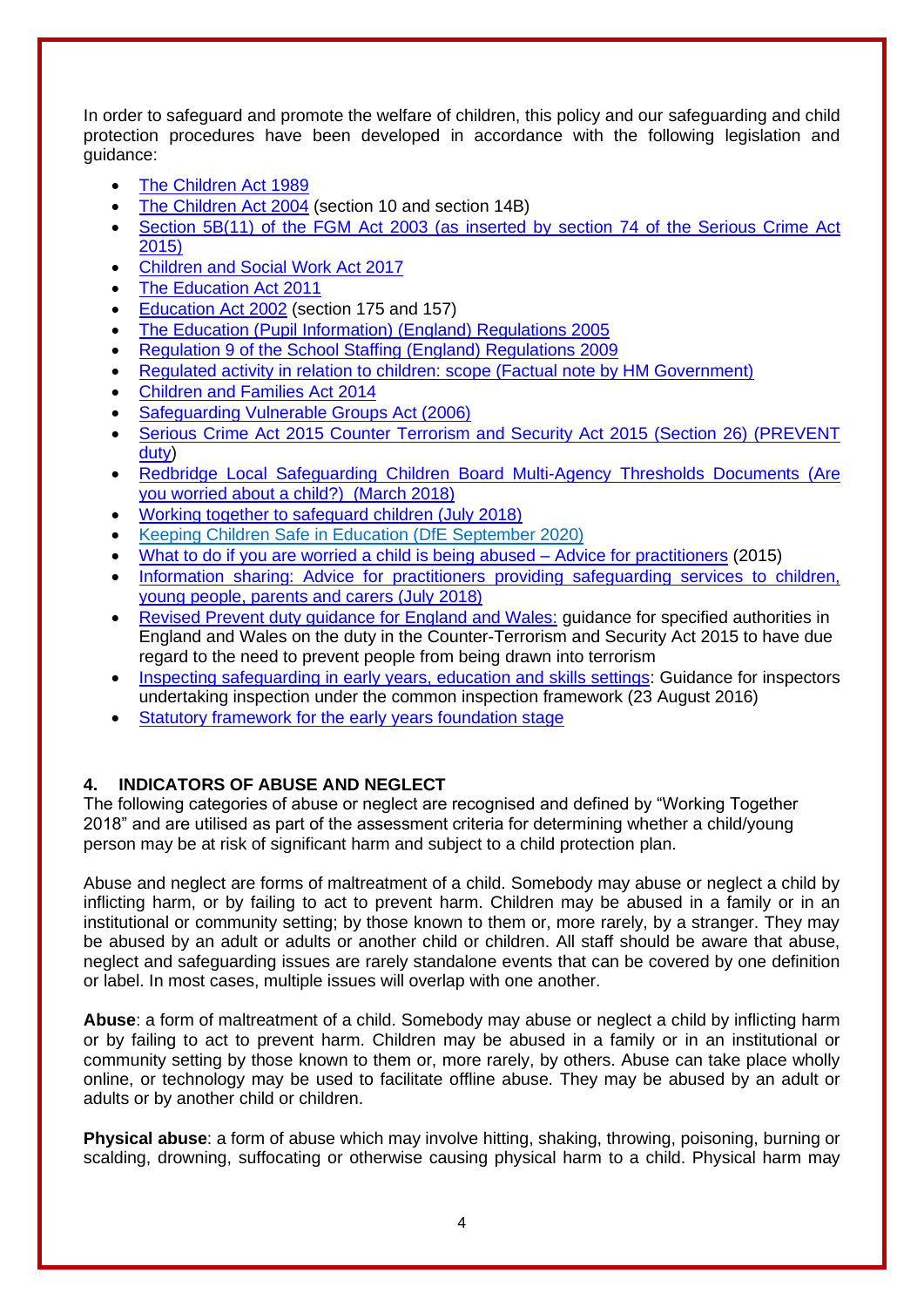also be caused when a parent or carer fabricates the symptoms of, or deliberately induces, illness in a child.

**Emotional abuse**: the persistent emotional maltreatment of a child such as to cause severe and adverse effects on the child's emotional development. It may involve conveying to a child that they are worthless or unloved, inadequate, or valued only insofar as they meet the needs of another person. It may include not giving the child opportunities to express their views, deliberately silencing them or 'making fun' of what they say or how they communicate. It may feature age or developmentally inappropriate expectations being imposed on children. These may include interactions that are beyond a child's developmental capability as well as overprotection and limitation of exploration and learning or preventing the child from participating in normal social interaction. It may involve seeing or hearing the ill-treatment of another. It may involve serious bullying (including cyberbullying), causing children frequently to feel frightened or in danger, or the exploitation or corruption of children. Some level of emotional abuse is involved in all types of maltreatment of a child, although it may occur alone.

**Sexual abuse**: involves forcing or enticing a child or young person to take part in sexual activities, not necessarily involving a high level of violence, whether or not the child is aware of what is happening. The activities may involve physical contact, including assault by penetration (for example rape or oral sex) or non-penetrative acts such as masturbation, kissing, rubbing and touching outside of clothing. They may also include non-contact activities, such as involving children in looking at, or in the production of, sexual images, watching sexual activities, encouraging children to behave in sexually inappropriate ways, or grooming a child in preparation for abuse. Sexual abuse can take place online, and technology can be used to facilitate offline abuse. Sexual abuse is not solely perpetrated by adult males. Women can also commit acts of sexual abuse, as can other children. The sexual abuse of children by other children is a specific safeguarding issue in education.

**Neglect:** the persistent failure to meet a child's basic physical and/or psychological needs, likely to result in the serious impairment of the child's health or development. Neglect may occur during pregnancy, for example, as a result of maternal substance abuse. Once a child is born, neglect may involve a parent or carer failing to: provide adequate food, clothing and shelter (including exclusion from home or abandonment); protect a child from physical and emotional harm or danger; ensure adequate supervision (including the use of inadequate care-givers); or ensure access to appropriate medical care or treatment. It may also include neglect of, or unresponsiveness to, a child's basic emotional needs.

# **5. PROCEDURES**

Our school procedures for safeguarding children will be in line with Keeping Children Safe In Education 2020, The London Safeguarding Children's Board Procedures  $5^{\text{th}}$  edition, and "Working Together to Safeguard Children 2018" and will also take into account the procedures and practice of the local authority as part of the inter-agency safeguarding procedures set up by the Local Safeguarding Children Board (LSCB).

#### We will ensure that:

The SDL governing body at Read Academy understand and fulfils its safeguarding responsibilities. The Board has a designated lead for Safeguarding. He/She has received appropriate training at level 3 as well as safer recruitment training and remains up-to-date in his/her training and monitoring of the school's Safeguarding practices.

Read Academy has one or more members of staff who will act in the DSL's absence who have also received appropriate training at level 3 and have been briefed in the role. The Designated Safeguarding Lead and deputy DSLs are most likely to have the complete safeguarding picture and be the most appropriate person/people to advise on the response to safeguarding concerns.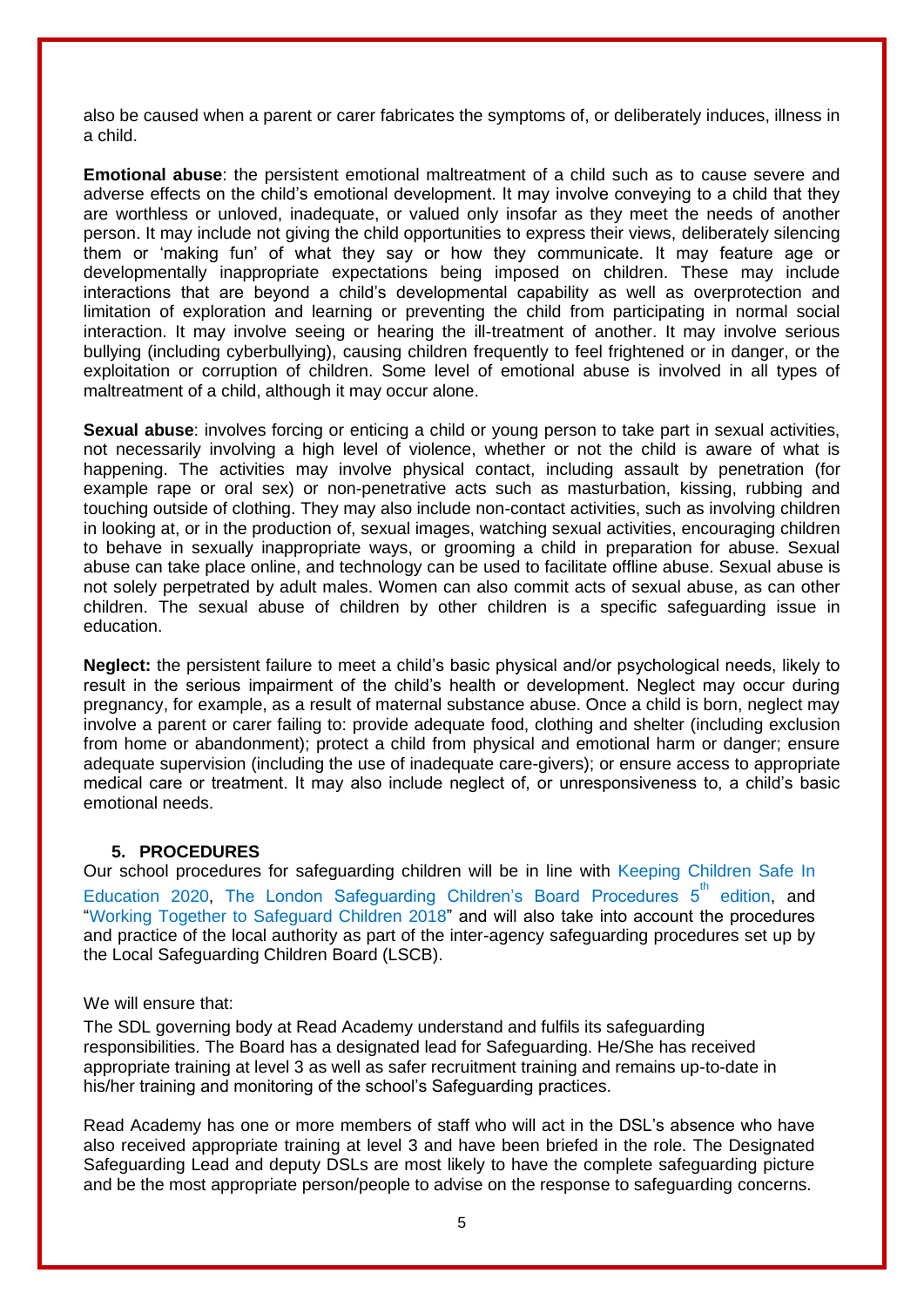Each member of staff at Read Academy receives training as arranged by the DSL in order to develop their understanding of the signs and indicators of abuse or neglect. New staff members receive training in Safeguarding during their induction and all staff members annually receive update training and copies of any new Safeguarding guidance or regulations issued by the government or relevant authority and are familiarised with its content. In addition, staff are given reminders, further training and updates during the course of each academic year.

Each staff member, volunteer and SDL at Read Academy are made aware of how to respond to a pupil who discloses abuse or neglect and the procedure to be followed appropriately sharing a concern or disclosure of possible abuse or neglect. Staff members are also advised repeatedly that information sharing is vital to good safeguarding and are also repeatedly instructed to act immediately on any concerns they have at any time about a child's welfare by speaking immediately to the DSL and following this Safeguarding policy, noting that anyone can make a referral directly at any time and teachers have a legal duty to report instances where they become aware that FGM has taken place directly to the police, informing the DSL when doing so to ensure the school is also aware and can safeguard the child appropriately.

Each parent/carer is made aware of the school's responsibilities in regard to child protection procedures through publication of the school's Safeguarding and Child Protection Policy, and reference to it in the school's prospectus, home school agreement and website.

The school's lettings policy ensures the suitability of adults working with children on school sites at any time. The school also reserves the right to check any curriculum hirer's might be using and the nature of activities taking place on the premises, including visitors and speakers.

Community users organising activities for children are aware of and understand the need for compliance with the school's child protection guidelines and procedures.

Our selection and recruitment policy include all checks on staff suitability including **Disclosure Barring Service (DBS)** checks as recommended by the DfE and in accordance with current legislation.

The name and photographs of the designated staff members are clearly shown in the school with a statement explaining the school's role in referring and monitoring cases of suspected abuse or neglect.

All adults, including supply teachers and volunteers new to our school are made aware of the name and contact details of the DSL and the school's Safeguarding policy and procedures and have these explained as part of their induction.

**6. RESPONSIBLITIES: THE DESIGNATED SAFEGUARDING LEAD**  The designated safeguarding lead for child protection at Read Academy is: **Mr Gulam Abbas Hussain**

The deputy designated safeguarding lead(s) for child protection at Read Academy are: **Ms Hanila Ali Syed; Ms Farhana Begum Ms Maria Kashif** 

The designated safeguarding lead will take **lead responsibility** for safeguarding and child protection (including online safety).

**The broad areas of responsibility for the designated safeguarding lead are:**

**Making a referral**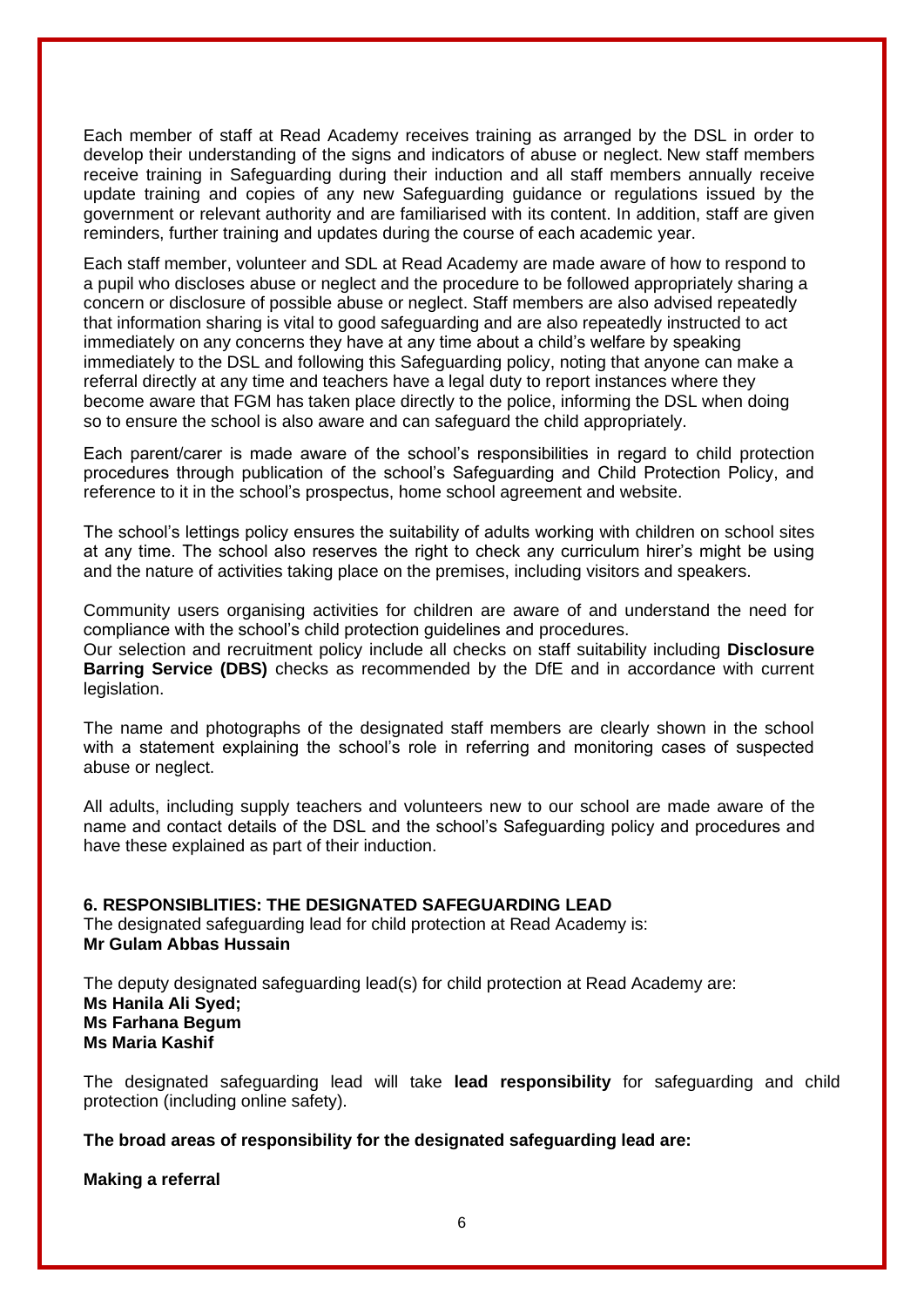At Read Academy we understand that our responsibility to safeguard children requires that we all appropriately share any concerns that we may have about children. The designated safeguarding lead will refer all cases of suspected abuse to Redbridge children's social care and to:

- the Police (where a crime has been committed);
- the Channel programme where there is a radicalisation concern;
- the Disclosure and Barring Service where a person is dismissed or left due to risk/harm.

Following a report from a member of staff or volunteer, the designated safeguarding lead will consider the level of need by applying the thresholds for referral which Redbridge Local Safeguarding Children Board (LSCB) has agreed for use by all agencies and professionals who are worried or concerned about a child's safety or welfare.

The DSL will gather all relevant information before making a decision about any further action, unless it is a case of extreme urgency when the relevant investigative agencies should be informed without delay. Information gathering may involve:-

- Listening to the child/young person
- Making notes of what has been said
- Gathering accounts from members of staff that may have been approached by the child/young person
- Offering continued support and re-assurance

Written accounts should include the time, date, place and people present, as well as what is said, if possible in the words used by the child/young person. Assessments of children consider whether wider environmental factors are present in a child's life that are a threat to their safety and/or welfare ('contextual safeguarding').

The designated member of staff may consult other staff and agencies as appropriate during the information gathering process and should seek advice at any time from:

- **Child Protection & Assessment Team or Duty Social Worker Tel: 020-8708- 3781/3885**
- **Helen Curtis (Local Authority Designated Officer (LADO), Safeguarding and Quality Assurance Team, London Borough of Redbridge, Email[:LADO@redbridge.gov.uk,](mailto:LADO@redbridge.gov.uk) Lynton House (2nd floor rear) 255-259 High Road, Ilford, Essex, IG1 1NN, Telephone: 020 8708 5350 / 07903211521**
- **Linda Wastell (CP Education Liaison Officer) CPAT:0208-708-3304**

However, if, when all the relevant information has been gathered, or using the levels of need described in the Redbridge LSCB document [AreYouWorriedaboutaChild,](http://www.redbridgelscb.org.uk/wp-content/uploads/2016/04/Redbridge-LSCB-Multi-Agency-Thresholds-Document-June-2016-Final.pdf) s/he will decide whether the child is in immediate danger or is at risk of harm (in which case a referral must be made without delay to children's social care and the police immediately) the designated member of staff makes a decision to refer the case formally of a written referral using the Multi Agency Referral Form making a clear statement of the known facts, any suspicions or allegations, whether or not there has been any contact with the child's family. This will be emailed to Social Services (the Child Protection Assessment Team, CPAT), within the borough the child subject to referral resides, liaising with the parents of the child unless the parents are the suspected perpetrators of the abuse or there is real risk of further harm to the child if parents are informed. Referrals for children suspected to be 'in need' will also be referred using the process below. S/he will clarify with the police or children's social care whether the parents should be told about the referral and when and by whom.

• Contact details for CPAT for Redbridge residents: Lynton House, 255-259 High Road, Ilford IG7 4DA, Phone number 020 8708 3885/3871 (9am-5pm), Fax no 020 8708 3886, emai[lCPAT.referrals@redbridge.gov.uk.](mailto:CPAT.referrals@redbridge.gov.uk) out of hours number 020 8553 5825 (5pm –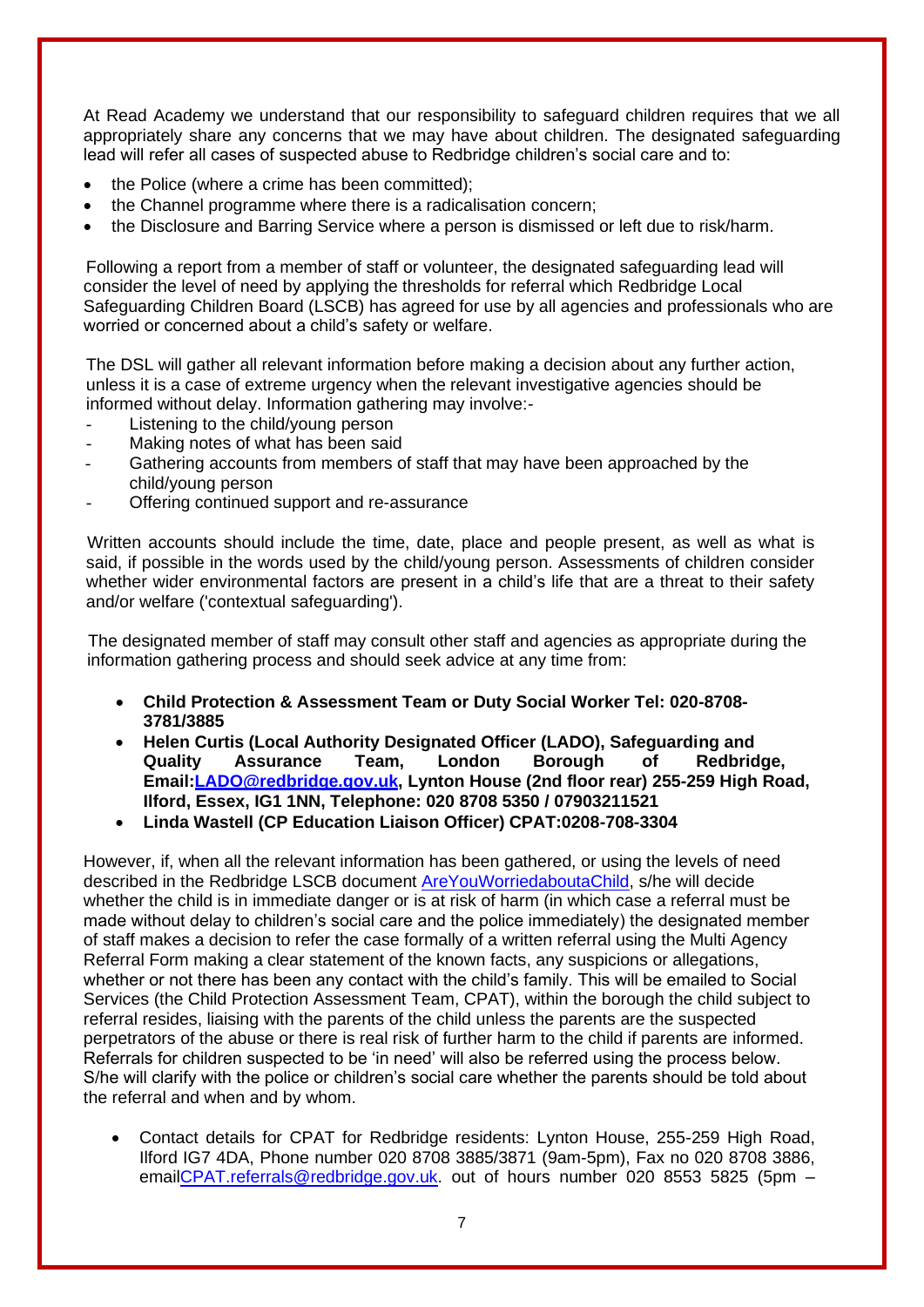9am, weekends & bank holidays) Emergency number 020 85535825.

- The referral will be followed up by a phone call to Linda Wastell, the CP Education liaison officer, on 020 8708 3304 if the Designated staff member is not contacted within 24 hrs or a more speedy response is needed. No decisions will be taken nor any action until the CPAT team advise the next steps.
- In the case of injuries, allegations or evidence of a crime having been committed, the Designated staff member will liaise with the headteacher to call the police.
- The DSL can expect to be informed of the timing of any strategy meetings between the statutory and other key agencies. It is normal that following this a decision is reached regarding the process of any investigation; this may also include the timing, nature and appropriately identified person to inform the parents/carers of the referral (if this has not already been done).
- Dependant on age and level of understanding a child will be kept informed at all times about the school's actions and procedures for dealing with child protection concerns within the school and beyond.
- The police and/or Social Services may carry out an investigation. The child will be offered support throughout the periods of investigation by the DSL or the identified appropriate person and may be given other information about confidential sources of support.
- Staff will be informed about child protection case by the DSL on a 'need to know' basis.
- The school will continue to monitor pupils who are subject to a child protection plan, LAC and 'Children in Need' and will continue to inform parents/carers of his/her educational progress. In addition, the school's Pupil Attendance Officer will monitor their attendance and need to know about children on child protection plans and those 'in need'.
- Referring a child with 'additional needs' for early help and extra services after obtaining parental consent and in partnership with them, using a CAF detailing identified needs. The referral will be emailed to the CAF team at Redbridge on [cafadmin@redbridge.gov.uk](mailto:cafadmin@redbridge.gov.uk) and copies will be provided to parents and the services the child is referred to. If advised by the CAF Coordinator, the case may also be referred for discussion on an ERIC (Early Recognition and Intervention Council) panel to the local Children's Resource Centre, at 53 Albert Road Children's Centre, Albert Road, Ilford, Essex, IG1 1HL, Tel 020 8708 9501.)
- The designated safeguarding lead will support the relevant member of staff in liaising with other agencies and setting up an inter-agency assessment, as appropriate. If early help, or other support is appropriate, the case will be kept under constant review and consideration given to a referral to children's social care if the child's situation does not appear to be improving.
- Ensuring that detailed and accurate written records of concerns about a child are kept even if there is no need to make an immediate referral.
- Ensuring that all such records are kept confidentially and securely and are separate from pupil records, with a front sheet listing dates and brief entry to provide a chronology.
- Indicating on the inside of the child's main file that there is a confidential file held by the DSL.
- Acting as a focal point for staff members concerns and liaising with other agencies and professionals (as listed above).
- Ensuring that either they or another appropriately informed member of staff (class teacher, parent support adviser as appropriate) attends case conferences, family support meetings, core groups, or other multi-agency planning meetings, contributes to the CAF and Framework for Assessments process, and provides a report which has been shared with the parents as appropriate, ensuring that reports for conferences must be objective and evidence based and distinguish between fact, observation, allegation and opinion.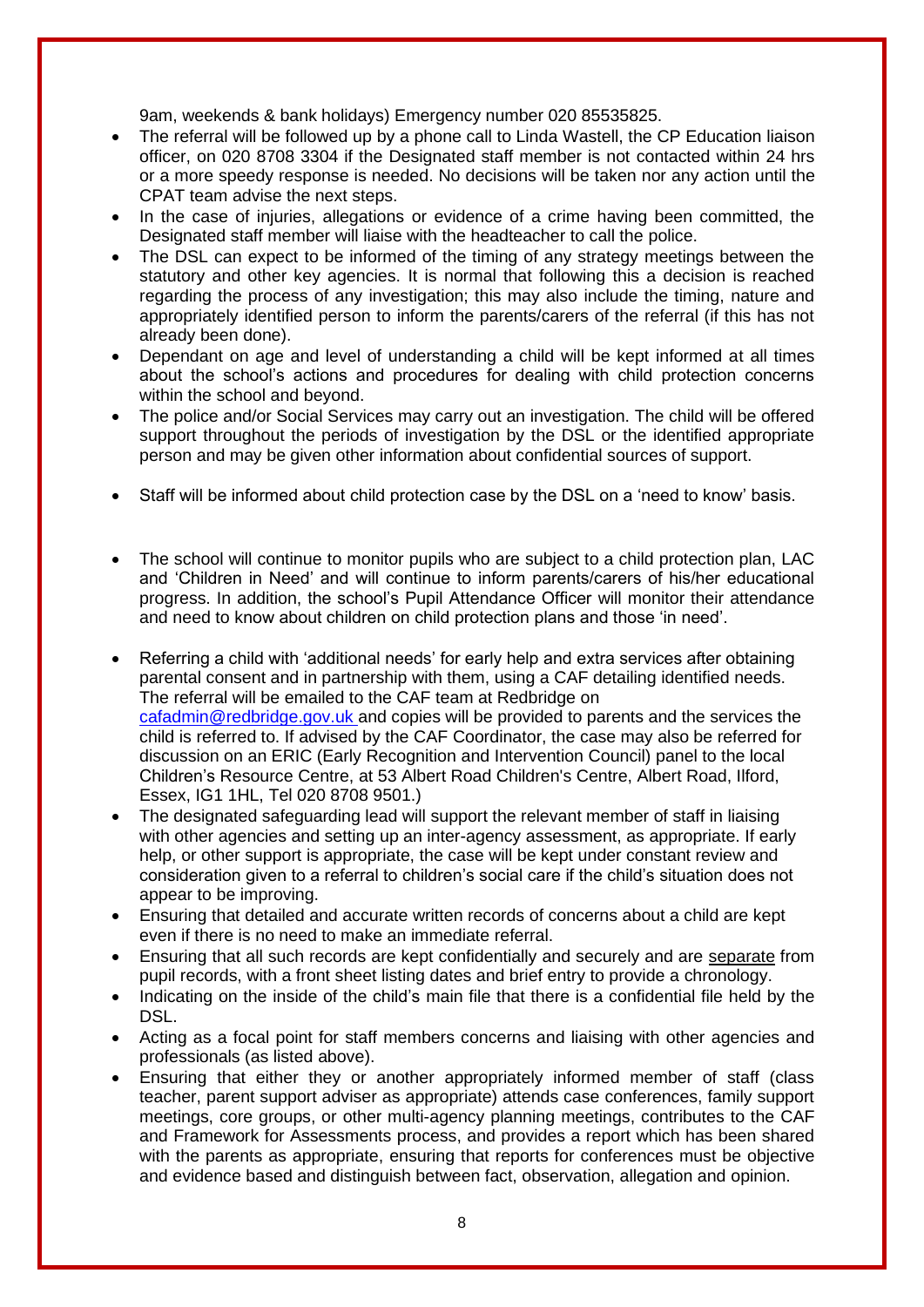- Ensuring that any absence of two days, without satisfactory explanation, of a pupil currently subject to a child protection plan is referred to their Education Welfare Officer and/or a Social Worker and that they are informed about every child that may be subject to a child protection plan or a child in need plan.
- Ensuring that all school staff members are aware of the school's Safeguarding policy and procedures and know how to recognise and refer any concerns.
- Providing an annual report for the SDL governing body at Read Academy, detailing any changes to the policy and procedures; training undertaken by designated leads for safeguarding and by all staff members and SDL's; relevant curricular issues, number and type of incidents/cases, and number of children referred to social services and subject to child protection plans(anonymised).
- Keeping themselves up to date with knowledge to enable them to fulfil their role, including attending relevant training, at least every two years.
- Training all staff members at least once every year (with updates) and upon induction (full safeguarding training) when first joining the school. Updating staff and school annually or more frequently as the need might arise, e.g. upon publication of updated statutory guidance. At induction the DSL ensures that new staff members receive and understand the behaviour policy and safeguarding response to children missing education as well as the role and identity of the DSL and the deputies.
- Ensuring that any deficiencies or weaknesses in child protection arrangements that are remedied as soon as they become apparent or are raised.
- Store child protection records separately from pupils' school records, marking them 'confidential' and keeping them securely locked. They will include the date, event and action taken in cases of suspected child abuse or when the child/young person has a child protection plan. Child protection records can be kept on computer and are exempt from the disclosure provisions of the Data Protection Act 1998. For manual records, the Education (School Records) Regulations 1989 exempt information relating to child abuse from the requirement of disclosure. However, in cases of child abuse which come to court, the court may require the school to provide its child protection records. When a child/young person subject to a child protection plan changes school the information will be transferred to the child's new school immediately (to Headteacher and new school DSL) and the DSL will inform the key worker.
- The DSL will attend all strategy meetings required and, coordinating with other staff members, contribute to inter-agency plans and provide additional support to children subject to child protection plans.
- The school will work in partnership with children's social care and give them access where needed and, where appropriate, for that authority to conduct or to consider whether to conduct, a section 17 or a section 47assessment.
- The DSL will seek to hear and understand the feelings, views and feedback of the child being referred and take these into account at each step of the process.
- The role and responsibilities of our Safeguarding lead will be made explicit in the postholder's job description and take account of Keeping Children Safe in Education (September 2020) Annex B: Role of the designated safeguarding lead.
- The designated safeguarding lead will understand the requirements of the Prevent duty and provide advice to staff on protecting children from the risk of radicalisation.

# **Work with Others**

The designated safeguarding lead is expected to:

- liaise with the headteacher to inform him of issues especially ongoing enquiries under Section 47 of the Children Act 1989 and police investigations;
- as required, liaise with the "case manager" and the local authority designated officer (LADO) in cases regarding allegations against staff;
- act as a source of support, advice and expertise to staff on matters of safety and safeguarding and when deciding whether to make a referral by liaising with relevant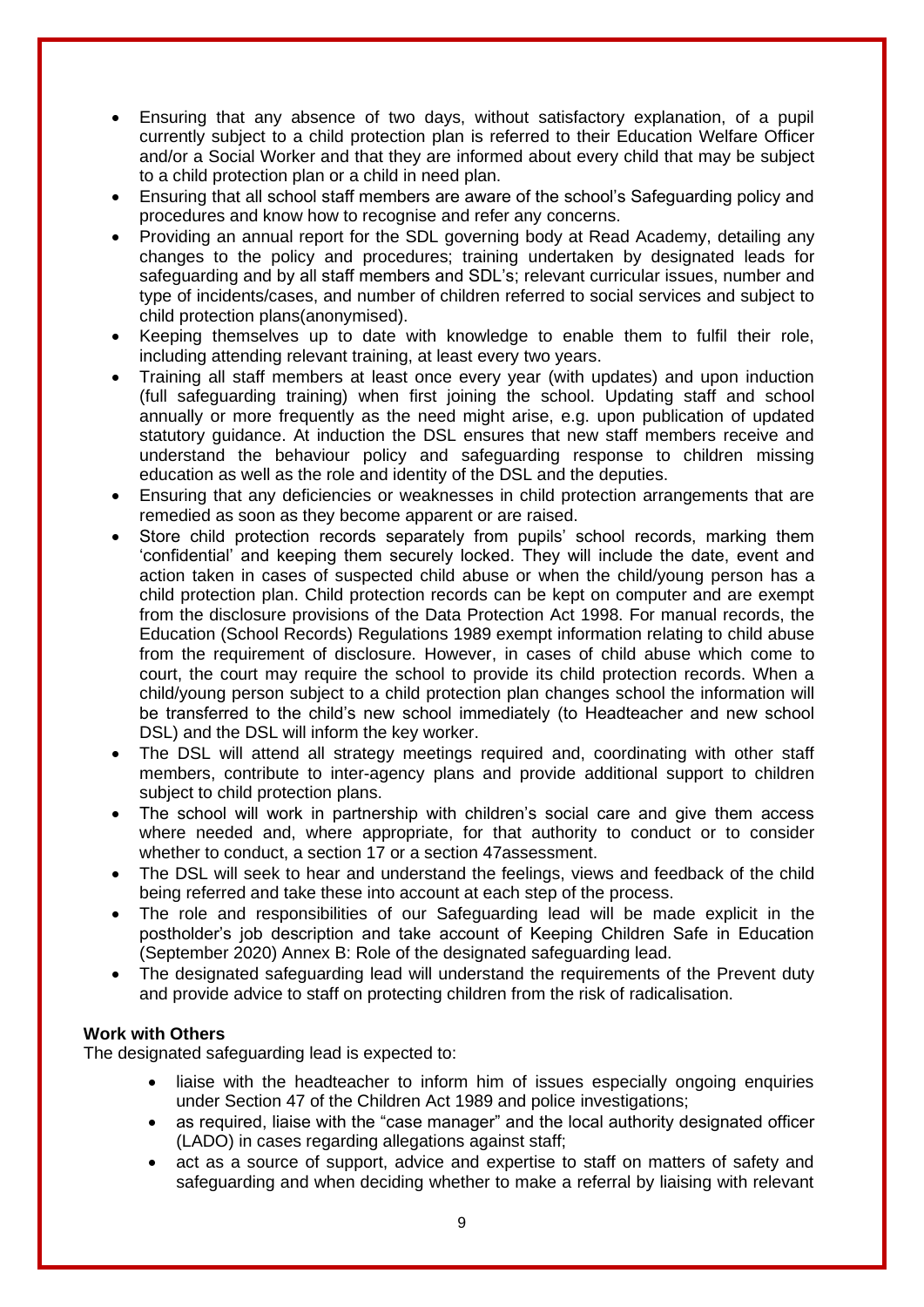agencies. Support staff who make referrals to the Channel programme or to children's social care;

- liaise with the local authority and work with other agencies in line with Working [Together](https://www.gov.uk/government/uploads/system/uploads/attachment_data/file/419595/Working_Together_to_Safeguard_Children.pdf) [to Safeguard Children \(2018\).](https://www.gov.uk/government/uploads/system/uploads/attachment_data/file/419595/Working_Together_to_Safeguard_Children.pdf) This includes providing a coordinated offer of early help when additional needs of children are identified and contributing to inter-agency plans to provide additional support to children subject to child protection plans;
- take into account the inter-agency safeguarding procedures set up by the LSCB, including understanding and reflecting local protocols for assessment and the LSCB's thresholds document as well as supplying information as requested by the LSCB;
- share information with appropriate staff in relation to a child's looked after (CLA) status (whether they are looked after under voluntary arrangements with consent of parents or on an interior full care order) and contact arrangements with birth parents or those with parental responsibility;
- share information with social services and gather information to help making referrals or making decisions about referrals or the appropriate response to concerns about a child;
- ensuring the child protection file is transferred to the new school of any pupil that moves to a new school, sharing information in advance of the transfer to ensure the child's welfare;
- ensure s/he has details of the child's care arrangements and the levels of authority delegated to the carer by the authority looking after her/him. The designated safeguarding lead should have details of the child's social worker and the name of the virtual school headteacher in the authority that looks after the child. We have a designated teacher for children looked after. We monitor the progress and wellbeing of looked after children carefully.

# **The Virtual Headteacher in LB Redbridge is Diane Taylor.**

**Telephone number:** 020 8708 3939, email address[:Diane.Taylor@redbridge.gov.uk.](mailto:Diane.Taylor@redbridge.gov.uk)

# **The Designated Teacher for Children Looked After is Gulam Abbas Hussain, the school DSL and Headteacher.**

#### **Training**

The designated safeguarding lead (and deputies) will undertake formal training, to provide her/him with the knowledge and the skills required to carry out the role, at least every two years. Training should include Prevent awareness training. In addition, her/his knowledge will be refreshed (this might be via e-bulletins, meeting other designated safeguarding leads, or simply taking time to read and digest safeguarding developments) at regular intervals, but at least annually, to allow her/him to understand and keep up to date with any developments relevant to her/his role so s/he:

- understands the assessment process for providing early help and intervention, for example through locally agreed shared assessment processes, such as early help assessments;
- has a working knowledge of how local authorities conduct a child protection case conference and a child protection review conference and be able to attend and contribute to these effectively when required to do so;
- ensures every member of staff has access to and understands the school's child protection policy and procedures, especially new and part-time staff;
- is alert to specific needs of children in need, those with special educational needs and young carers;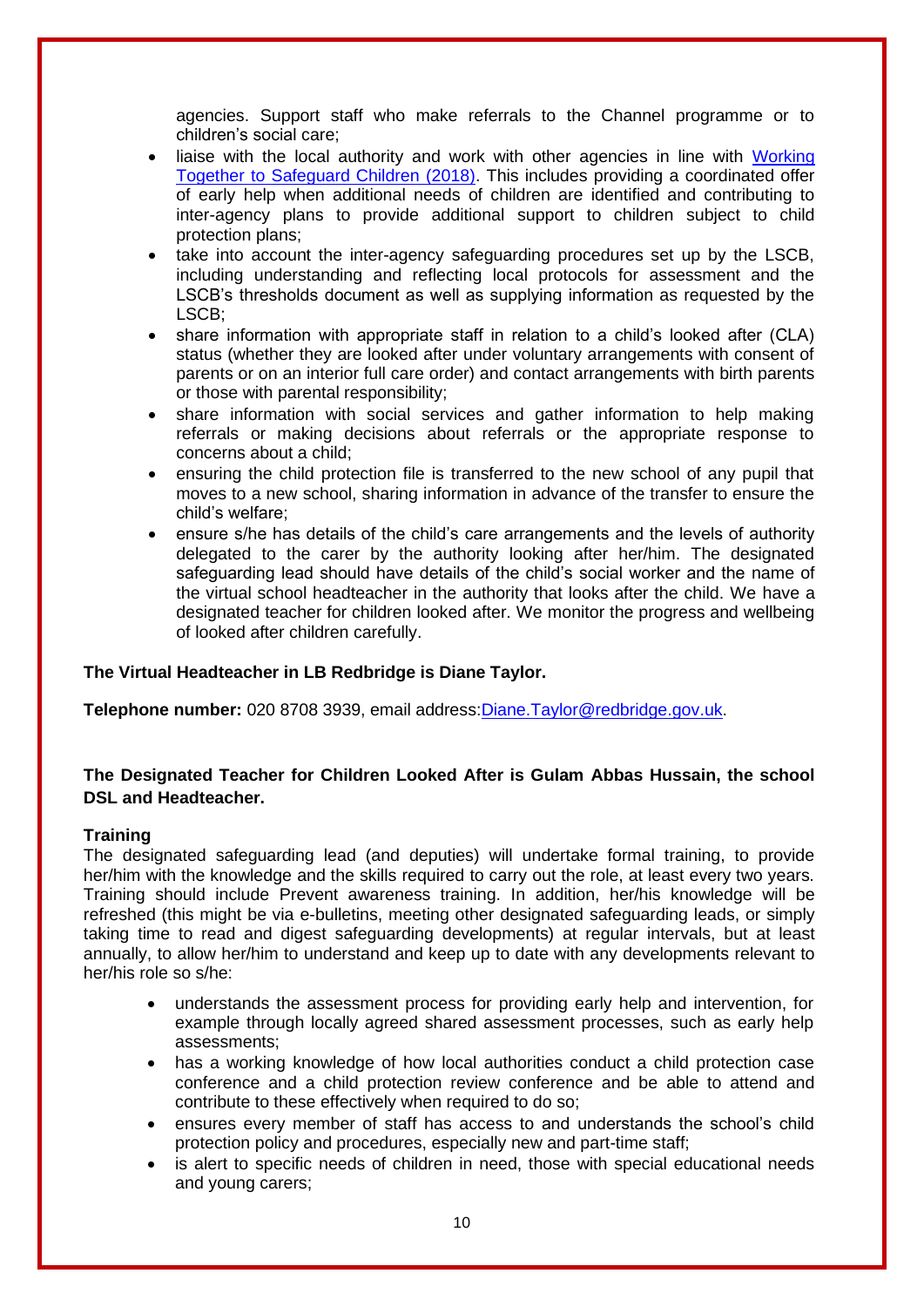- keeps detailed, accurate, secure written records of concerns and referrals;
- understands and supports the school with regards to the requirements of the Prevent duty and provides advice and support to staff on protecting children from the risk of radicalisation;
- obtains resources and attends any relevant or refresher training courses;
- encourages a culture of listening to children and taking account of their wishes and feelings, among all staff, and any measure the school or college may put in place to protect them.

# **Raising Awareness**

The designated safeguarding lead is expected to:

- ensure this safeguarding and child protection policy is known, understood and used appropriately;
- ensure this policy is reviewed annually (as a minimum) and the procedures and implementation are updated and reviewed regularly, and will work with the SDL governing body regarding this;
- ensure this child protection policy is available publicly and parents are aware of the fact that referrals about suspected abuse or neglect may be made and the role of the school in this;
- link with the safeguarding partner arrangements to make sure staff are aware of training opportunities and the latest local policies on safeguarding; and
- be able to analyse concerns and referrals for patterns, trends and gaps and other safeguarding data and identify and target training for staff or groups of staff accordingly.

# **Child Protection File**

Where children leave the school, the designated safeguarding lead will:

- ensure their child protection file is transferred to the new school as soon as possible. This will be transferred separately from the main pupil file, ensuring secure transit, and confirmation of receipt obtained. Receiving schools should ensure key staff, such as designated safeguarding leads and SENCOs, are aware as required;
- consider if it would be appropriate to share any information with the new school in advance of the child leaving. For example, information that would allow the new school to continue supporting victims of abuse and have that support in place for when the child arrives.

# **Availability**

During term time the designated safeguarding lead or deputy will always be available (during school hours), for staff to discuss any safeguarding concerns.

# **Summary of procedures**

Following a report from a member of staff, volunteer or visitor, the designated safeguarding lead will consider the level of need by applying the local thresholds for referral which Redbridge Local Safeguarding Children Board (LSCB) has agreed for use by all agencies and professionals who are worried or concerned about a child's safety or welfare.

Using the levels of need described in the Redbridge LSCB document [Are You Worried about a](http://www.redbridgelscb.org.uk/wp-content/uploads/2015/09/Redbridge-LSCB-Multi-Agency-Thresholds-Document-September-2018-Final.pdf)  [Child,](http://www.redbridgelscb.org.uk/wp-content/uploads/2015/09/Redbridge-LSCB-Multi-Agency-Thresholds-Document-September-2018-Final.pdf) they will decide whether the child is in immediate danger or is at risk of harm, in which case a referral must be made without delay to children's social care and the police immediately:

Redbridge CPAT (Child Protection and Assessment Team) **0208 708 3885**  [CPAT.referrals@redbridge.gov.uk.](mailto:CPAT.referrals@redbridge.gov.uk)

Out of Hours Emergency Duty Team **020 8708 5897** Weekdays from 17:00 onwards and weekends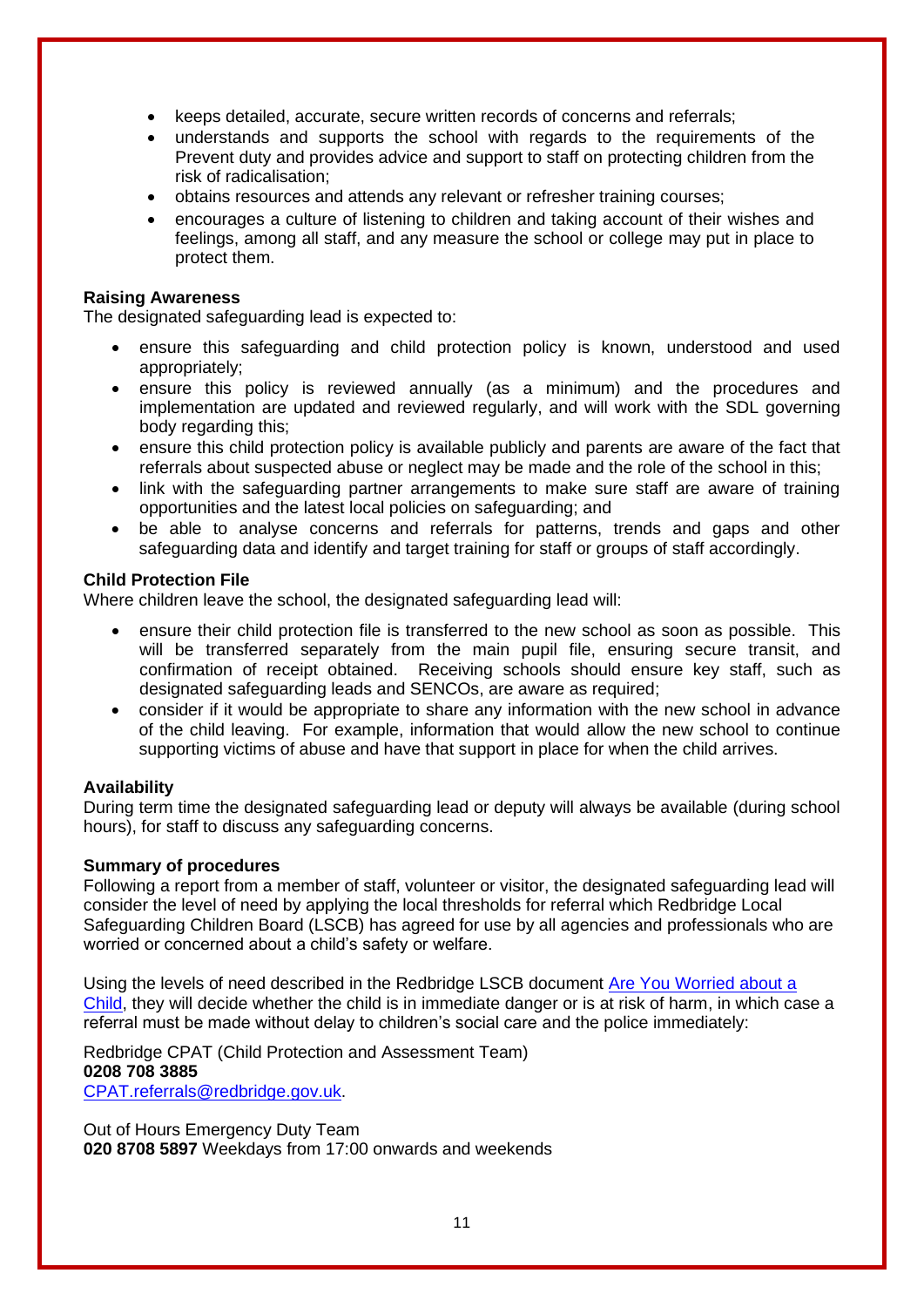Make a clear statement of the known facts, any suspicions or allegations, whether or not there has been any contact with the child's family.

The designated safeguarding lead or deputy should confirm any referrals in writing via a multiagency referral form (MARF). They will clarify with the police or children's social care whether the parents should be told about the referral and when and by whom. <http://www.redbridgelscb.org.uk/wp-content/uploads/2015/09/MARF.pdf>

If early help is appropriate the designated safeguarding lead should support the relevant member of staff in liaising with other agencies and setting up an inter-agency assessment. If early help, or other support is appropriate, the case will be kept under constant review and consideration given to a referral to children's social care if the child's situation does not appear to be improving.

# **7. RESPONSIBILITIES: THE SDL GOVERNING BODY**

The SDL governing body will ensure that it complies with its duties under legislation. The SDL governing body will also have regard to [Keeping Children Safe in Education\(September 2018\)](https://assets.publishing.service.gov.uk/government/uploads/system/uploads/attachment_data/file/741314/Keeping_Children_Safe_in_Education__3_September_2018_14.09.18.pdf) to ensure that the school's policies, procedures and training are effective and comply with the law at all times.

The SDL governing body will ensure there is a senior board member to take **leadership** responsibility for safeguarding arrangements. Although the SDL governing body takes collective responsibility to safeguard and promote the welfare of children and young people, there is also a designated lead, at SDL level, who takes leadership responsibility for the school's safeguarding arrangements and champions safeguarding within the school.

The senior development leader for safeguarding and child protection is:

#### **Dr Kiran Rahim**

The SDL for child protection and safeguarding will meet with the DSL at least termly in order to monitor that safeguarding arrangements are effective. The SDL governing body has agreed that the senior lead for child protection and safeguarding, with the designated safeguarding lead, will report to the SDL governing body each term.

This SDL governing body will meet the responsibilities placed upon it in law, which include:

#### **Policies**

- Ensuring that an effective safeguarding and child protection policy is in place, which describes procedures in accordance with government guidance and refer to LB Redbridge multi-agency safeguarding arrangements, and which is updated annually (as a minimum) and is available publicly via the school website and, when requested, in hard copy.
- Providing opportunity for staff to contribute to and shape the child protection policy and the arrangements for safeguarding.
- Ensuring that that there is a staff behaviour policy that includes, amongst other expectations, acceptable use of technologies, staff/pupil relationships and communications including staff use of social media.
- Putting in place appropriate safeguarding responses to children who go missing from education, particularly on repeat occasions, to help identify the risk of abuse and neglect, including sexual abuse or exploitation, and to help prevent the risks of their going missing in future.
- Where reasonably possible, the school will hold more than one emergency contact number for each pupil so that the school has additional options to make contact with a responsible adult when a child missing education is also identified as a welfare and/or safeguarding concern.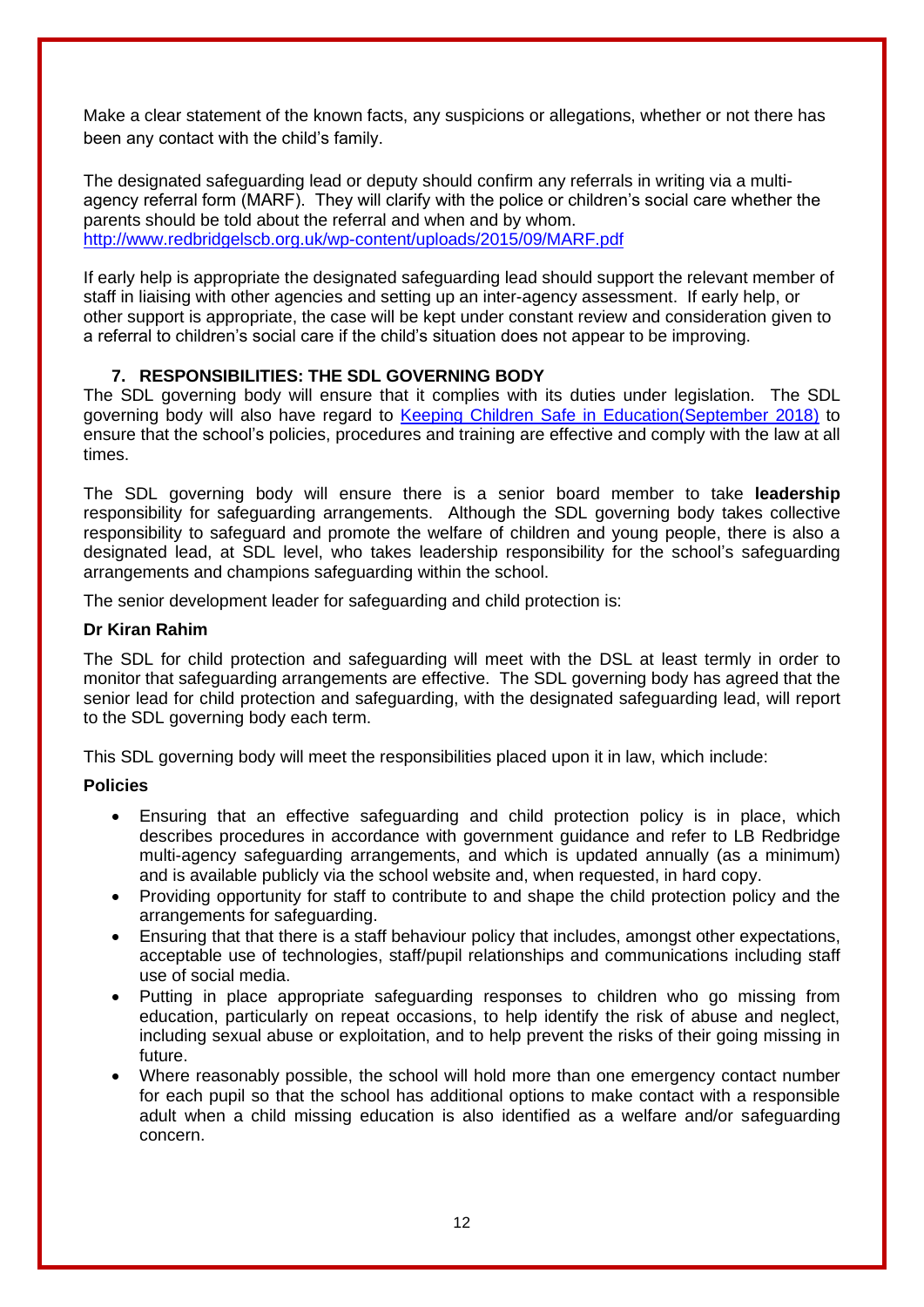- The school will ensure that the information we provide to the local authority, when removing a child from the school role at standard and non-standard transition points, will be in accordance with the DfE statutory guidance [children missing education.](https://assets.publishing.service.gov.uk/government/uploads/system/uploads/attachment_data/file/550416/Children_Missing_Education_-_statutory_guidance.pdf)
- Providing to all staff on induction, the school's suite of policies and procedures relevant to child protection and safeguarding, along with [Part one, Part five and Annex A](https://assets.publishing.service.gov.uk/government/uploads/system/uploads/attachment_data/file/741314/Keeping_Children_Safe_in_Education__3_September_2018_14.09.18.pdf) of Keeping [children safe in education \(2018\).](https://assets.publishing.service.gov.uk/government/uploads/system/uploads/attachment_data/file/741314/Keeping_Children_Safe_in_Education__3_September_2018_14.09.18.pdf)
- Ensuring, through the actions of the headteacher, that the above policies and procedures are followed by all staff.
- Taking a proportionate, risk-based approach to the level of information provided to temporary staff and volunteers.

# **Leadership of safeguarding**

- Ensuring an appropriate senior member of staff is appointed to the role of designated safeguarding lead and ensuring that her/his lead responsibility for safeguarding and child protection is explicit in her/his job-description.
- Training the deputy designated safeguarding lead to the same standard as the designated safeguarding lead.
- The ultimate lead responsibility for safeguarding and child protection, as set out in Keeping [children safe in education \(2020\),](https://assets.publishing.service.gov.uk/government/uploads/system/uploads/attachment_data/file/707761/Keeping_Children_Safe_in_Education_-_September_2018.pdf) remains with the designated safeguarding lead. This responsibility will not be delegated.
- During term time, the designated safeguarding lead and/or a deputy would always be available (during school hours) for staff to discuss any safeguarding concerns.
- The designated safeguarding lead and deputy will undergo training to provide them with the knowledge and skills required to carry out the role. The training should be updated every two years.
- In addition to this formal training, their knowledge and skills will be updated (for example via e-bulletins, meeting other designated safeguarding leads, or taking time to read and digest safeguarding developments) at regular intervals, and at least annually, to keep up with any developments relevant to the role.

# **Multi-agency working**

- Ensuring that the school contributes to multi-agency working in line with statutory guidance [Working together to safeguard children](https://assets.publishing.service.gov.uk/government/uploads/system/uploads/attachment_data/file/729914/Working_Together_to_Safeguard_Children-2018.pdf) (July 2018).
- School leaders will have understanding of the school's role in the new safeguarding partner arrangements.
- The SDL governing body will understand the local criteria for action and the local protocol for assessment and ensure these are reflected in the school's own policies and procedures.
- The SDL governing body will also be prepared to supply information as requested by the three safeguarding partners.
- The school will work with social care, the police, health services and other services to promote the welfare of children and protect them from harm. This includes providing a coordinated offer of early help when additional needs of children are identified and contributing to inter-agency plans to provide additional support to children subject to child protection plans. The school will allow access for LB Redbridge Children's social care and, where appropriate, from a placing local authority, to conduct, or to consider whether to conduct, a section 17 or a section 47 assessment.
- Read Academy will participate in serious case reviews, other reviews and file audits as and when required to do so. The school has a clear process for gathering the evidence required for reviews and audits, embedding recommendations into practice and completing required actions within agreed timescales.

#### **Information sharing**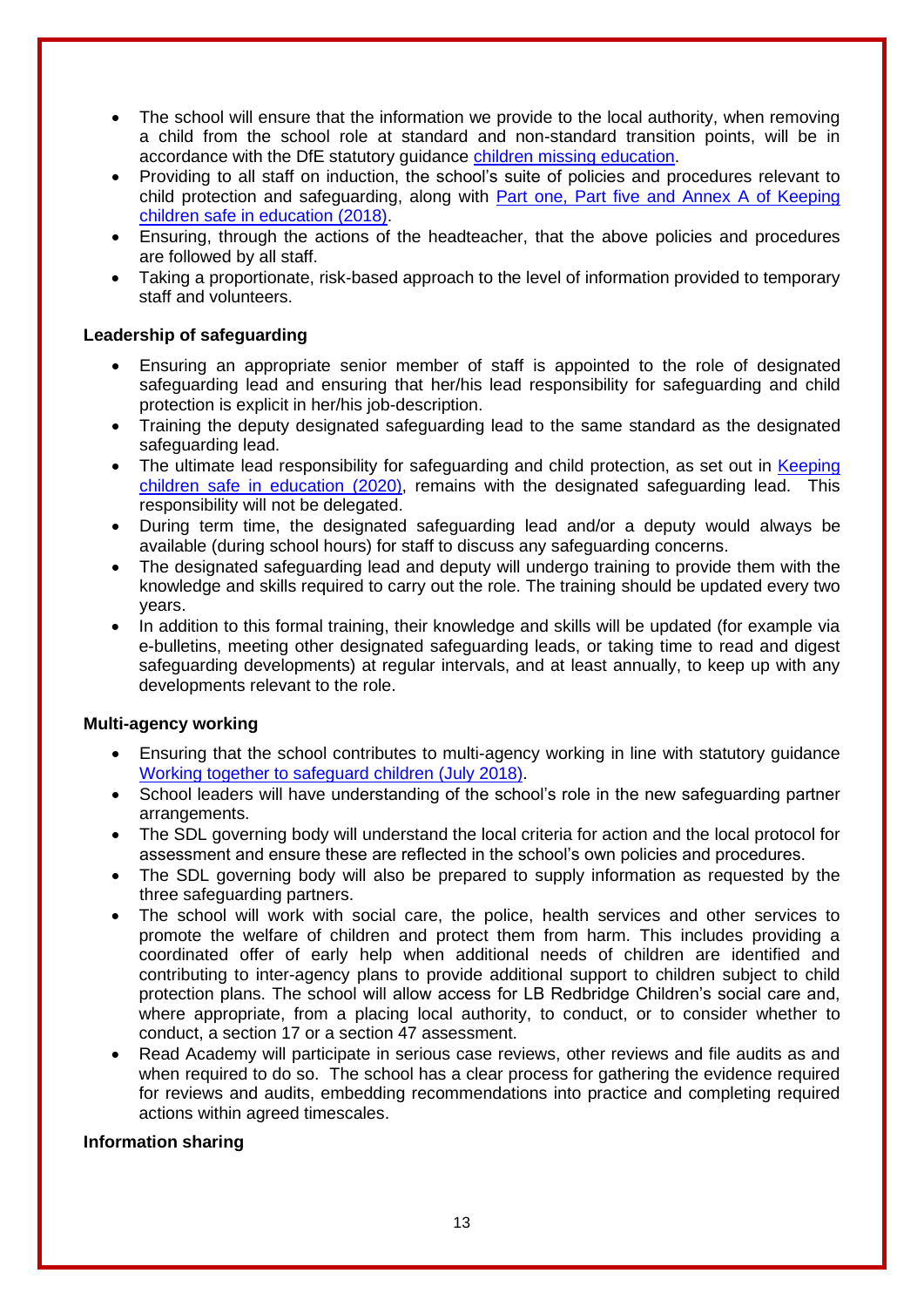Information sharing is vital in identifying and tackling all forms of abuse and neglect. The SDL governing body will ensure that principles and arrangements for sharing information within school and with the three safeguarding partners, other agencies and practitioners are in place.

The Department for Education published this version of **[Working Together to Safeguard Children](https://www.gov.uk/government/publications/working-together-to-safeguard-children--2)** on the 5th July 2018 which replaced the guidance issued in 2015. This guidance was further updated on the 21st February 2019 to reflect how local authorities should notify the **[Child Safeguarding](https://www.gov.uk/guidance/report-a-serious-child-safeguarding-incident) Practice [Review](https://www.gov.uk/guidance/report-a-serious-child-safeguarding-incident) Panel**.

**[Keeping Children Safe in Education](http://www.keepingchildrensafeineducation.co.uk/)** revised and published on the 1st September 2020 should be read alongside Working Together to Safeguard Children.

The SDL governing body has taken into account:

- Working Together to Safeguard Children February 2019
- [Information sharing: Advice for Practitioners Providing Safeguarding Services to Children,](https://assets.publishing.service.gov.uk/government/uploads/system/uploads/attachment_data/file/721581/Information_sharing_advice_practitioners_safeguarding_services.pdf)  [Young people, Parents and Carers;](https://assets.publishing.service.gov.uk/government/uploads/system/uploads/attachment_data/file/721581/Information_sharing_advice_practitioners_safeguarding_services.pdf) and
- [The information Commissioner's Office \(ICO\)](https://ico.org.uk/for-organisations/education/) which includes ICO GDPR FAQs and guidance from the department.

# **Staff training**

- Ensuring that all staff undergo safeguarding and child protection training (including online safety) at induction. The training will be regularly updated. Induction and training will be in line with advice from the three local safeguarding partners;
- In addition, all staff will receive regular safeguarding and child protection updates (for example, via email, e-bulletins, staff meetings) as required, and at least annually, to provide them with relevant skills and knowledge to safeguard children effectively.
- Ensuring all staff read at least [Part one, Part five and Annex A of the latest Keeping Children](https://assets.publishing.service.gov.uk/government/uploads/system/uploads/attachment_data/file/737289/Keeping_Children_Safe_in_Education_Sept_2018.pdf)  [Safe in Education 2](https://assets.publishing.service.gov.uk/government/uploads/system/uploads/attachment_data/file/737289/Keeping_Children_Safe_in_Education_Sept_2018.pdf)020

# **Online safety**

The use of technology has become a significant component of many safeguarding issues. Child sexual exploitation; radicalisation; sexual predation; technology often provides the platform that facilitates harm. An effective approach to online safety empowers a school to protect the whole school community in their use of technology and establishes mechanisms to identify, intervene in and escalate any incident where appropriate.

The breadth of incidents classified within online safety is considerable, but can be categorised into three areas of risk:

- **Content:** being exposed to illegal, inappropriate or harmful material: for example, pornography, fake news, racist or radical and extremist views;
- **Contact:** being subjected to harmful online interaction with other users: for example commercial advertising as well as adults positing as children or young adults; and
- **Conduct:** personal online behaviour that increases the likelihood of, or causes, harm; for example, making, sending and receiving explicit images, or online bullying.

As schools increasingly work online, it is essential that children are safeguarded from potentially harmful and inappropriate online material. As such, the SDL governing body will ensure appropriate filters and appropriate monitoring systems are in place.

In devising the approach to online safety and teaching online safety, theSDL governing body and school leaders have taken into account [Annex of Keeping Children Safe: Online safety.](https://assets.publishing.service.gov.uk/government/uploads/system/uploads/attachment_data/file/737289/Keeping_Children_Safe_in_Education_Sept_2018.pdf)

# **Opportunities to teach safeguarding**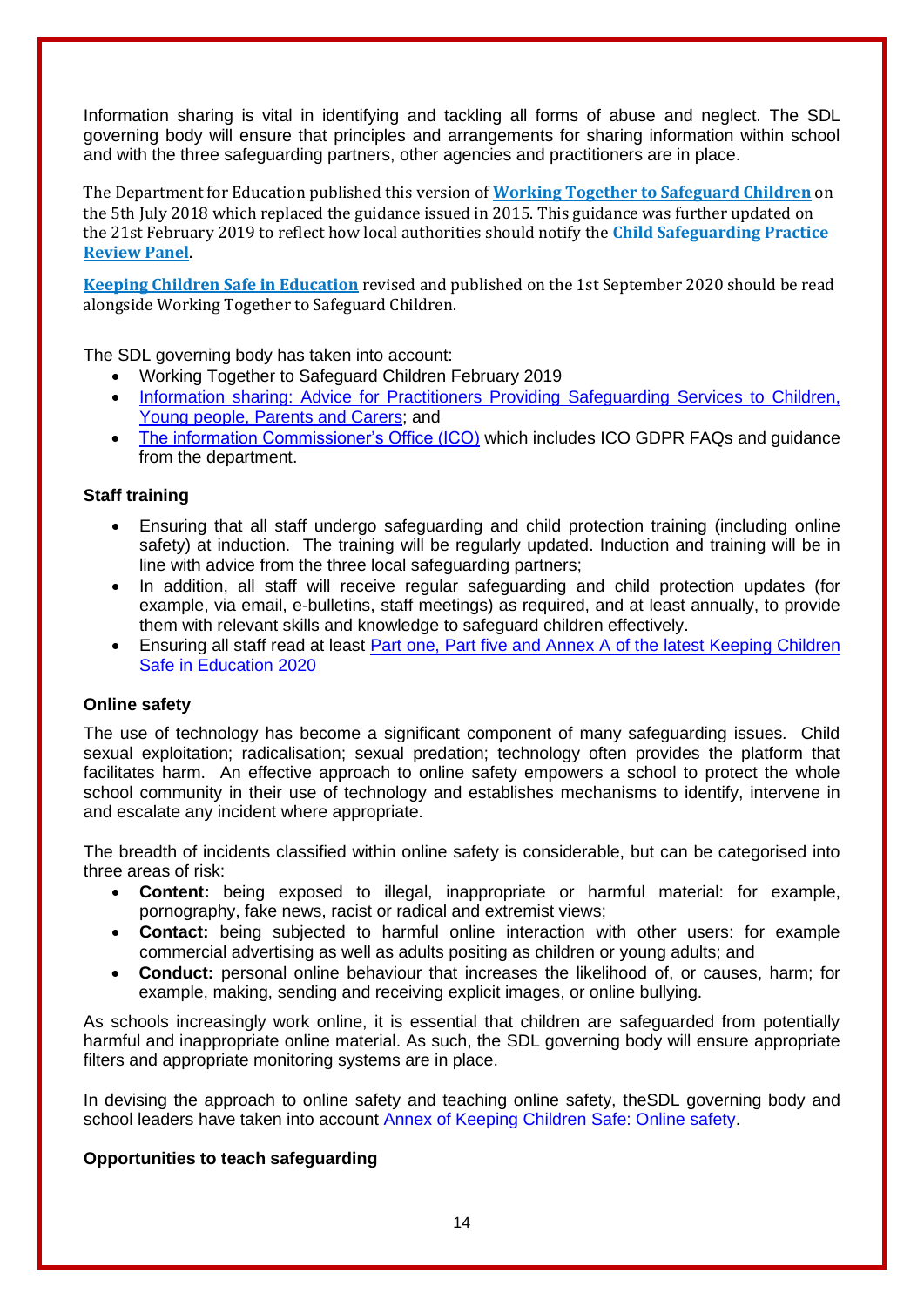- The SDL governing body are expected to ensure that children are taught about safeguarding, including online safety, as part of providing a broad and balanced curriculum.
- This will include covering relevant issues through Relationships Education and Relationships and Sex Education, and through Personal, Social, Health and Economic (PSHE) education.
- Whilst it is essential that appropriate filters and monitoring systems are in place, the SDL governing bodywill be careful that "over blocking" does not lead to unreasonable restrictions as to what children can be taught with regard to online teaching and safeguarding.

#### **Safer recruitment**

The SDL governing body is expected to prevent people who pose a risk of harm from working with children

- By adhering to statutory responsibilities to check staff who work with children, taking proportionate decisions on whether to ask for any checks beyond what is required and ensuring volunteers are appropriately supervised. The SDL governing body has recruitment and selection policies and procedures in place.
- In accordance with The School Staffing (England) Regulations 2009, the SDL governing body will ensure that at least one of the persons who conducts an interview has completed safer recruitment training. The training should cover, as a minimum, the content of this guidance.

The SDL governing body regards it as vital that it has created a culture of safe recruitment and, as part of that, has adopted recruitment procedures that help deter, reject or identify people who might abuse children. The SDL governing body has taken full account of the statutory guidance in [Part](https://assets.publishing.service.gov.uk/government/uploads/system/uploads/attachment_data/file/737289/Keeping_Children_Safe_in_Education_Sept_2018.pdf)  three [of Keeping Children Safe in Education: Safer recruitment, Annex F: Statutory guidance –](https://assets.publishing.service.gov.uk/government/uploads/system/uploads/attachment_data/file/737289/Keeping_Children_Safe_in_Education_Sept_2018.pdf) regulated activity (children) – [supervision of activity with children which is regulated activity when](https://assets.publishing.service.gov.uk/government/uploads/system/uploads/attachment_data/file/737289/Keeping_Children_Safe_in_Education_Sept_2018.pdf)  [unsupervised](https://assets.publishing.service.gov.uk/government/uploads/system/uploads/attachment_data/file/737289/Keeping_Children_Safe_in_Education_Sept_2018.pdf) and [Annex G: Disclosure and Barring Service checks](https://assets.publishing.service.gov.uk/government/uploads/system/uploads/attachment_data/file/737289/Keeping_Children_Safe_in_Education_Sept_2018.pdf)

# **Concerns about a staff member who may pose a risk of harm to children**

- Ensuring there are procedures in place to manage concerns / allegations against staff (including volunteers) that might indicate they would pose a risk of harm to children. Such allegations should be referred to the LB Redbridge designated officer by the appropriate person.
- Meeting legal duties to make a referral to the Disclosure and Barring Service (DBS) if a person in regulated activity has been dismissed or removed due to safeguarding concerns or would have been had they not resigned. **This is a legal duty and failure to refer when the criteria are met is a criminal offence.**

The SDL governing body and school leaders will ensure that they have read and understand Part [four of Keeping Children Safe in Education September 2018: Allegations of abuse made against](https://assets.publishing.service.gov.uk/government/uploads/system/uploads/attachment_data/file/737289/Keeping_Children_Safe_in_Education_Sept_2018.pdf)  [teachers and other staff.](https://assets.publishing.service.gov.uk/government/uploads/system/uploads/attachment_data/file/737289/Keeping_Children_Safe_in_Education_Sept_2018.pdf) This guidance explains the duties of an employer and employee in respect of all cases in which it is alleged that a teacher or member of staff (including volunteers) in school has:

- behaved in a way that has harmed a child, or may have harmed a child;
- possibly committed a criminal offence against or related to a child; or
- behaved towards a child or children in a way that indicates he or she may pose a risk of harm to children.

#### **After School Services**

"Working together to Safeguard Children" recognises that pre-school children and the extended use of school premises play an important part in the lives of large numbers of children. Professionals working within these settings should know how to recognise and respond to the possible abuse or neglect of a child.

All organisations or services including private, voluntary and those that must be registered by Ofsted under the Children Act 1989 should have a written statement as outlined by "Working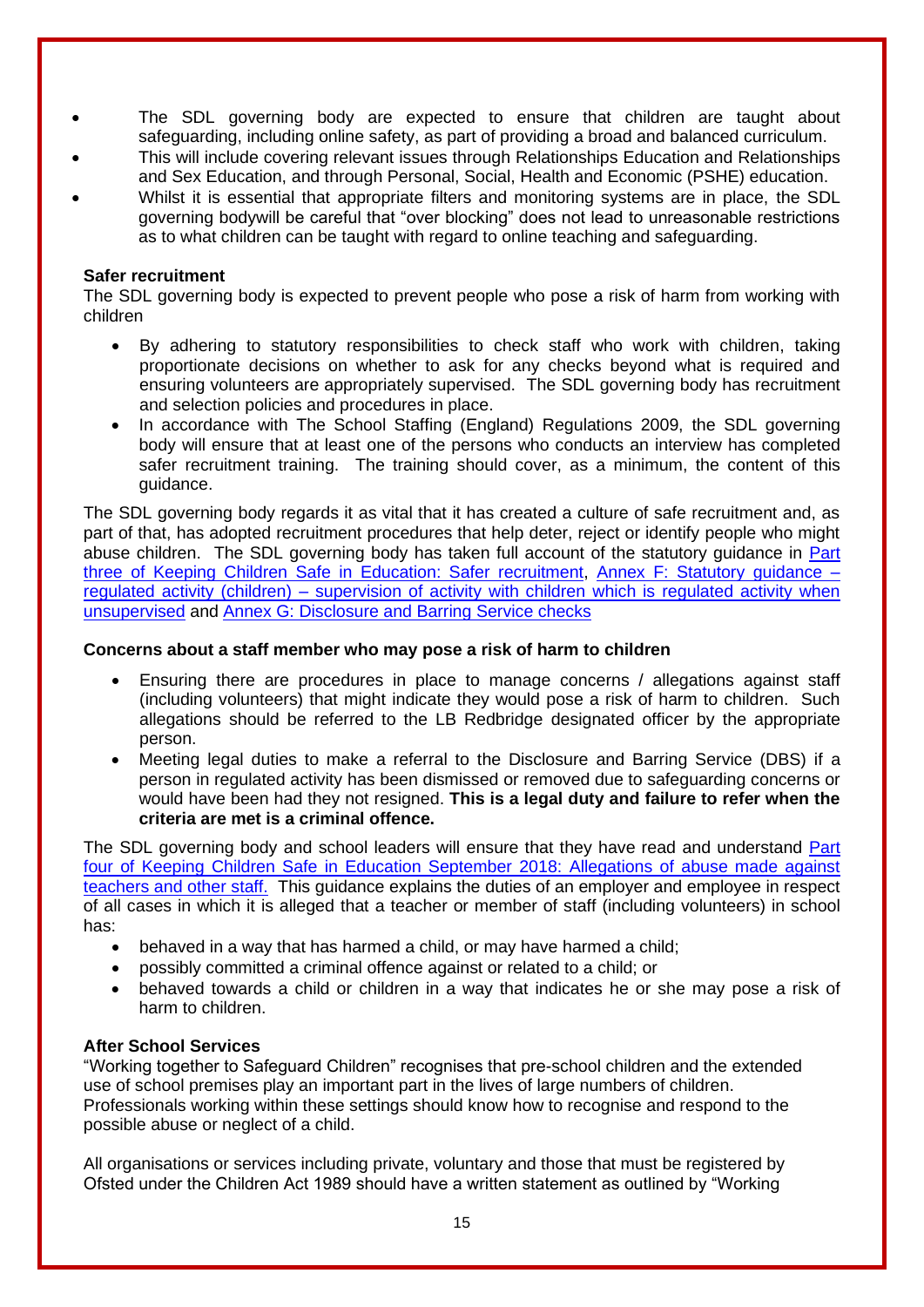Together 2017" and "The London Child Protection Procedures 5<sup>th</sup>edition". This statement should clearly set out staff members responsibilities for reporting suspected child abuse or neglect and should include telephone numbers for the local police and Children's Social Services.

# **Health &Safety**

Our Health & Safety policy, set out in a separate document, reflects the consideration we give to the protection of our children physically within the school environment, including the use of the internet and outside of the school. Our School Excursions policy details measures taken to protect pupils when away from the school on school trips and visits. We haveboth generic and individual risk assessments for staff and children, for in-school and for off-site activities.

# **Peer on peer abuse**

**All** staff should recognise that children are capable of abusing their peers. All staff should be clear about the policy and procedures with regard to peer on peer abuse.

The SDL governing body will ensure that our safeguarding and child protection policy includes:

- procedures to minimise the risk of peer on peer abuse;
- how allegations of peer on peer abuse will be recorded, investigated and dealt with;
- clear processes as to how victims, perpetrators and any other child affected by peer on peer abuse will be supported;
- a clear statement that abuse is abuse and should never be tolerated or passed off as "banter", "just having a laugh" or "part of growing up";
- recognition of the gendered nature of peer on peer abuse (i.e. that it is more likely that girls will be victims and, boys, perpetrators), but that all peer on peer abuse is unacceptable and will be taken seriously; and
- the different forms peer on peer abuse can take, such as:
	- sexual violence and sexual harassment;
	- physical abuse such as hitting, kicking, shaking, biting, hair pulling, or otherwise causing physical harm;
	- sexting (also known as youth produced sexual imagery). The SDL governing body takes account of [Searching Screening and Confiscation Advice](https://www.gov.uk/government/publications/searching-screening-and-confiscation) for schools and the UK Council for Child Internet Safety (UKCCIS) Education Group [Advice for Schools and Colleges on](https://www.gov.uk/government/groups/uk-council-for-child-internet-safety-ukccis)  [Responding to Sexting Incidents;](https://www.gov.uk/government/groups/uk-council-for-child-internet-safety-ukccis) and
	- initiation/hazing type violence and rituals.

The SDL governing body will expect all staff to have read and understand Part five of Keeping [Children Safe in Education: Child on Child Sexual Violence and Sexual Harassment.](https://assets.publishing.service.gov.uk/government/uploads/system/uploads/attachment_data/file/737289/Keeping_Children_Safe_in_Education_Sept_2018.pdf)

# **The child's wishes**

Where there is a safeguarding concern, the SDL governing body and school leaders will ensure the child's wishes and feelings are taken into account when determining what action to take and what services to provide. Systems will be in place for children to express their views and give feedback. Ultimately, all systems and processes will operate with the **best** interests of the child at their heart.

# **Looked after children and previously looked after children**

The most common reason for children becoming looked after is as a result of abuse and/or neglect. The SDL governing body will ensure that staff have the skills, knowledge and understanding to keep looked after children safe.

In particular the SDL governing body will ensure that staff have the information they need in relation to a child's looked after legal status (whether they are looked after under voluntary arrangements with consent of parents or on an interim or full care order) and contact arrangements with birth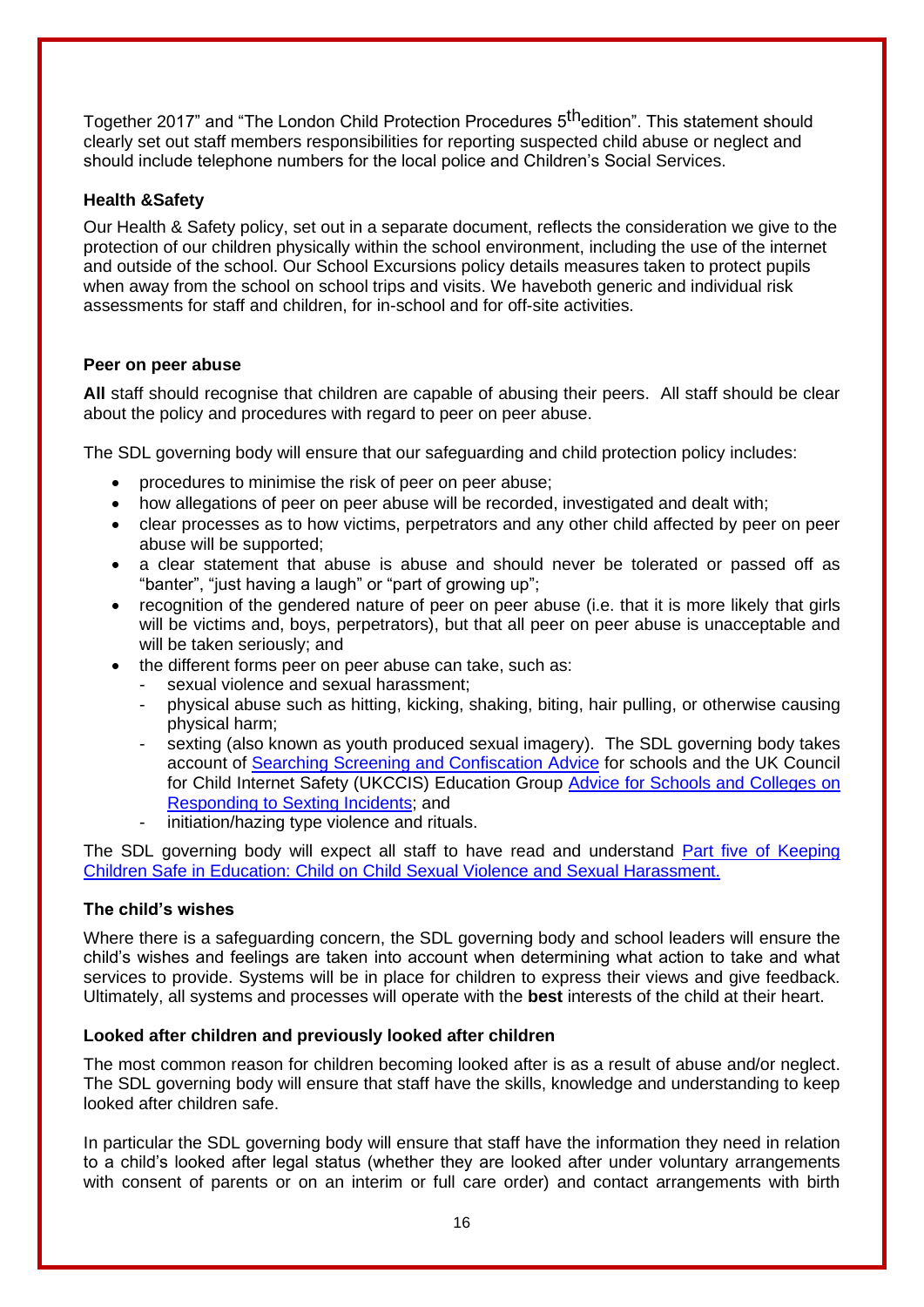parents or those with parental responsibility. They should also have information about the child's care arrangements and the levels of authority delegated to the carer by the authority looking after him/her. The designated safeguarding lead will ensure he/she has details of the child's social worker and the name of the virtual school head in the authority that looks after the child.

A previously looked after child potentially remains vulnerable and all staff at Read Academy will have the skills, knowledge and understanding to keep previously looked after children safe. When dealing with looked after children and previously looked after children, it is important that all agencies work together and prompt action is taken when necessary to safeguard these children who are a particularly vulnerable group.

The SDL governing body will appoint a designated teacher and will work with local authorities to promote the educational achievement of registered pupils who are looked after. On commencement of sections 4 to 6 of the Children and Social Work Act 2017, the designated teacher will also have responsibility for promoting the educational achievement of children who have left care through adoption, special guardianship or child arrangement orders or who were adopted from state care outside England and Wales.

The SDL governing body will ensure that the designated teacher has appropriate training and the relevant qualifications and experience. Statutory guidance contains further information on [The Role](https://assets.publishing.service.gov.uk/government/uploads/system/uploads/attachment_data/file/683561/The_designated_teacher_for_looked-after_and_previously_looked-after_children.pdf)  [and Responsibilities of the Designated Teacher.](https://assets.publishing.service.gov.uk/government/uploads/system/uploads/attachment_data/file/683561/The_designated_teacher_for_looked-after_and_previously_looked-after_children.pdf)

# **Care leavers**

Local authorities have on-going responsibilities to the young people who cease to be looked after and become care leavers. That includes keeping in touch with them, preparing an assessment of their needs and appointing a personal adviser who develops a pathway plan with the young person. The designated safeguarding lead will therefore have details of the local authority Personal Adviser appointed to guide and support the care leaver and will liaise with them as necessary regarding any issues of concern affecting the care leaver.

# **Children with special educational needs and disabilities**

Children with special educational needs (SEN) and disabilities can face additional safeguarding challenges. The SDL governing body will ensure this child protection policy reflects the fact that additional barriers can exist when recognising abuse and neglect in this group of children. These can include:

- assumptions that indicators of possible abuse such as behaviour, mood and injury relate to the child's disability without further exploration;
- being more prone to peer group isolation than other children;
- the potential for children with SEN and disabilities being disproportionally impacted by behaviours such as bullying, without outwardly showing any signs; and
- communication barriers and difficulties in overcoming these barriers.

# **The use of reasonable force in schools**

There are circumstances when it is appropriate for staff in schools to use reasonable force to safeguard children and young people. The term 'reasonable force' covers the broad range of actions used by staff that involve a degree of physical contact to control or restrain children. This can range from guiding a child to safety by the arm, to more extreme circumstances such as breaking up a fight or where a young person needs to be restrained to prevent violence or injury. 'Reasonable' in these circumstances means 'using no more force than is needed.' The use of force may involve either passive physical contact, such as standing between pupils or blocking a pupil's path, or active physical contact such as leading a pupil by the arm out of the classroom.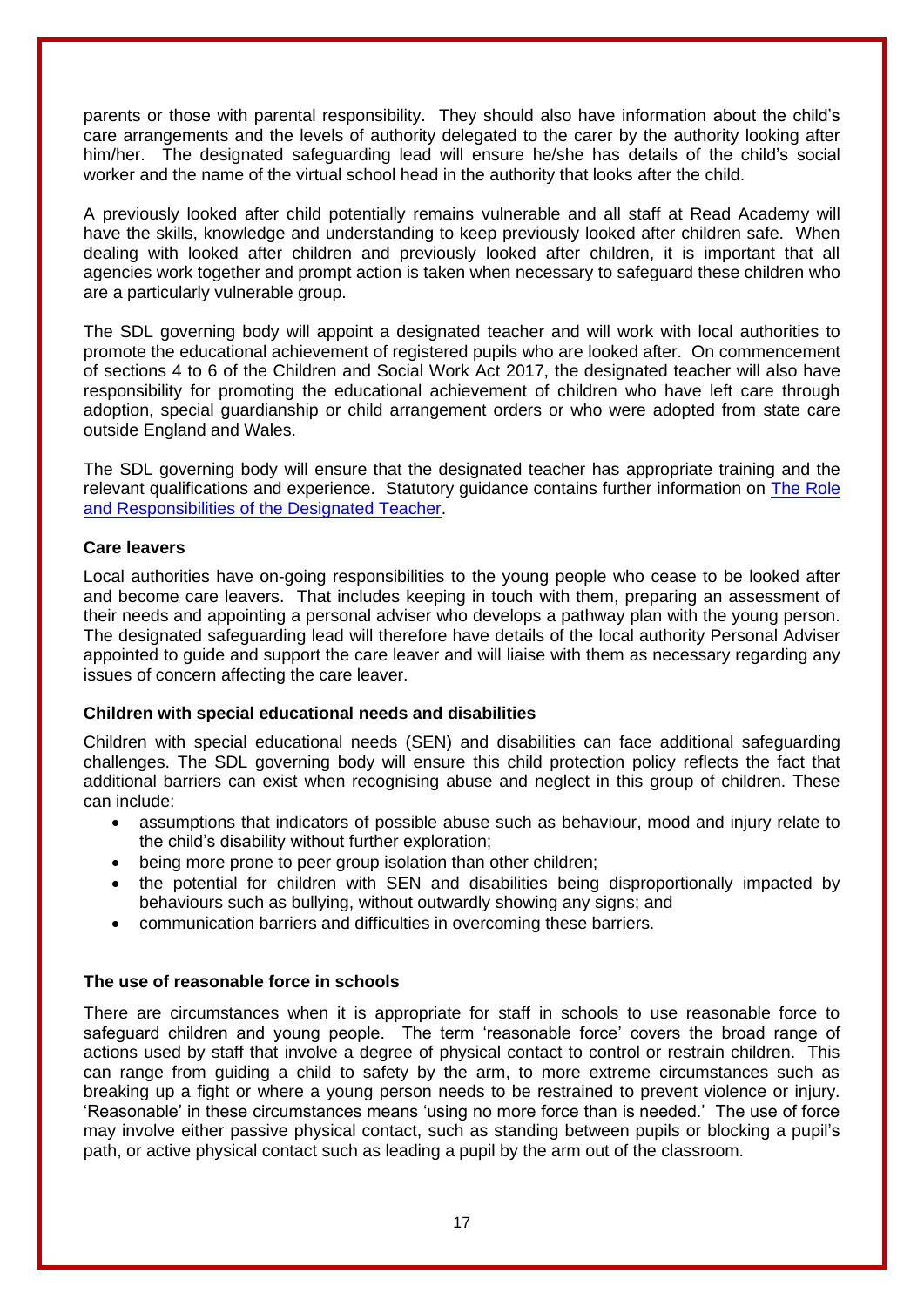The SDL governing body and school leaders have a separate policy which has taken account of advice for schools in [Use of Reasonable Force in Schools.](https://assets.publishing.service.gov.uk/government/uploads/system/uploads/attachment_data/file/444051/Use_of_reasonable_force_advice_Reviewed_July_2015.pdf)

# **8. RESPONSIBILITIES: THE HEADTEACHER**

The headteacher will ensure that the policies and procedures adopted by the SDL governing body are fully implemented and that sufficient resources and time are allocated to enable staff members to discharge their safeguarding responsibilities.

# **Quality assurance**

On behalf of the SDL governing body, the headteacher will ensure that all staff read at least [Part](https://assets.publishing.service.gov.uk/government/uploads/system/uploads/attachment_data/file/741314/Keeping_Children_Safe_in_Education__3_September_2018_14.09.18.pdf)  [One of Keeping Children Safe in Education \(2018\).](https://assets.publishing.service.gov.uk/government/uploads/system/uploads/attachment_data/file/741314/Keeping_Children_Safe_in_Education__3_September_2018_14.09.18.pdf)

The headteacher will ensure that mechanisms are in place to assist staff to understand and discharge their role and responsibilities as set out in Part one of the above guidance. This will include periodic audits of child protection files and records by the designated safeguarding lead, the headteacher and external auditors.

The headteacher will quality assure the effectiveness of the designated safeguarding lead in all aspects of their role (as defined in this policy). The headteacher will also ensure that provision for the early years meets the specific safeguarding requirements described in the **Statutory framework** [for the early years foundation stage](https://assets.publishing.service.gov.uk/government/uploads/system/uploads/attachment_data/file/596629/EYFS_STATUTORY_FRAMEWORK_2017.pdf) (April 2017).

The headteacher and designated safeguarding lead will prepare the safeguarding annual report to the SDL governing body to enable SDL's to review the effectiveness of child protection and safeguarding arrangements and, in turn, to influence the annual review of the policy. This enables the SDL governing body to monitor compliance and to identify areas for improvement.

The views of children, parents and carers and staff members will be sought on child protection and safeguarding arrangements through surveys, questionnaires and other means.

Ofsted inspectors will always report on whether or not arrangements for safeguarding children and learners are effective. In our school in relation to self-evaluation of safeguarding we will take account of [Inspecting safeguarding in early years, education and skills settings](https://www.gov.uk/government/publications/inspecting-safeguarding-in-early-years-education-and-skills-from-september-2015) and the [School](https://assets.publishing.service.gov.uk/government/uploads/system/uploads/attachment_data/file/730127/School_inspection_handbook_section_5_270718.pdf)  [inspection handbook.](https://assets.publishing.service.gov.uk/government/uploads/system/uploads/attachment_data/file/730127/School_inspection_handbook_section_5_270718.pdf)

In order that all members of staff have the knowledge and skills required to fulfil their duties, school leaders will:

- publish the names and contact details for the designated safeguarding lead/s and any deputy designated safeguarding leads;
- as part of the induction programme for all new members of staff, including newly-qualified teachers, provide safeguarding and child protection training. Staff new to the school, like their established colleagues, will be expected to read and understand [Keeping Children Safe](https://assets.publishing.service.gov.uk/government/uploads/system/uploads/attachment_data/file/741314/Keeping_Children_Safe_in_Education__3_September_2018_14.09.18.pdf)  [in Education \(2020\)](https://assets.publishing.service.gov.uk/government/uploads/system/uploads/attachment_data/file/741314/Keeping_Children_Safe_in_Education__3_September_2018_14.09.18.pdf) Part One and be familiar with our safeguarding and child protection policy, the behaviour policy, the staff behaviour policy and be familiar with the safeguarding response to children who go missing from education. Temporary staff will be made aware of the safeguarding policies and procedures and the school will ensure that staff provided by other agencies have received the required child protection training, commensurate with their roles, before being deployed;
- provide all staff with appropriate safeguarding and child protection training which is updated regularly. In addition, all staff will receive safeguarding and child protection updates as required, and at least annually, to provide them with relevant skills and knowledge to safeguard children effectively. School leaders will keep a record of staff induction and training.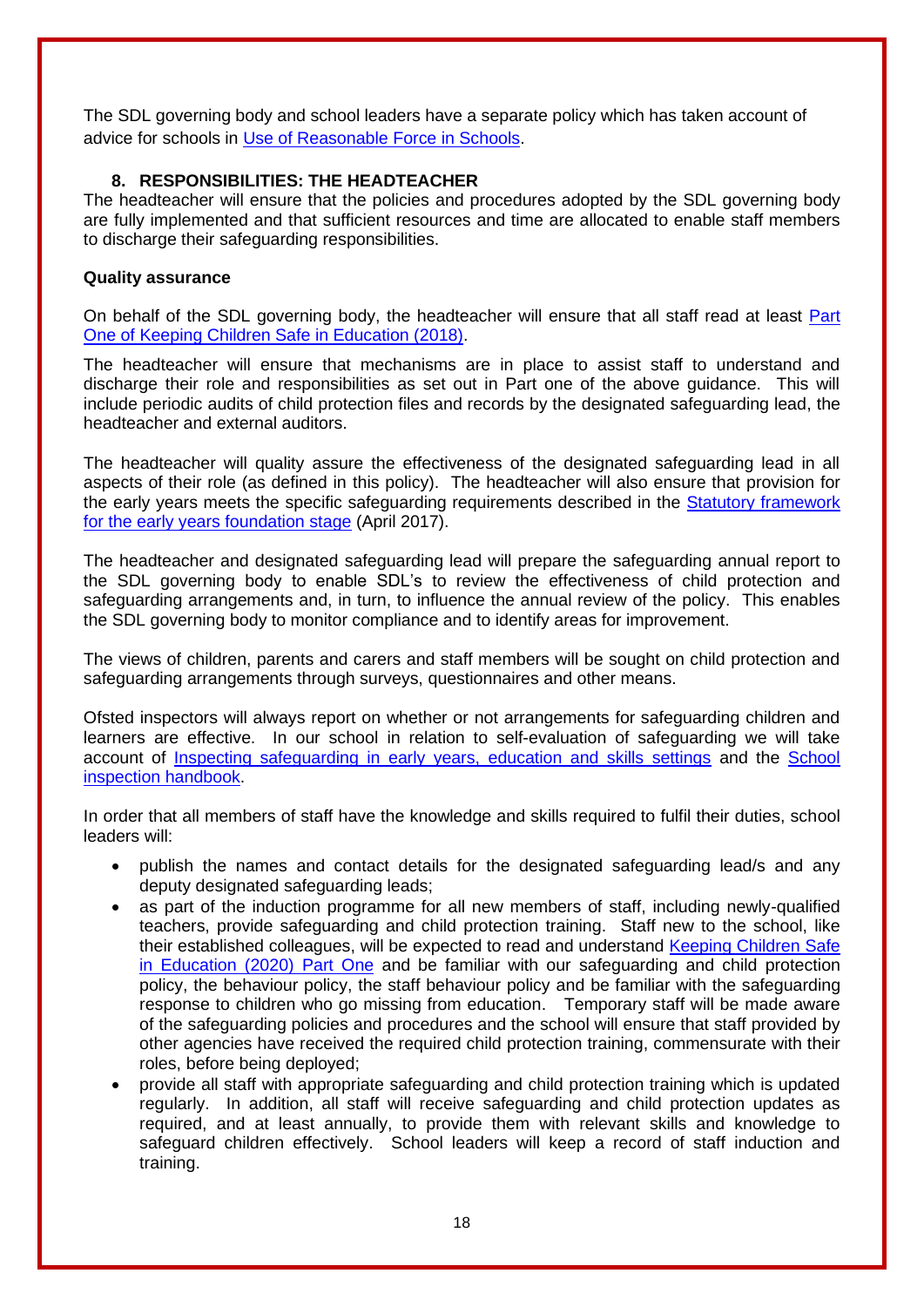# **9. RESPONSIBILITIES: ALL STAFF**

Read Academy staff are aware of their duty to be exemplary role models for all pupils at our school. Staff are particularly important as they are in a position to identify concerns early, provide help for children and prevent concerns from escalating.

**All** staff at Read Academy have a responsibility to provide a safe environment in which children can learn. The Teachers' Standards 2012 state that teachers (which includes headteachers) should safeguard children's wellbeing and maintain public trust in the teaching profession as part of their professional duties.

It is the responsibility of every member of staff at Read Academy to know and understand this Safeguarding and child protection policy and our safeguarding procedures. As part of your induction when you join the school, you will receive training in this policy and its procedures, about the role of the designated safeguarding lead and the staff behaviour policy. This training will be updated at least every year and whenever the Safeguarding and child protection policy is reviewed by the SDL governing Body. You will be provided with **Part one [of Keeping Children Safe](https://assets.publishing.service.gov.uk/government/uploads/system/uploads/attachment_data/file/737289/Keeping_Children_Safe_in_Education_Sept_2018.pdf) in** [Education \(2020\)](https://assets.publishing.service.gov.uk/government/uploads/system/uploads/attachment_data/file/737289/Keeping_Children_Safe_in_Education_Sept_2018.pdf) and will be expected to read and understand it.

All staff should be aware of and familiar with the suite of policies relevant to safeguarding (see Appendix 1 (Linked policies and procedures), particularly the following:

- the behaviour policy
- the staff behaviour policy
- the safeguarding response to children who go missing from education; and
- the identity and role of the designated safeguarding lead.

The systems which support safeguarding within Read Academy will be explained to all staff on induction.

All staff will receive appropriate safeguarding and child protection training which is regularly updated. In addition, theywill receive safeguarding and child protection updates (for example, via email, e-bulletins, staff meetings) as required and at least annually, to provide them with the relevant skills and knowledge to safeguard children effectively.

# **Advice and support**

Read Academy has a designated safeguarding lead Mr Gulam Abbas Hussain and in his absence the deputies Ms Hanila Ali Syed and Ms Farhana Begum who will provide support to staff to carry out their safeguarding duties and who will liaise closely with other services such as children's social care. The designated safeguarding lead (or deputy) will always be available to discuss safeguarding concerns. If in exceptional circumstances, the designated safeguarding lead (or deputy) is not available, this should not delay appropriate action being taken. Staff should consider speaking to a member of the senior leadership team and/or take advice from local children's social care. In these (deputy) as soon as is practically possible.

# **Identifying concerns**

All staff must be aware of the indicators of abuse and neglect so that they are able to identify cases of children who may be in need of help or protection. [What to Do if You Are Worried a Child is](https://assets.publishing.service.gov.uk/government/uploads/system/uploads/attachment_data/file/419604/What_to_do_if_you_re_worried_a_child_is_being_abused.pdf)  Being Abused – [Advice for Practitioners](https://assets.publishing.service.gov.uk/government/uploads/system/uploads/attachment_data/file/419604/What_to_do_if_you_re_worried_a_child_is_being_abused.pdf) provides more information on understanding and identifying abuse and neglect.

Staff working with children are advised to maintain an attitude of **'it could happen here'** where safeguarding is concerned. When concerned about the welfare of a child, staff should always act in the best interests of the child.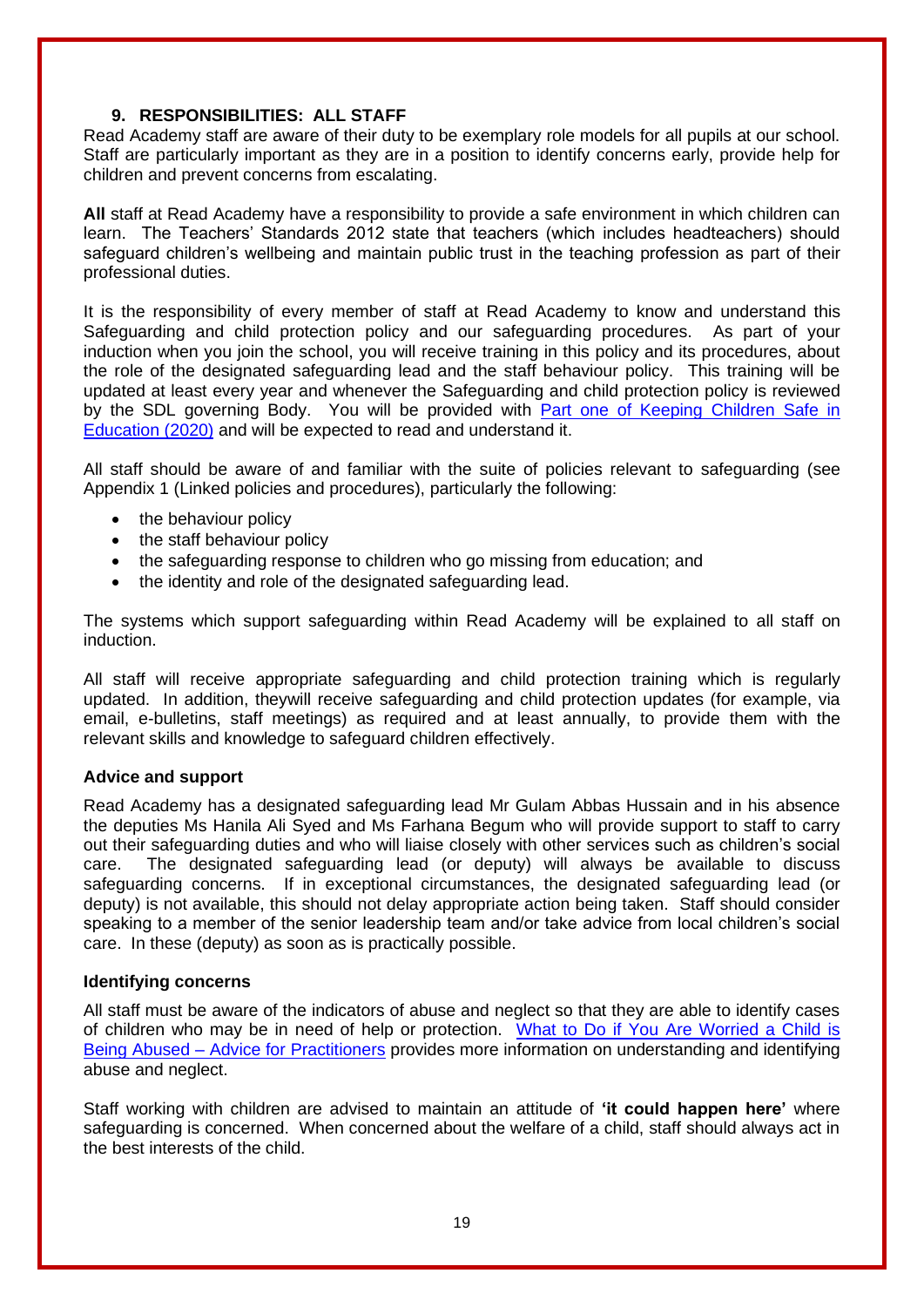Knowing what to look for is vital to the early identification of abuse and neglect. If staff are unsure, they should **always** speak to the designated safeguarding lead or deputy(s).

#### **What staff should do if they have concerns about a child**

If staff have any concerns about a child's welfare, they should act on them immediately, inline with our school's policy and procedures and should always seek advice from the designated safeguarding lead.

Options will then include:

- with the DSL, managing any support for the child through our own pastoral support processes;
- an early help assessment: or
- a referral for statutory services, for examples as the child might be in need, is in need or suffering or likely to suffer harm.

All staff members must maintain the privacy and confidentiality of the individuals involved though they must make clear that they cannot promise complete confidentiality to the pupil in order that they and potentially other children may be safeguarded. Staff members must refrain from discussing the case with anyone unrelated to it, other than the Child Protection Officer. Staff members have a professional responsibility to share relevant information about the protection of children with other professionals, particularly investigative agencies.

All staff members are expected to behave sensitively and professionally with pupils who are thought to be at risk of abuse and always act in the interests of the child.

It is the duty of every staff member to refer any safeguarding or welfare query they have about any pupil to the DSL, however minor it might seem.

All staff members will share with all staff, during the daily staff briefing, any welfare concern they have about any pupil to enable the gathering of any relevant further information. Information sharing is vital to good safeguarding.

It is the duty of each staff member to ensure they conduct themselves in a manner befitting of a teacher and as a role model for pupils both in and out of school. Thus activities and behaviour indulged in outside of school must never reflect the school, their role and the profession in a poor light or bring the school into disrepute or give pupils a bad example. This includes the use of the internet and all other forms of media.

The designated safeguarding lead or deputy should always be available to discuss safeguarding concerns. If in exceptional circumstances, the designated safeguarding lead or deputy is not available, this should not delay appropriate action being taken. Staff should consider speaking to a member of the senior leadership team and/or take advice from local children's social care. In these circumstances, any action taken should be shared with the designated safeguarding lead or deputy as soon as is practically possible.

Staff members are allowed to use 'positive touch' at the school. A varying degree of physical prompts, guides and reassurances are appropriate for the age, learning needs and circumstances of a child. More intrusive physical contact may be necessary when people are supporting young children with disabilities. Positive touch is appropriate when it meets the needs of the child but in order to protect both staff and children it must be born in mind at all times that innocent actions can be misconstrued. Children may also find being touched uncomfortable or distressing for a variety of reasons. Staff must behave sensitively to a child's reaction to physical contact and act appropriately and always avoid touching pupils, however casually, in ways or on parts of the body that might be considered inappropriate. Staff members are instructed, upon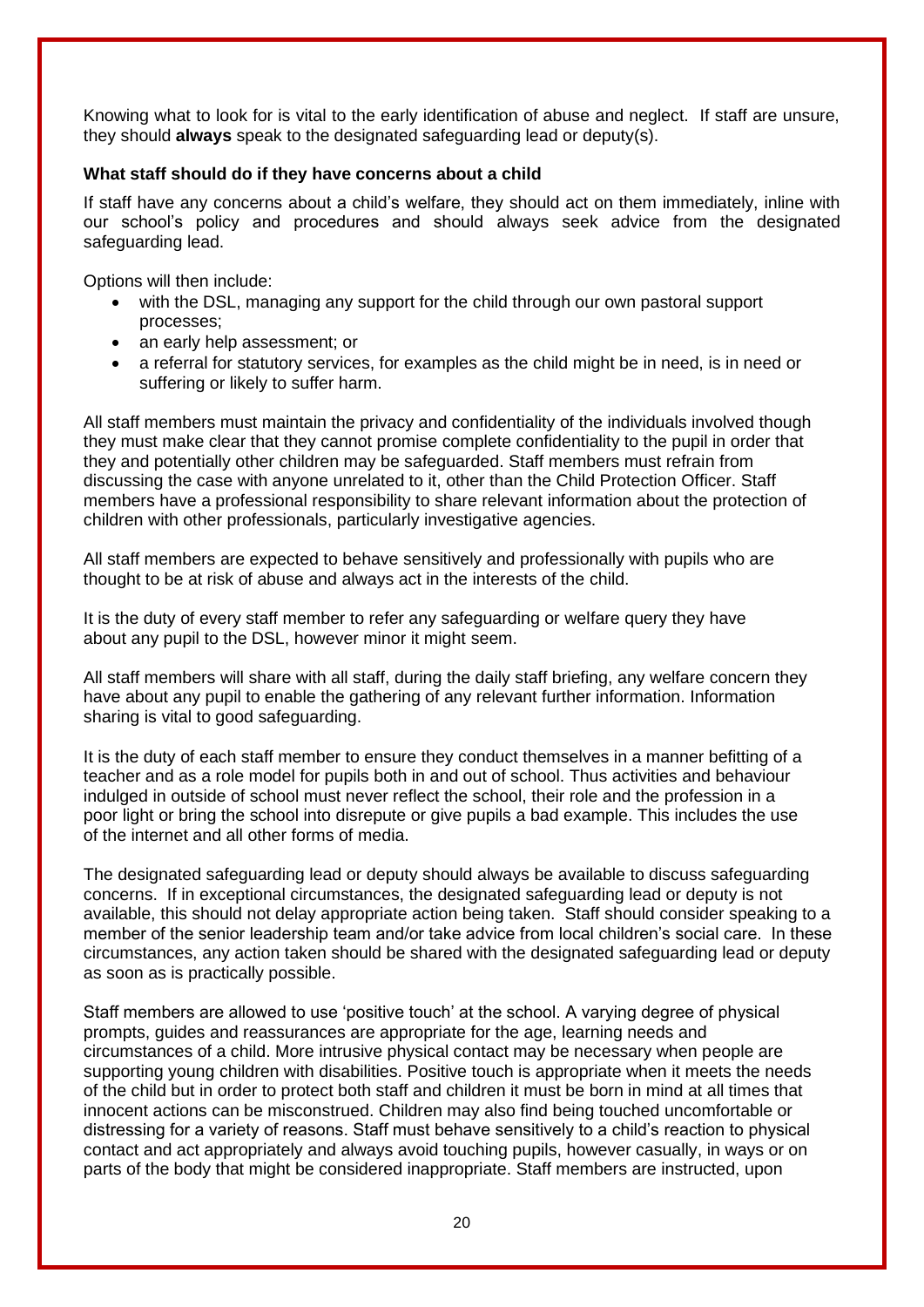joining the school, about appropriate physical contact with children, to avoid being in a room alone with a child and to ensure they never use pupil toilets nor knowingly enter them allowing the door to shut whilst pupils are using them, referring to the document "Guidance on Safe Working Practices for the Protection of Children and Staff members in Education Settings" (Appendix 9). This to ensure staff members do not place themselves in positions vulnerable to misinterpretation or allegations.

If any member of staff suspects that a child in his/her class may be a victim of abuse, or a child makes a disclosure to them directly, they must immediately inform the DSL about their concerns. All staff and volunteers should be aware that the main categories of abuseare:

- physical abuse
- emotional abuse
- sexual abuse
- neglect

Generally, in an abusive relationship the child may:

- appear frightened of the parent/s or other household members e.g. siblings or others outside of the home;
- act in a way that is inappropriate to her/his age and development (full account needs to be taken of different patterns of development and different ethnic groups);
- display insufficient sense of "boundaries", lack stranger awareness;
- appear wary of adults and display "frozen watchfulness".

In an abusive relationship, a parent or carer may:

- persistently avoid child health services and treatment of the child's illnesses;
- have unrealistic expectations of the child;
- frequently complain about or to the child and fail to provide attention or praise;
- be absent;
- be misusing substances;
- persistently refuse to allow access on home visits by professionals;
- be involved in domestic violence and abuse;
- be socially isolated.

Serious case reviews have found that parental substance misuse, domestic abuse and mental health problems (sometimes referred to as the 'toxic trio'), if they co-exist in a family could mean significant risks to children. Problems can be compounded by poverty, frequent house moves or eviction.

Additional consideration needs to be given to children with communication difficulties and for those whose preferred language is not English. It is important to communicate with them in a way that is appropriate to their age, understanding and preference.

Staff should not assume a colleague or another professional will take action and share information that might be critical in keeping children safe. They should be mindful that early information sharing is vital for effective identification, assessment and allocation of appropriate service provision.

Just as all staff are accountable for reporting a safeguarding or child protection concern, so they are responsible for ensuring that action has been taken or following up with actions as advised by the designated safeguarding lead or deputy.

It is important for children to receive the right help at the right time to address risks and prevent issues escalating. Research and serious case reviews have repeatedly shown the dangers of failing to take effective action. Examples of poor practice include: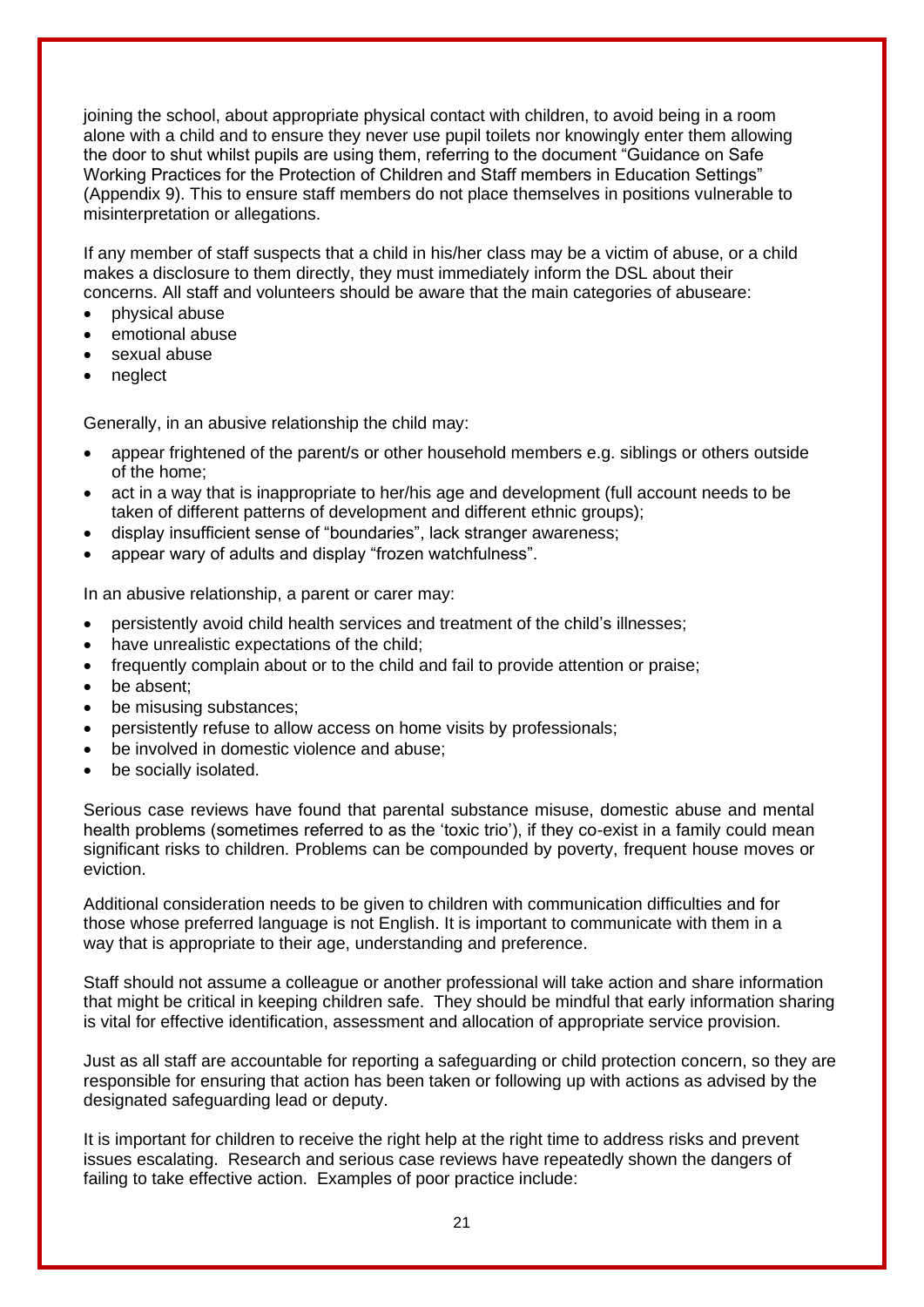- failing to act on and refer the early signs of abuse and neglect;
- poor record keeping;
- failing to listen to the views of the child;
- failing to re-assess concerns when situations do not improve;
- not sharing information;
- sharing information too slowly; and
- a lack of challenge to those who appear not to be taking action.

All staff should be aware of the process for making referrals and for statutory assessments under the Children Act 1989 that may follow a referral, along with the role they may be expected to play in such assessments. It is everyone's responsibility to ensure that concerns are followed up. If you have reported a concern, you should expect to be informed about how your concern has been acted upon and what you might be required to do next. If you do not receive this information, you should be proactive in seeking it out.

If, at any point, there is a risk of immediate serious harm to a child a referral should be made to children's social care immediately using the [Multi agency referral form \(MARF\)](http://www.redbridgelscb.org.uk/wp-content/uploads/2015/09/MARF.pdf). Anybody can make a referral. If anyone other than the designated safeguarding lead (DSL) makes the referral, they should inform the DSL as soon as possible.

If the child's situation does not appear to be improving the staff member with concerns should press for re-consideration. Concerns should always lead to support for the child at the earliest possibility. If a disagreement arises about the way or timeliness of how concerns are being addressed , please refer to the [Redbridge LSCB Escalation and resolution policy](http://www.redbridgelscb.org.uk/wp-content/uploads/2015/09/Redbridge-LSCB-Escalation-and-Resolution-Policy-3rd-Edition-May-2017.pdf)

# **Early help**

All staff at Read Academy should be prepared to identify children who may benefit from early help. Early help means providing support as soon as a problem emerges at any point in a child's life, from the foundation years through to the teenage years.

Any staff member who has a concern about a child's welfare should follow the school's referral processes. Staff should expect to support social workers and other agencies following any referral.

All staff should be aware of the local early help process and understand their role in it. Any child may benefit from early help, but all staff should be particularly alert to the potential need for early help for a child who:

- is disabled and has specific additional needs;
- has special educational needs (whether or not they have a statutory Education, Health and Care plan);
- is a young carer;
- is showing signs of being drawn in to anti-social or criminal behaviour, including gang involvement and association with organised crime groups;
- is frequently missing/goes missing from care or from home;
- is at risk of modern slavery, trafficking or exploitation;
- is at risk of being radicalised or exploited;
- is in a family circumstance presenting challenges for the child, such as substance abuse, adult mental health problems or domestic abuse;
- is misusing drugs or alcohol themselves:
- has returned home to their family from care;
- is a privately fostered child.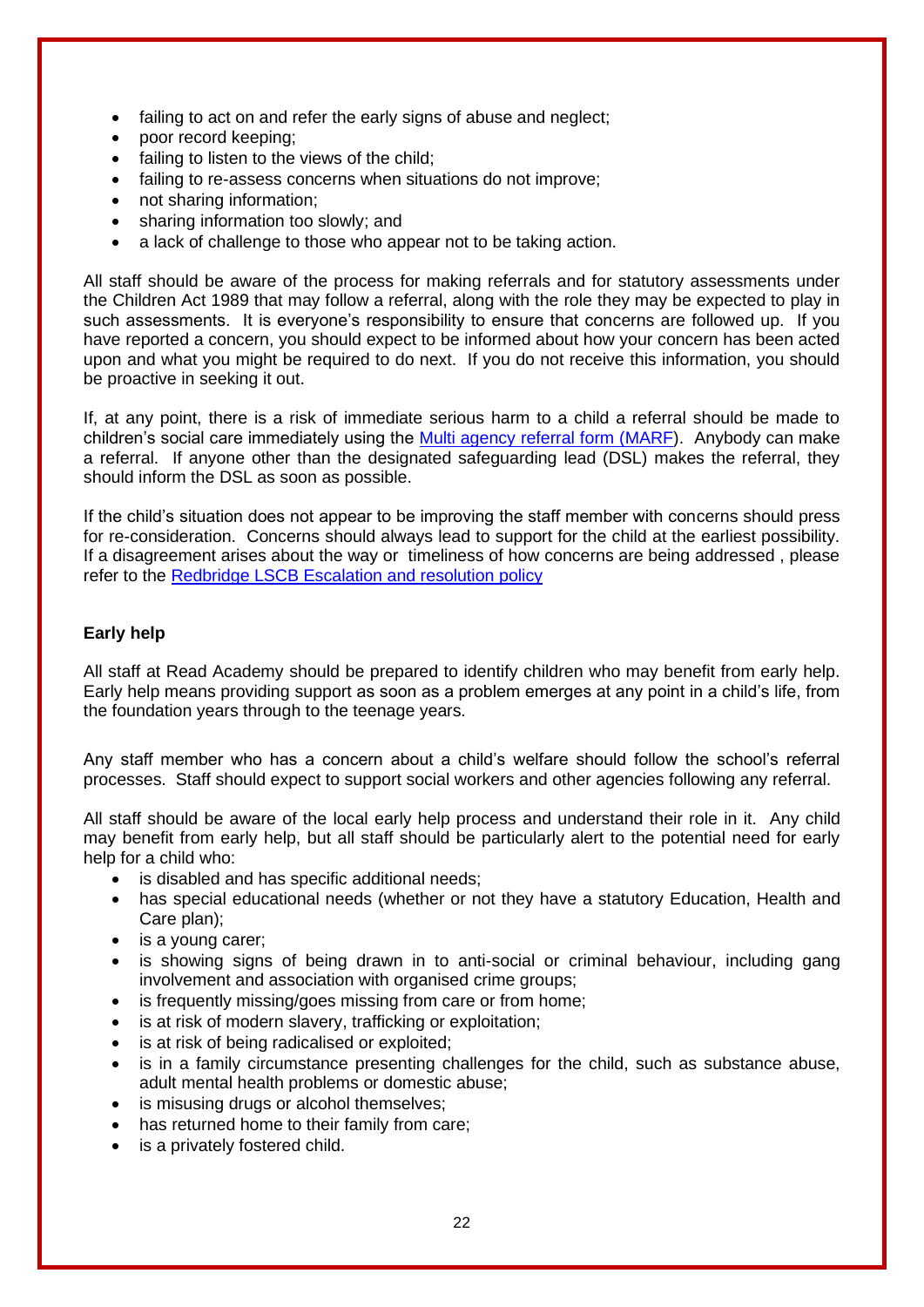If early help is appropriate, the designated safeguarding lead (or deputy) will generally lead on liaising with other agencies and setting up inter-agency assessment as appropriate. Staff may be required to support other agencies and professionals in early help assessment, in some cases acting as the lead practitioner. Any such cases should be kept under constant review and consideration given to a referral to children's social care for assessment for statutory services, if the child's situation does not appear to be improving or is getting worse.

#### **Statutory assessments**

**Where a child is suffering, or is likely to suffer from harm, it is important that a referral to children's social care (and if appropriate the police) is made immediately.** Referrals should follow the LB Redbridge process.

All staff should be aware of the process for making referrals to children's social care and for statutory assessments under the Children Act 1989, especially section 17 (children in need) and section 47 (a child suffering, or likely to suffer, significant harm) that may follow a referral, along with the role they might be expected to play in such assessments.

# **Record keeping**

All concerns, discussions and decisions made, and the reasons for those decisions, should be recorded in writing. Staff must record information regarding the concerns immediately and according to the school's agreed processes. The record must be a clear, precise, factual account of the observations (Appendix 2 - Record of concern). If in doubt about recording requirements, staff should discuss these with the designated safeguarding lead or deputy.

# **Female Genital Mutilation mandatory reporting duty for teachers**

Whilst all staff should speak to the designated safeguarding lead or deputy with regard to any concerns about female genital mutilation (FGM), there is a specific legal duty on **teachers**. If a **teacher**, in the course of their work in the profession, discovers that an act of FGM appears to have been carried out on a girl under the age of 18, the teacher must report this to the police.

# **What staff should do if they have concerns about safeguarding practices within school**

All staff and volunteers should feel able to raise concerns about poor or unsafe practice and potential failures in the school safeguarding regime and know that such concerns will be taken seriously by the senior leadership team.

Appropriate whistleblowing procedures should be put in place for such concerns to be raised with the school senior leadership team.

If a member of staff feels unable to raise an issue with their employer, or feels that their genuine concerns are not being addressed, there are other whistleblowing channels:

- General guidance can be found at: [Advice on whistleblowing](https://www.gov.uk/whistleblowing)
- The **NSPCC** whistleblowing helpline is available as an alternative route for staff who do not feel able to raise concerns regarding child protection failures internally or have concerns about the way a concern is being handled by school. Staff can call 0800 028 0285, the line is available from 8:00 AM to 8:00 PM, Monday to Friday and email: [help@nspcc.org.uk](mailto:help@nspcc.org.uk)
- contact Redbridge Children's Services Social Care: in office hours 020 8708 3888; out of hours 020 8708 5897; or email [CPAT.Referrals@redbridge.gov.uk](mailto:CPAT.Referrals@redbridge.gov.uk)

# **SEND children**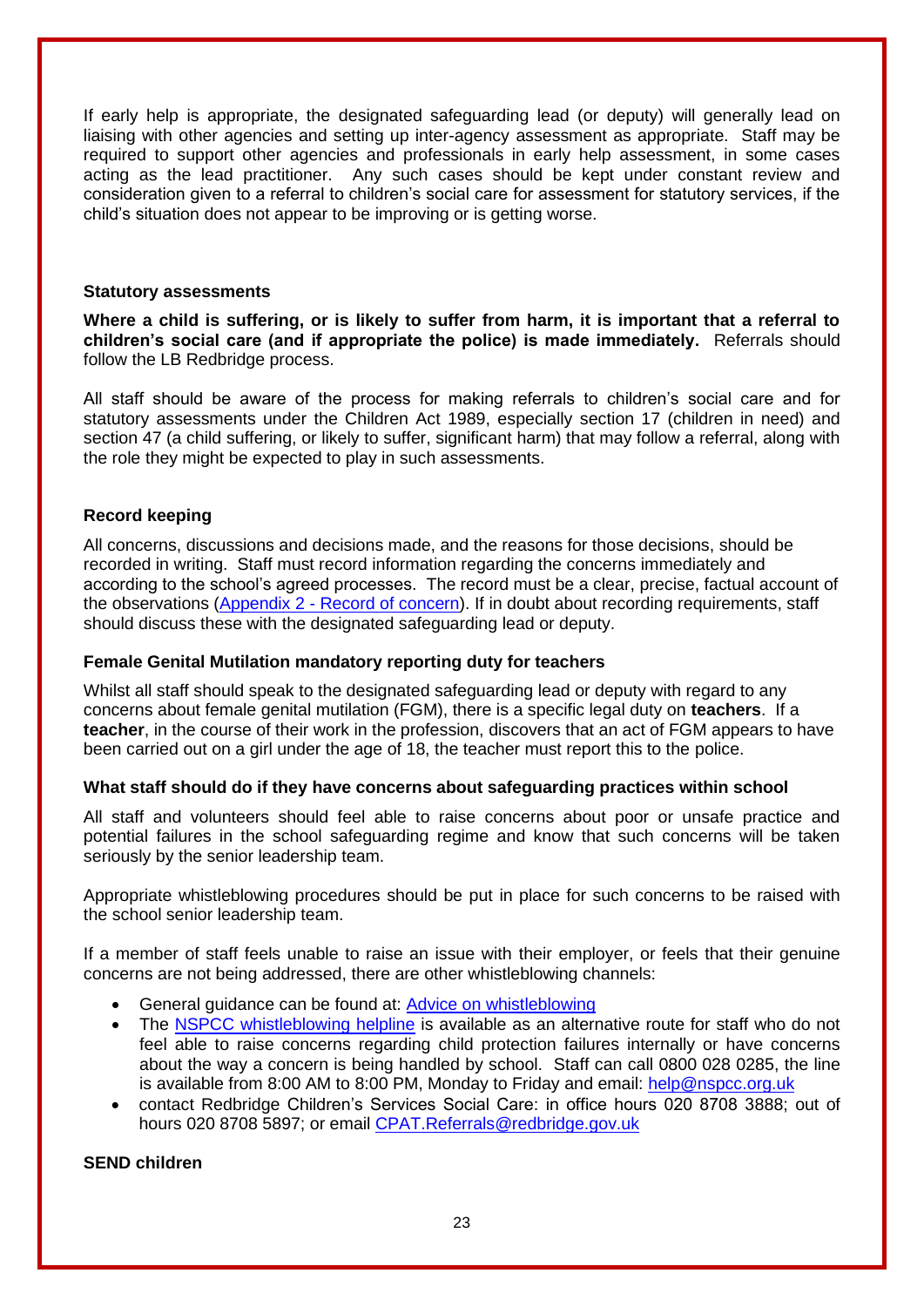Children with special educational needs (SEN) and disabilities can face additional safeguarding challenges. For example, barriers can exist when recognising abuse and neglect in this group of children. These can include:

- assumptions that indicators of possible abuse such as behaviour, mood and injury relate to the child's disability without further exploration;
- the potential for children with SEN and disabilities being disproportionally impacted by behaviours such as bullying, without outwardly showing any signs; and
- communication barriers and difficulties in overcoming these barriers.

Staff training in safeguarding will include the raising of awareness of these issues so that staff are alert to potential indicators and the impact of abuse on vulnerable children. Staff will also consider strategies to overcome communication barriers.

# **10. DEALING WITH A DISCLOSURE**

All staff at Read Academy should know what to do if a child tells them that s/he is being abused or neglected. Staff should know how to manage an appropriate level of confidentiality. This means only involving those who need to be involved, such as the designated safeguarding lead (or a deputy) and children's social care. Staff should never promise a child that they will not tell anyone about a report of abuse as this may not ultimately be in the best interests of the child.

If a child discloses that he or she has been abused in some way, the member of staff or volunteer should:

- listen to what is being said without displaying shock or disbelief
- accept what is being said
- allow the child to talk freely  $-$  do not put words in the child's mouth
- only ask questions when necessary to clarify
- reassure the child, but not make promises which it might not be possible to keep
- not promise confidentiality it might be necessary to refer to children's social care
- emphasise that it was the right thing to tell
- reassure her/him that what has happened is not her/his fault
- do not criticise the alleged perpetrator
- explain what has to be done next and who has to be told
- make a written record
- pass the information to the designated safeguarding lead without delay
- consider seeking support for yourself and discuss this with the designated safeguarding lead – dealing with a disclosure can be distressing

Additional consideration needs to be given to children with communication difficulties and for those whose preferred language is not English. It is important to communicate with them in a way that is appropriate to their age, understanding and preference.

# **11. RECORD KEEPING**

All concerns, discussion and decisions made, and the reasons for those decisions, should be recorded in writing. If in doubt about recording requirements, staff should discuss with the designated safeguarding lead or deputy.

When a child has made a disclosure, or when an individual has concerns about a child's welfare our school protocols and systems require the member of staff/volunteer to: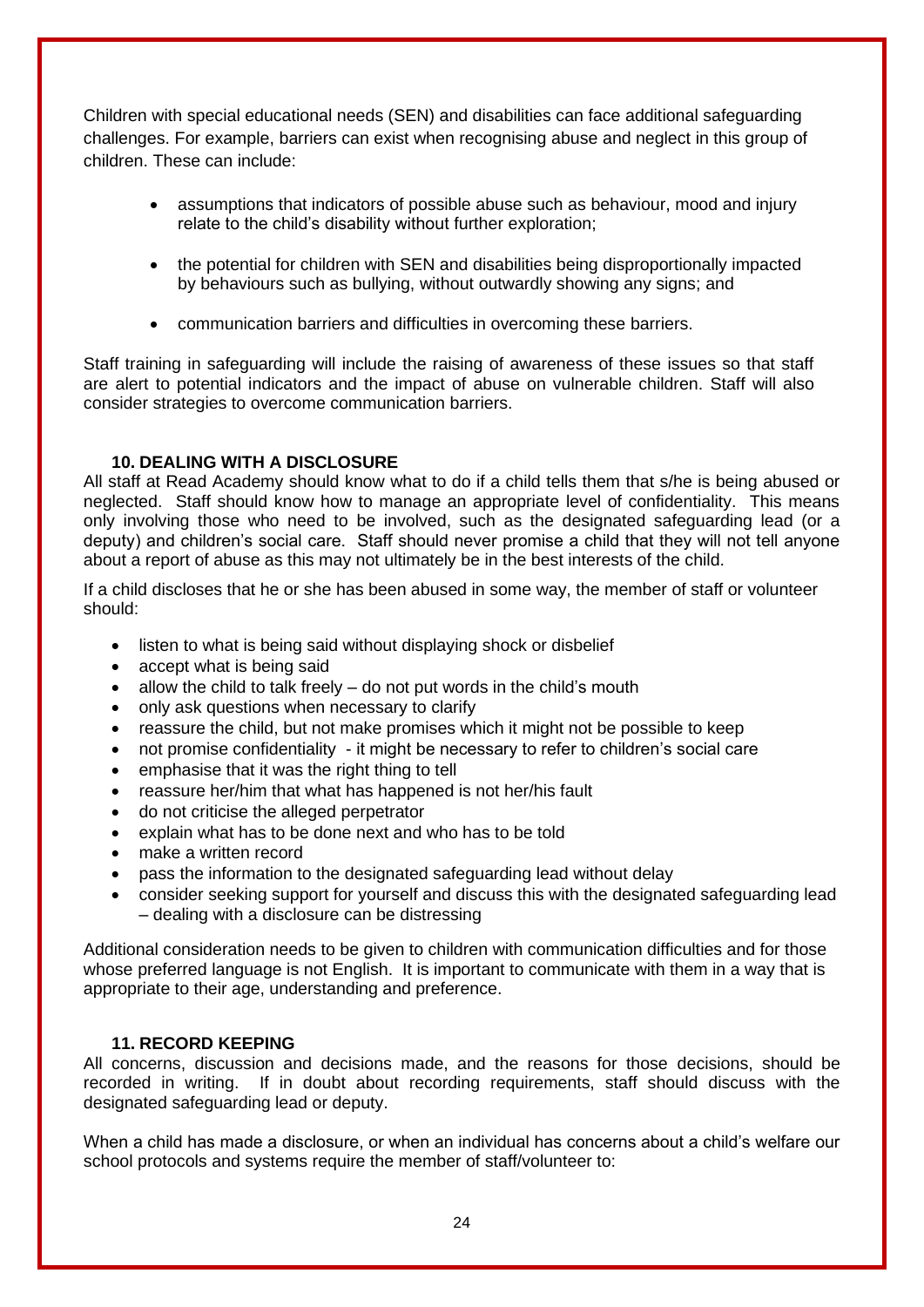- make brief notes immediately after the conversation:
- make a complete and formal record as soon as possible afterwards. Use the school record of concern sheet;
- not destroy the original notes in case they are needed by a court;
- record the dates and times of your observations;
- record the date, time, place and any noticeable non-verbal behaviour and the actual words used by the child or any discussions you were involved in;
- record explanations given by the child / adult;
- draw a diagram to indicate the position of any injuries;
- record statements and observations rather than interpretations or assumptions;
- sign and date the record.

Report and submit records to the designated safeguarding lead immediately.

The designated safeguarding lead will maintain case files for pupils where there are concerns, with an overview chronology and a record of all communications and actions.

The designated safeguarding lead will ensure that all safeguarding records are managed in accordance with the Education (Pupil Information) (England) Regulations 2005.

#### **12. CONFIDENTIALITY, CONSENT AND INFORMATION SHARING**

Information sharing is vital in identifying and tackling all forms of abuse and neglect.

As part of meeting a child's needs, the SDL governing body recognises the importance of information sharing between practitioners and local agencies. This should include ensuring arrangements are in place that set out clearly the process and principles for sharing information within the school and with the three safeguarding partners, other organisations, agencies and practitioners as required.

Read Academy staff should be proactive in sharing information as early as possible to help identify, assess and respond to risks or concerns about the safety and welfare of children, whether this is when problems are first emerging, or where a child is already known to local authority children's social care.

The SDL governing body is aware that, among other obligations, the Data Protection Act 1998 and the GDPR place duties on organisations and individuals to process personal information fairly and lawfully and to keep the information they hold safe and secure.

#### **The Data Protection Act 2018 and GDPR do not prevent, or limit, the sharing of information for the purposes of keeping children safe. Fears about sharing information cannot be allowed to stand in the way of the need to promote the welfare and protect the safety of children.**

The SDL governing body should ensure relevant staff have due regard to the data protection principles, which allow them to share personal information, as provided for in the Data Protection Act 2018, and the GDPR. Relevant staff should be confident of the processing conditions under the Data Protection Act 2018 and the GDPR which allow them to store and share information for safeguarding purposes, including information which is sensitive and personal, and should be treated as 'special category personal data.'

The SDL governing body should ensure that staff who need to share 'special category personal data' are aware that the Data Protection Act 2018 contains 'safeguarding of children and individuals at risk' as a processing condition that allows practitioners to share information. This includes allowing practitioners to share information without consent, if it is not possible to gain consent, it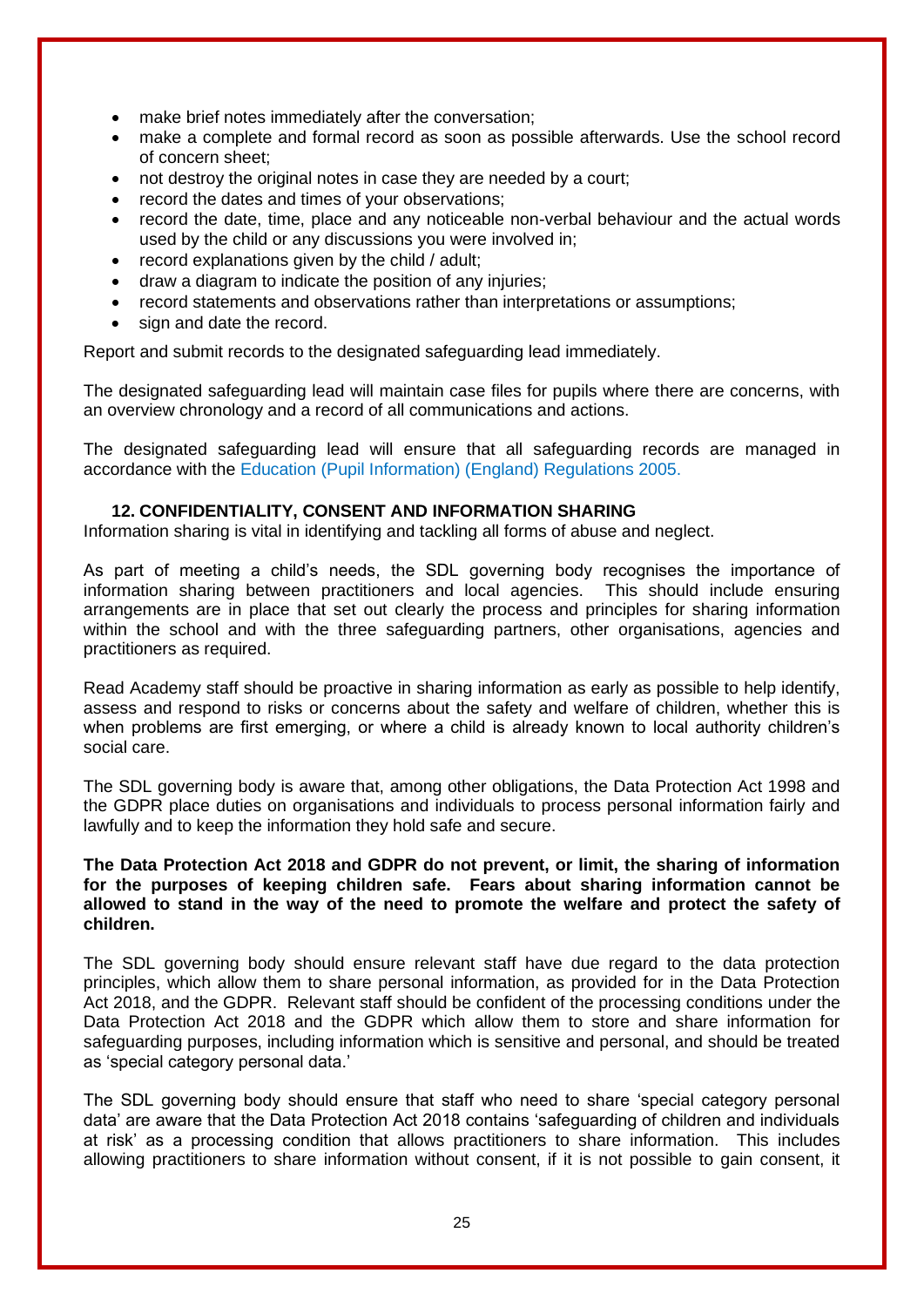cannot be reasonably expected that a practitioner gains consent, or if to gain consent would place a child at risk.

Where children leave the school, the designated safeguarding lead should ensure their child protection file is transferred to the new school or college as soon as possible, ensuring secure transit, and confirmation of receipt should be obtained. For schools, this will be transferred separately from the main pupil file. Receiving schools and colleges should ensure key staff such as designated safeguarding leads and SENCOs or the named person with oversight for SEN in a college, are aware as required.

In addition to the child protection file, the designated safeguarding lead should also consider if it would be appropriate to share any information with the new school or college in advance of a child leaving. For example, information that would allow the new school or college to continue supporting victims of abuse and have that support in place for when the child arrives.

All staff members at Read Academy must be aware that they cannot promise a child to keep secrets which might compromise the child's safety or well-being.

[Information sharing: Advice for practitioners providing safeguarding services to children, young](https://assets.publishing.service.gov.uk/government/uploads/system/uploads/attachment_data/file/721581/Information_sharing_advice_practitioners_safeguarding_services.pdf)  [people, parents and carers](https://assets.publishing.service.gov.uk/government/uploads/system/uploads/attachment_data/file/721581/Information_sharing_advice_practitioners_safeguarding_services.pdf) supports staff who have to make decisions about sharing information. This advice includes the seven golden rules for sharing information and considerations with regard to the Data Protection Act 2018 and General Data Protection Regulation (GDPR). If in any doubt about sharing information, staff should speak to the designated safeguarding lead or deputy. Fears about sharing information must not be allowed to stand in the way of the need to promote the welfare, and protect the safety, of children.

In a case of female genital mutilation there is a mandatory requirement for the **teacher** to report directly to the police.

#### **The seven golden rules to sharing information**

- 1. Remember that the General Data Protection Regulation (GDPR), Data Protection Act 2018 and human rights law are not barriers to justified information sharing, but provide a framework to ensure that personal information about living individuals is shared appropriately.
- 2. Be open and honest with the individual (and/or their family where appropriate) from the outset about why, what, how and with whom information will, or could be shared, and seek their agreement, unless it is unsafe or inappropriate to do so.
- 3. Seek advice from other practitioners, or your information governance lead, if you are in any doubt about sharing the information concerned, without disclosing the identity of the individual where possible.
- 4. Where possible, share information with consent, and where possible, respect the wishes of those who do not consent to having their information shared. Under the GDPR and Data Protection Act 2018 you may share information without consent if, in your judgement, there is a lawful basis to do so, such as where safety may be at risk. You will need to base your judgement on the facts of the case. When you are sharing or requesting personal information from someone, be clear of the basis upon which you are doing so. Where you do not have consent, be mindful that an individual might not expect information to be shared.
- 5. Consider safety and well-being: base your information sharing decisions on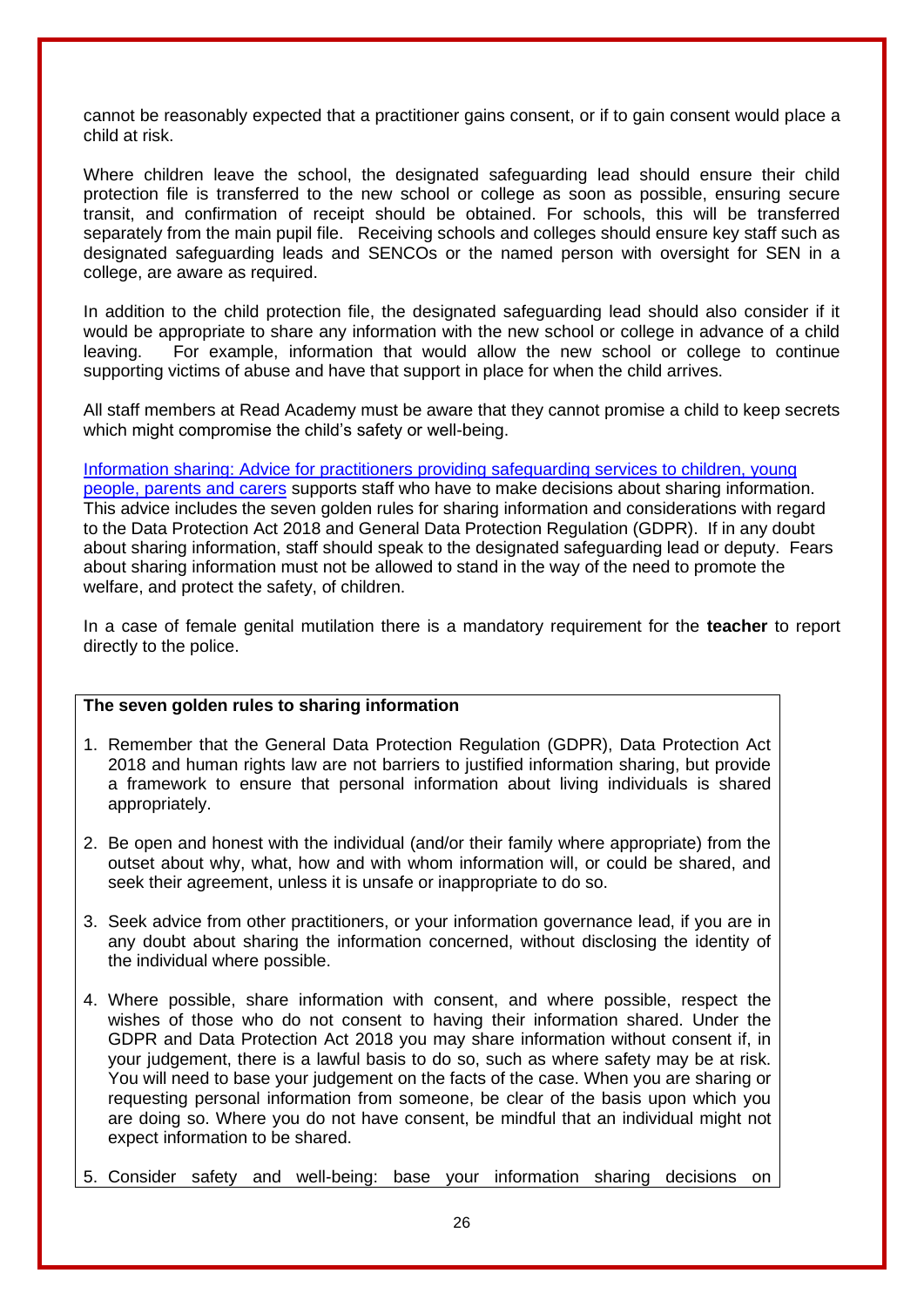considerations of the safety and well-being of the individual and others who may be affected by their actions.

- 6. Necessary, proportionate, relevant, adequate, accurate, timely and secure: ensure that the information you share is necessary for the purpose for which you are sharing it, is shared only with those individuals who need to have it, is accurate and up to-date, is shared in a timely fashion, and is shared securely (see principles).
- 7. Keep a record of your decision and the reasons for it whether it is to share information or not. If you decide to share, then record what you have shared, with whom and for what purpose.

# **13. COMMUNICATION WITH PARENTS**

School leaders will:

- ensure the safeguarding and child protection policy is published on the school website and on display in the entrance foyer;
- ensure that pupils, parents and visitors to the school are clearly and visually informed of the name of the designated safeguarding lead and deputy;
- ensure that visitors are aware of their safeguarding duties while in school and how to report safeguarding concerns.

School leaders will ensure that the parents have an understanding of the responsibilities placed on the school and staff for safeguarding children.

When staff have a concern about an individual child that requires a referral to children's social care, parents should be informed prior to referral, unless it is considered to do so might place the child at increased risk of significant harm by:

- the behavioural response it prompts e.g. a child being subjected to abuse, maltreatment or threats/forced to remain silent if alleged abuses informed;
- leading to an unreasonable delay:
- leading to the loss of evidential material;
- placing a member of staff from any agency at risk.

# **14. RESPONSIBILITIES: THE LOCAL AUTHORITY**

# **Children in need**

A child in need is defined under the Children Act 1989 as a child who is unlikely to achieve or maintain a reasonable level of health or development, or whose health and development is likely to be significantly or further impaired, without the provision of services; or a child disabled. Local authorities are required to provide services for children in need for the purposes of safeguarding and promoting their welfare. Children in need may be assessed under section 17 of the Children Act 1989.

# **Children suffering or likely to suffer significant harm**

Local authorities, with the help of other organisations as appropriate, have a duty to make enquiries under section 47 of the Children Act 1989 if they have reasonable cause to suspect that a child is suffering, or is likely to suffer, significant harm. Such enquiries enable them to decide whether they should take any action to safeguard and promote the child's welfare and must be initiated where there are concerns about maltreatment, including all forms of abuse and neglect, female genital mutilation or other so-called honour based violence, and extra-familial threats like radicalisation and sexual exploitation.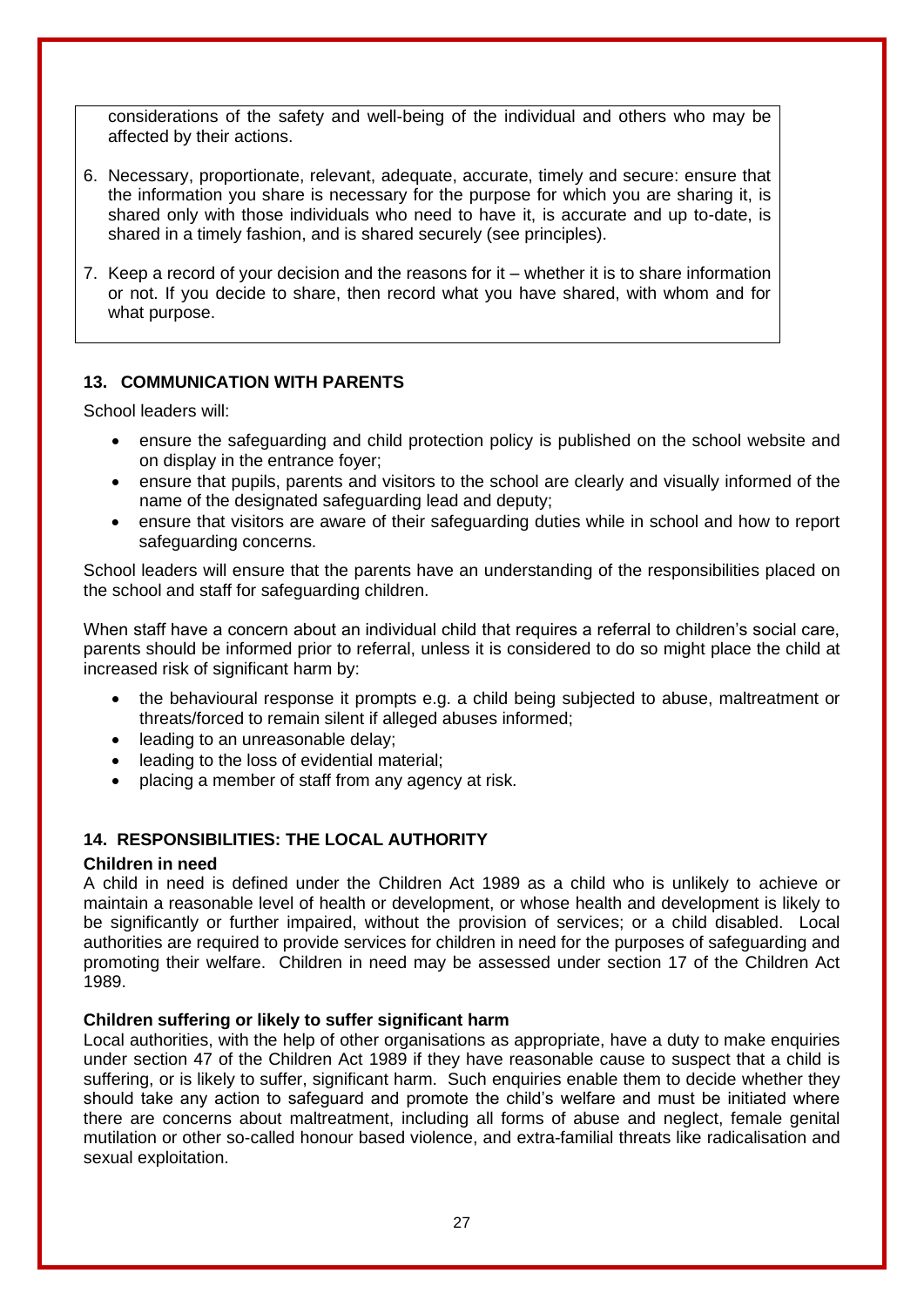#### **What will LB Redbridge social care do?**

Within one working day of a referral being made, a local authority social worker should acknowledge receipt to the referrer and made a decision about the next steps and the type of response that is required.

This will include determining whether:

- the child requires immediate protection and urgent action is required;
- whether the child is in need, and should be assessed under section 17 of the Children Act 1989;
- there is reasonable cause to suspect the child is suffering, or likely to suffer, significant harm, and whether enquiries must be made and the child assessed under section 47 of the Children Act 1989;
- any services are required by the child and family and what type of services;
- further specialist assessments are required to help the local authority to decide what further action to take;
- to see the child as soon as possible if the decision is taken that the referral requires further assessment.

The referrer should follow up if this information is not forthcoming.

If social workers decide to carry out a statutory assessment, staff should do everything they can to support that assessment (supported by the designated safeguarding lead or deputy as required).

If, after a referral, the child's situation does not appear to be improving, the referrer should consider following local escalation procedures to ensure their concerns have been addressed and, most importantly, that the child's situation improves.

# **15. SUPPORTING STAFF MEMBERS**

We recognise that staff members working in the school who have become involved with a child who has suffered harm, or appears to be likely to suffer harm may find the situation stressful and upsetting.

We will support such staff members by providing an opportunity to talk through their anxieties with the DSL and to seek further support. This could be provided for all staff members by, for example, the Headteacher, Gulam Hussain, by Occupational Health, and/or a teacher representative as appropriate.

We understand that staff members should have access to advice on the boundaries of appropriate behaviour. The document "Guidance on Safe Working Practices for the Protection of Children and Staff members in Education Settings" provides advice on this and the circumstances, which should be avoided in order to limit complaints against staff members of abuse of trust, and/or allegations of physical or sexual abuse. These matters form part of staff members induction.

# **16. ALLEGATIONS INVOLVING SCHOOL STAFF/VOLUNTEERS**

All school staff members and volunteers should take care not to place themselves in a vulnerable position with a child. It is always advisable for interviews or work with individual children, or parents, to be conducted in view of other adults.

All staff members and volunteers are aware of the school's staff behaviour policy and disciplinary policy and implement it carefully. Staff members are trained on induction and annually on its implementation.

We understand that a pupil may make an allegation against a member of staff or volunteer. If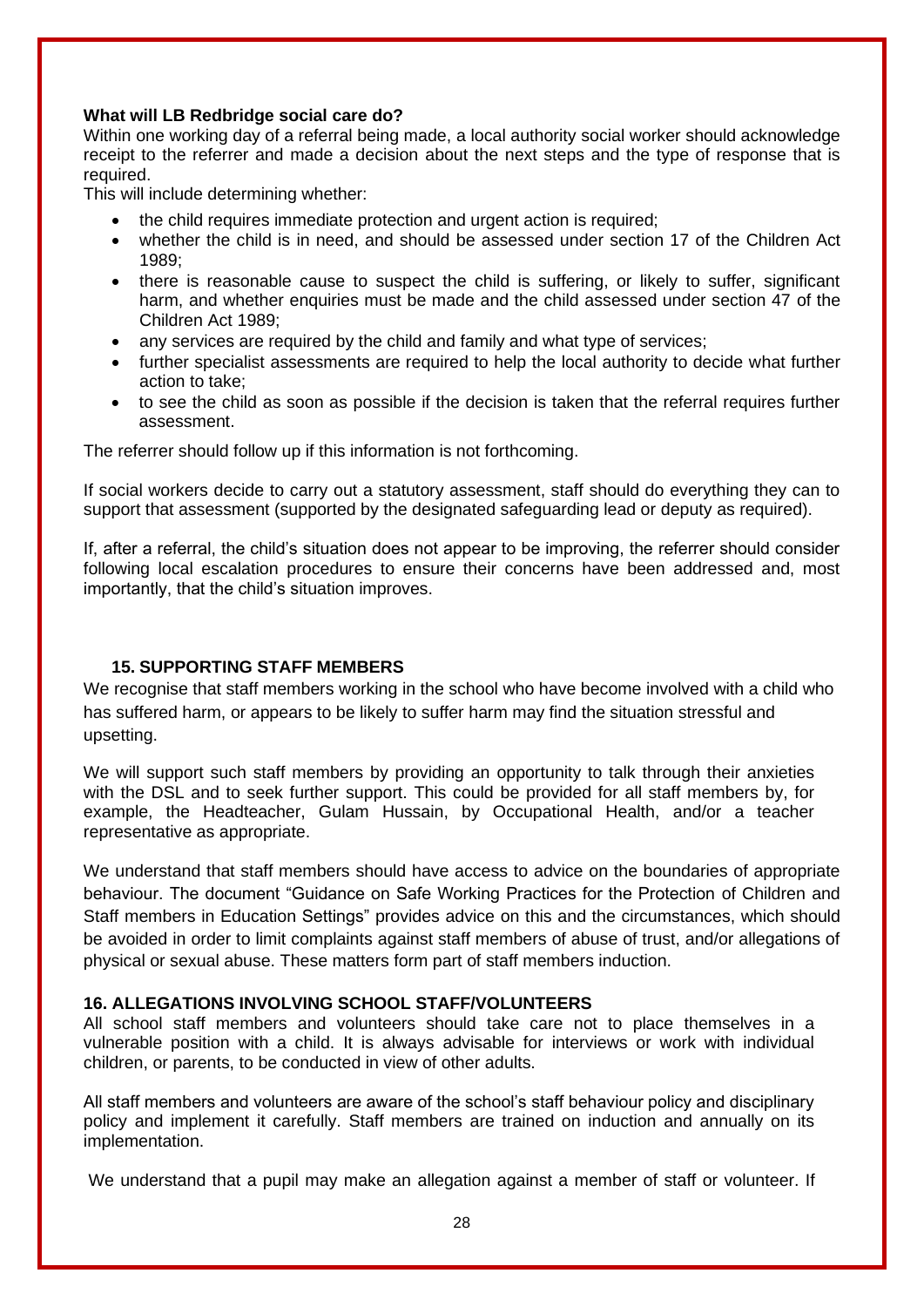such an allegation is made, no suggestions should be made to a pupil for alternative explanations for their worries, he/she must be listened to and heard. A written dated record should be immediately made of the allegations or as soon as practicable and within 24hours. Should the pupil request confidentiality, s/he must be informed that this cannot be guaranteed as all staff members have a responsibility to report any such allegations and ensure that the pupil is safe.

The member of staff receiving the allegation will immediately inform the Headteacher, or the deputy head if the Headteacher is not present, or the most senior teacher if the deputy head is also not on-site. It is not the duty of any member of staff to investigate an allegation.

When an allegation is made against a member of staff or volunteer, there **should** be urgent initial consideration by the Headteacher, of whether or not there is sufficient substance in an allegation to warrant an investigation. Similar responsibility is placed on SDL lead for safeguarding if the allegation concerns the Head Teacher. The Head teacher **should** consult the **Local Authority Designated Officer** who will assist in the initial consideration and provide advice as to the process of any potential investigation.

The Headteacher/deputy head may discuss the allegation with the Local Authority DesignatedOfficer,**HelenCurtis**(LocalAuthorityDesignatedOfficer(**LADO**),Safeguarding and Quality Assurance Team, London Borough of Redbridge, Email[:LADO@redbridge.gov.uk,](mailto:LADO@redbridge.gov.uk) Lynton House (2nd floor rear) 255-259 High Road, Ilford, Essex, IG1 1NN, 020 8708 5350 / 07903 211521. After careful consideration the Head teachermaydecidetomakeanimmediatereferraltoth[eLADO@redbridge.gov.uka](mailto:LADO@redbridge.gov.uk)ndchild protection referral to the Child Protection Assessment Team at [CPAT.Referrals@redbridge.gov.uk".](mailto:CPAT.Referrals@redbridge.gov.uk)

Consideration will also be given to the possibility of an internal discipline enquiry once any police investigation has been concluded. In the case of an allegation being unfounded the Head teacher will decide the most appropriate action to be taken. The headteacher will also inform the designated SDL for Safeguarding Dr Kiran Rahim.

Consideration must be given to the pupil making the allegation and any others who may have suffered any harm, all such children should also be discussed and referred by the Headteacher to the Designated staff lead for Safeguarding to make an immediate child protection referral to the [lado@redbridge.gov.uk](mailto:lado@redbridge.gov.uk) and [CPAT.Referrals@redbridge.gov.uk.](mailto:CPAT.Referrals@redbridge.gov.uk)

If the allegation made to a member of staff concerns the Headteacher, the person receiving the allegation will immediately inform the designated SDL for Safeguarding Dr Kiren Rahim, who will consult as in 10.3.1 above. The Designated Officer for Redbridge will assist in these cases.

The school will follow the Local Authority procedures for managing allegations against staff as outlined in Part 4 "Keeping Children Safe in Education 2016". This is to be read in conjunction with chapter 7 of The London Child Protection Procedures.

Ourlettingsagreementforotherusersrequiresthattheorganiserwillmanagethesuspension of adults where necessary from school premises.

The school's Safeguarding Adviser should ensure that the fullest details of allegations, including potential third hand disclosures (e.g. Allegations made to allegers by other pupils) are given to the Designated Officer for Redbridge and put into the Multi-Agency Referral forms sent for the original 'allegers.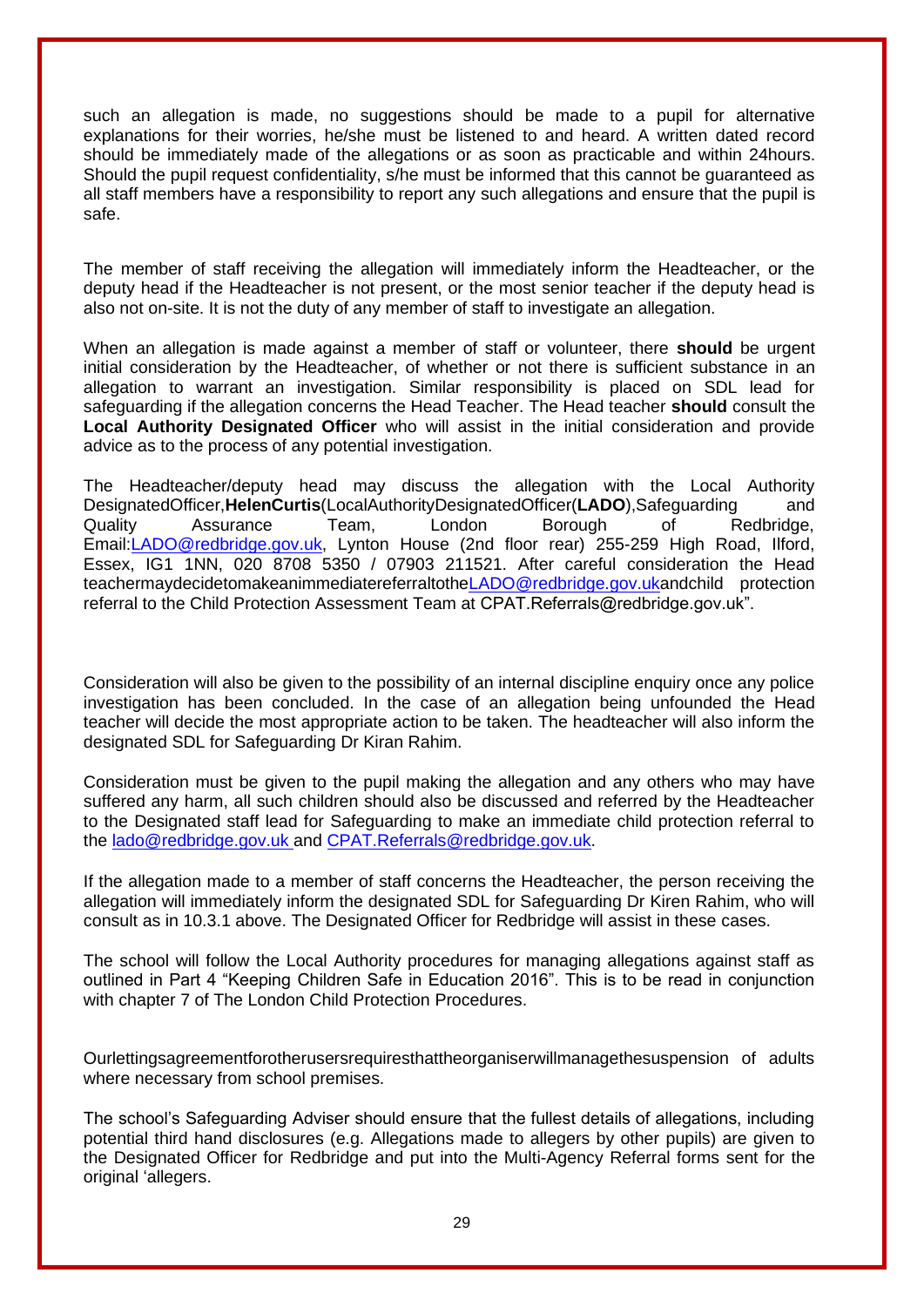In addition, it must be ensured that these issues are also directly addressed at joint strategy meetings, in case they are not explored during any subsequent investigation.

After highlighting each pupil named as a witness or potential witness (having made a third-party disclosure) with the Designated Officer for Redbridge and the first strategy meeting (in particular the police) and requesting the go-ahead from the Designated Officer for Redbridge and strategy meeting panellists, the school's Safeguarding Adviser should inform all those pupils'parentsaboutthenatureoftheallegationsandtheextentoftheirchild'sinvolvement.

The school's headteacher should have regular meetings with all parents/families involved to keep them updated with the progress of the investigation, or to report, if it is the case, that there are no new developments and allay anxiety.

In the event that any allegations do not meet the threshold for criminal prosecution, the Headteacher is responsible for initiating an investigation into whether a disciplinary offence was committed. When interviewing children for such investigations, a witness from the school will be present and a parent will be also be invited.

When interviewing pupils or parents as part of such investigations, the interviewer will send parents a copy of the record of interview for their checking and agreement as accurate representations of the interviews.

The headteacher will inform parents before announcing decisions post-disciplinary- investigation incase new facts or witnesses merge that may impact its conclusions and the nature of disciplinary action to be applied.

The school will consult with the Designated Officer for Redbridge to decide whether to report within one calendar month of dismissal any member of staff against whom allegations have been substantiated to the Disclosure and Barring Service and in the case of a member of teachingstaffwhethertoreferthemattertotheSecretaryofStateorotherrelevantauthority dealing with serious misconduct and unsuitability to work with children and to the National College for

Teaching and Leadership (NCTL) to consider prohibiting the individual from teaching  $7$ . In particular a referral to the DBS is a legal requirement if a staff member is dismissed or removed due to a safeguarding concern.

The school will report to Ofsted within 14 days, any actual abuse or allegations of abuse occurring on the premises involving EYFS pupils.

The SDL governing body, Headteacher and senior leaders are firmly committed to the success of this policy and all steps taken towards its achievement. Everyone has the right to be treated with respect and dignity in the workplace, irrespective of their level, status or position within the organisation. (See 'Dignity at Work & Bullying and Harassment Policy'.)

#### **17.WWHISTLE-BLOWING AND COMPLAINTS**

All staff members should be aware of their duty to raise concerns about the attitude or actions of colleagues. They should raise their concerns directly with the headteacher even if in any doubt. If the concerns are school-system-wide or concern the headteacher, they should raise them with the designated SDL for Safeguarding Dr Kiran Rahim. If the concerns are wider still then they should contact the Local Authority Designated Officer for Child Protection.

Staff and volunteers should feel confident to also raise concerns about poor or unsafe practice and potential failures in the school's safeguarding regime with the headteacher at any time. Where a staff member feels unable to raise the matter with the headteacher or feels their genuine concerns are not being addressed or the concerns relate to the headteacher, s/he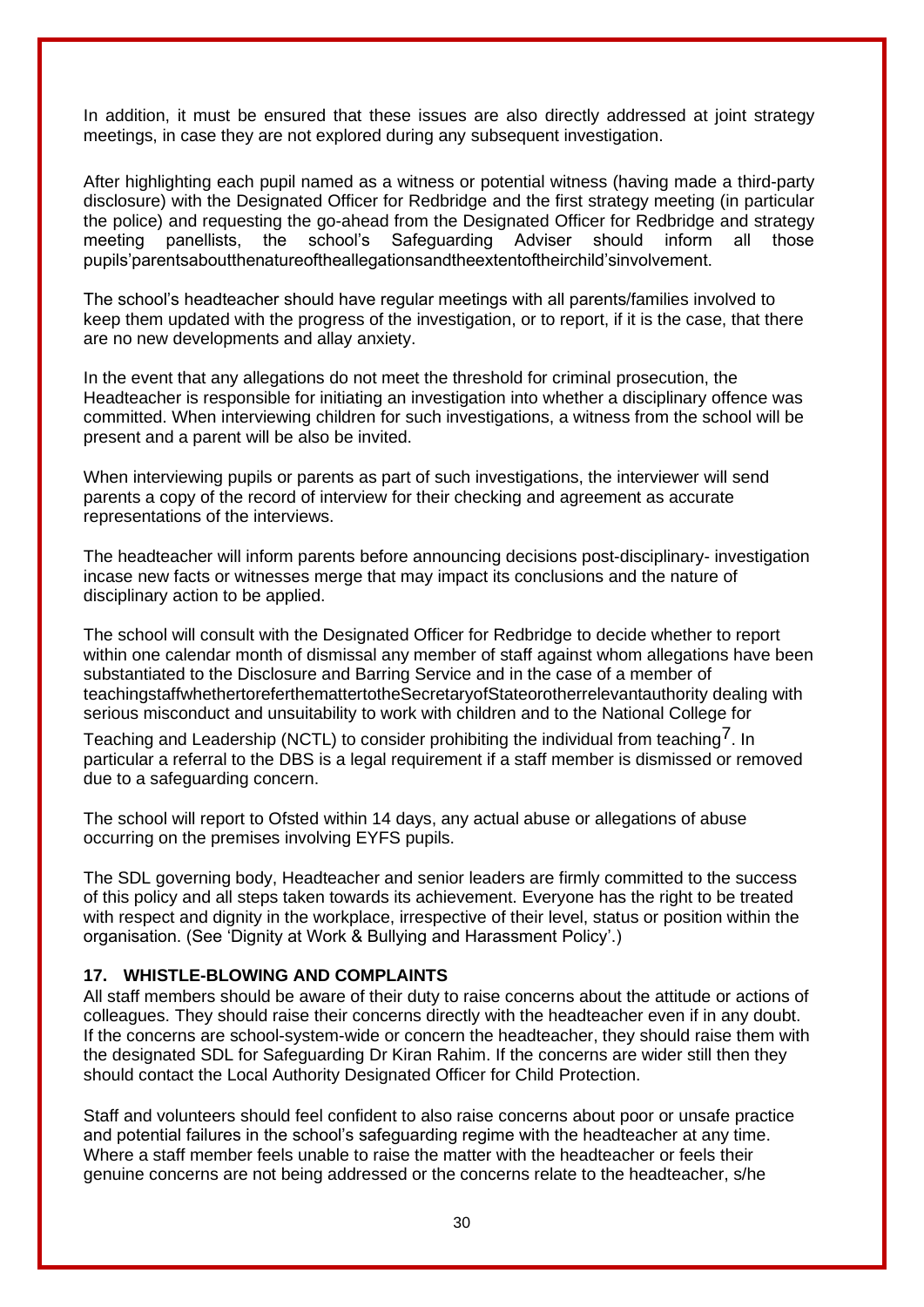should raise them with the designated SDL for Safeguarding Dr Kiran Rahim.

A clear reporting procedure is in place for children, parents and other people to report concerns or complaints, including abusive or poor or unsafe practice and potential failures in the school's safeguarding regime. All staff at Read Academy should be familiar with the school's *Whistle blowing policy*.

Staff members can also call the NSPCC whistle blowing advice line on0800 028 0285 or email [help@nspcc.org.uk.](mailto:help@nspcc.org.uk)The Whistleblowing Advice Line offers free advice and support to professionals with concerns about how child protection issues are being handled in their school/organisation.

# **18. RECRUITMENT AND VETTING**

The arrangements for recruiting all staff, permanent and volunteers, to our school will follow DfE guidance for safer recruitment in education settings, including, but not limited to, ensuring that DBS checks are always made at the appropriate level, that references are always received and checked and that we complete and maintain a single central record of such vetting checks.

We will be alert to the possibility that unsuitable persons may seek to gain positions within our school. By adhering to safer recruitment best practice techniques and sound employment practice in general and by ensuring that there is an ongoing culture of vigilance within our school and staff team we will strive to ensure that no unsuitable candidate ever begins working at the school due to evidence of offences involving children or due to any risk of harm to children and we will also minimise the opportunities for extremist views to prevail that might put children at risk of radicalisation.

At least one staff member that sits on interview panels, including the headteacher, will undertake level 3 training in Safer Recruitment once every two years. considered as part of the suitability assessment.

The school follows the safer recruitment procedures in the statutory guidance.

Any member of staff considered unsuitable to work with children will be referred to the Disclosure and Barring Service (DBS) after his/her resignation or removal from the school. Additionally, a *teacher* deemed unsuitable to work with children will *also* be referred to the Secretary of State, as required by sections 141D and 141E of the Education Act 2002. Any member of staff working with children in EYFS who is deemed unsuitable to work with children will also be referred to Ofsted.

If a member of staff has lived abroad over the age of 10 or has been abroad for longer than three months, we request a police check/certificate from the police department in the locality in which they resided. If the staff member is unable to obtain this, the school will write to the relevant authority of the country in which the staff member resided, to obtain this or a verification that criminal records or concerns do not exist in their country for the staff member, in line with DfE guidance at [https://www.gov.uk/government/publications/criminal-records-checks-for](https://www.gov.uk/government/publications/criminal-records-checks-for-)[overseas-applicants.](https://www.gov.uk/government/publications/criminal-records-checks-for-overseas-applicants)

All adults on site from other organisations such as supply agencies, universities or other schools will be subjected to similar checks, by requesting written confirmation that all the appropriate checks have been carried out and the adult has been judged by the organisation to be suitable to work with children.

We regard all information relating to individual child protection issues as confidential, and we treat this accordingly. We only pass information on to appropriate persons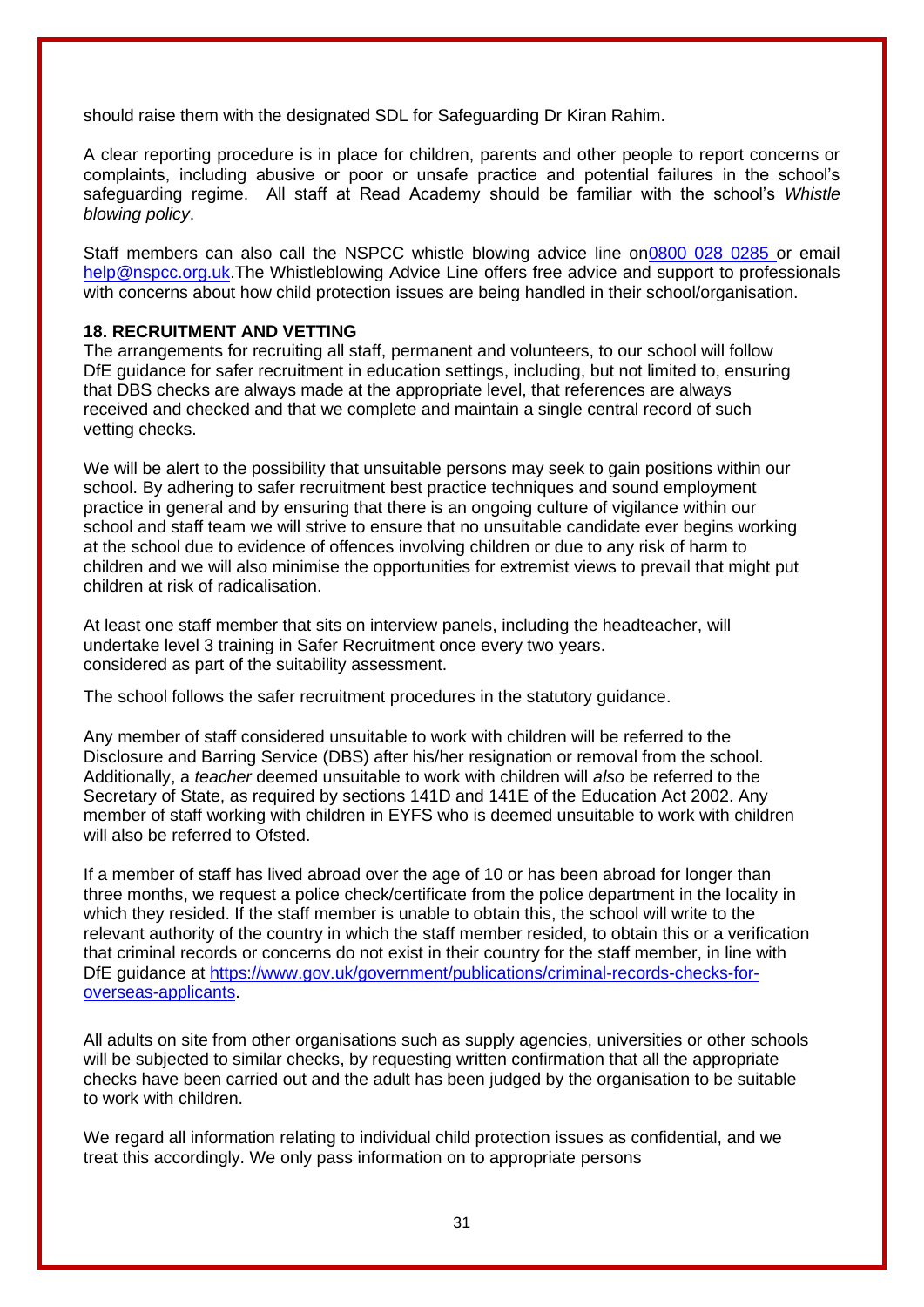For all other staff members who have an opportunity for regular contact with children who will not be engaging in regulated activity (e.g. supervised volunteers who regularly teach or look after children e.g. parents supporting reading) an enhanced DBS check which does not include a barred list check will be conducted. This also applies for contractors who would have the opportunity for contact with pupils and work unsupervised under a temporary or occasional contract. Contractors that work without a check are always supervised by the school caretaker or another delegated member of staff. Contractors engaging in regulated activity will require an enhanced DBS check.

Risk assessments will be recorded when deciding whether to get an enhanced DBS check for any volunteer not engaging in regulated activity.

# **19. SPECIFIC SAFEGUARDING ISSUES**

**All** staff at Read Academy should have an awareness of safeguarding issues that can put children at risk of harm. Behaviours linked to issues such as drug taking, alcohol abuse, deliberately missing education and sexting (also known as youth produced sexual imagery) put children in danger.

**All** staff at Read Academy should be aware that safeguarding issues can manifest themselves via peer on peer abuse. This is most likely to include, but not limited to:

- bullying (including cyber bullying);
- physical abuse such as hitting, kicking, shaking, biting, hair pulling, or otherwise causing physical harm;
- sexual violence and sexual harassment;
- sexting (also known as youth produced sexual imagery); and
- initiation / hazing type violence and rituals.

**All** staff at Read Academy should read and be clear as to the school's policy and procedures with regards to peer on peer abuse.

Safeguarding incidents and/or behaviours can be associated with factors outside the school and/or can occur between children outside the school. All staff, but especially the designated safeguarding lead and deputies should be considering the context within which such incidents and / or behaviours occur. This is known as contextual safeguarding, which simply means assessments of children should consider whether wider environmental factors are present in a child's life that are a threat to their safety and/or welfare. Children's social care assessments should consider such factors so it is important that schools provide as much information as possible as part of the referral process. This will allow any assessment to consider all the available evidence and the full context of any abuse. Additional information about contextual safeguarding is available from the [Contextual Safeguarding](https://contextualsafeguarding.org.uk/about/what-is-contextual-safeguarding)  [Network.](https://contextualsafeguarding.org.uk/about/what-is-contextual-safeguarding)

#### **Incidents of racism**

Racism is not acceptable at Read Academy. Incidents will be dealt with under the school's behaviour development policy and/or the anti-bullying policy. In addition, repeated racist incidents or a single serious incident may lead to consideration under child protection procedures, as relevant, e.g. as radicalisation (see section 20below).

# **Anti-Bullying & Cyber Bullying**

The school acknowledges that bullying causes great harm and suffering to its victims and is justifiably a safeguarding issue

The school believes that bullying has no place in the school. It is passionate about creating a warm and positive climate at the school such that caring and good manners towards each otherarepartsofitshallmarksandworkstowardsitbypromotingemotionalandbehavioural growth and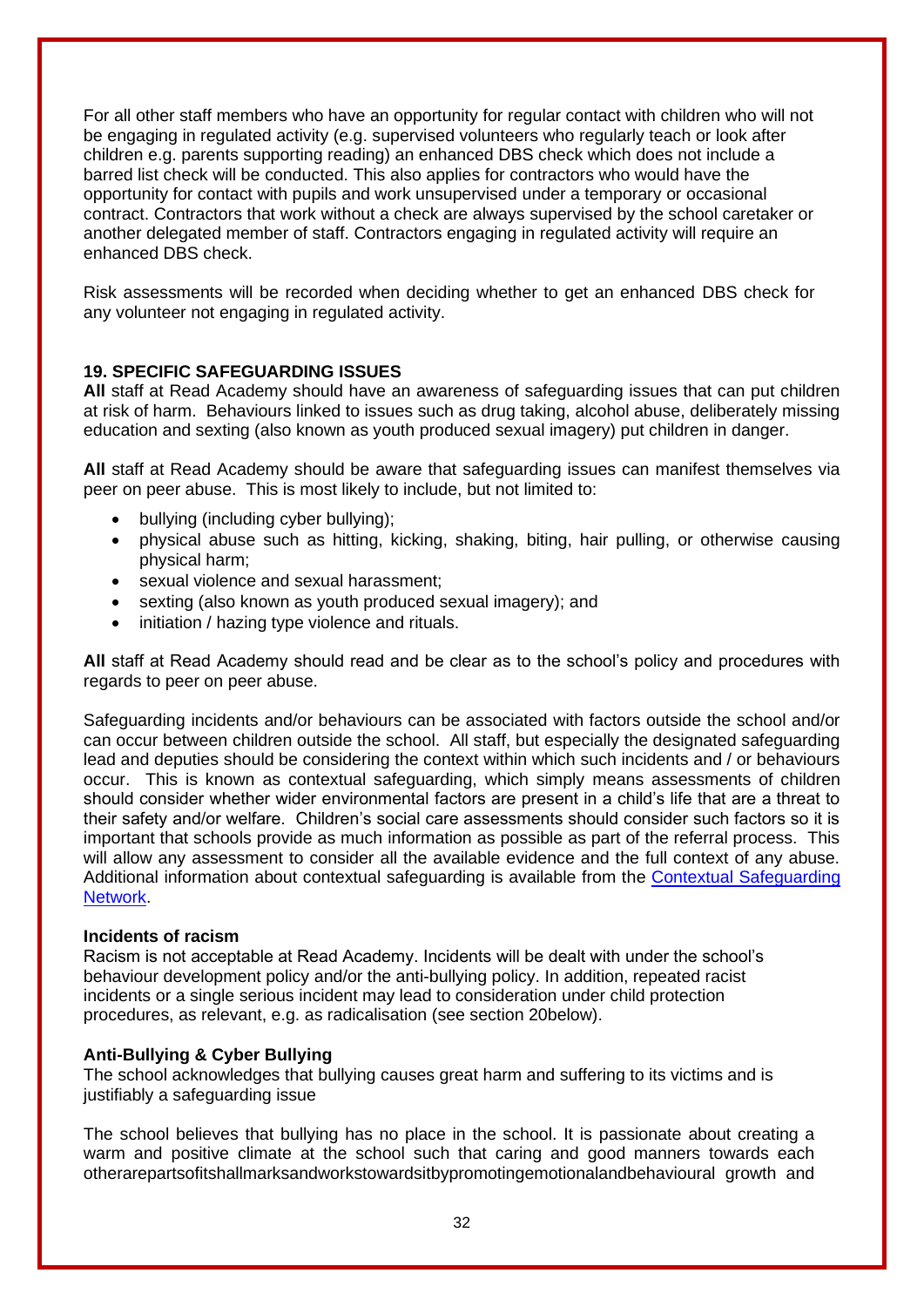self governance in pupils. It teaches pupils to understand that differences are a natural part of life, whether physical and inanimate such as the views and beliefs of people, and never warrant aggression and violence. It teaches pupils to tolerate and respect others.

The school's policy on the prevention and management of bullying is set out in a separate policy and acknowledges that to allow or condone bullying, including cyber bullying and homophobic bullying, may lead to consideration under child protection procedures and the disciplinarycodesetoutintheschool'sbehaviourmanagementpolicy.Allvictimsofbullying will be dealt with sensitively and compassionately and will be offered support to overcome the trauma of theirordeal.

# **E-Safety**

The school has appointed an eSafety Officer to champion, lead and monitor the effective education of students and staff to prevent incidents occurring, and to liaise with the LA and the Safer Internet Centre as necessary to ensure effective response to significant incidents should they occur. This is Gulam Hussain the Headteacher at Read Academy. The LBR flowchart for response will be used as a guide. ESafety incidents will be recorded in the standard school incident management system and be managed using the school's current pastoral and behaviour management strategies.

An eSafety incident is an occasion where the misuse of technology has had a negative impact on the safety, security or well-being of pupils or staff members.

The school has installed a firewall and appropriate filters (Watch Guard) and monitoring to prevent misuse, accidental exposure to unsuitable material and eSafety incidents through use of its IT facility and the internet by pupils. Sites deemed unsuitable by the filter are blocked from access and logged by the filter (Watch Guard). The eSafety officer generates a weekly report of blocked sites from the filter along with the login details of the person attempting to access them. She checks this each week, examining the nature of the websites blocked. Anyone attempting to access websites that would jeopardise the safety, security or well-being of pupils or staff members would be considered for interventive measures such as DSL and headteacher intervention, parental intervention, a safeguarding referral or a channel referral.

Internet sites needed for use in lessons must be researched and vetted for their suitability by teachers before lessons at the planning stage, to ensure they are appropriate.

Pupils must never be allowed to use staff accounts to work on PCs or to access the internet.

Internet explorer must be opened and accessed on each PC when needed for a lesson, by the class teaching assistant, before children come in for a lesson.

Internet use must be closely supervised and monitored at all times by the class teacher and teaching assistant.

Any child found to be trying to access inappropriate material on the computers must be taken to the headteacher and the usual investigative and disciplinary protocols adhered to. Such occurrences and any other eSafety incident must also be immediately reported to Gulam Hussain the school's eSafety officer.

All rules apply even if groups of children have used the room temporarily or for other lessons.

The school recognises that a lock-down approach is not the best way to safeguard pupils as found in recent research conducted by Ofsted. Thus we believe teaching pupils how to deal with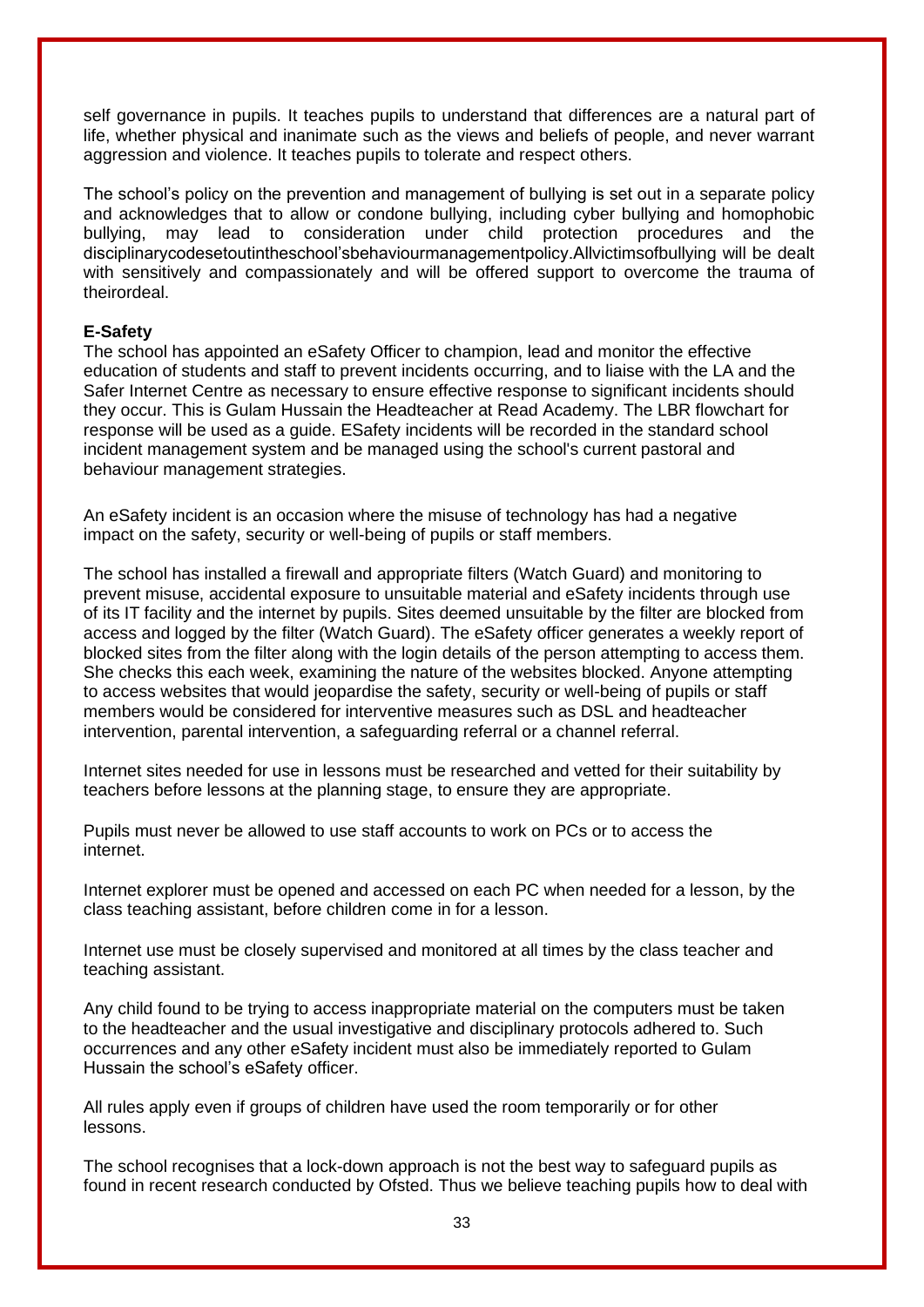the threats posed by the internet is a much better approach and is also in line with Redbridge' eSafety Strategy which the school will aim to follow.

Safe internet use is now taught to pupils at Key Stages One and Two as part of the new

National Curriculum for Computing. The school also regularly delivers parental workshop on the subject for all parents and invites speakers in to deliver workshops to pupils, for example representatives of the Police service.

Research also demonstrates that pupils are at a higher risk of cyber bullying than they are from sexual grooming or viewing content of a sexual or pornographic nature. Our curriculum for safety is part of our Computing, PSHCE and Year Six Transition curricula and reflects this balance of risk.

All parents are encouraged to sign an eSafety agreement in entry to Read Academy.

It is the duty of every staff member to ensure they maintain professional relationships with any pupil that might make contact with him/her outside of school hours, including online and on social networking websites or apps, behaving and communicating with the dignity and decorum expected of a member of staff at Read Academy and a member of the teaching profession. All staff members must ensure there is nothing on the internet that might compromise that, such as, for example inappropriate pictures or messages. Contraventions of this would be dealt with by invoking the school Disciplinary policy, staff code of conduct, Teacher's Standards and, if relevant, the Safeguarding Policy.

#### **Radicalisation**

From 1 July 2015 specified authorities, including all schools are subject to a duty under section26oftheCounter-TerrorismandSecurityAct2015("theCTSA2015"),intheexercise of their functions, to have "due regard to the need to prevent people from being drawn into terrorism".ThisdutyisknownasthePreventduty.Itappliestoawiderangeofpublic-facing bodies.Bodiestowhichthedutyappliesmusthaveregardtostatutoryguidanceissuedunder section 29 of the CTSA 2015 ("the Prevent guidance"). Paragraphs 57-76 of the Prevent guidance are concerned specifically with schools.

Read Academy's Islamic ethos emphasises the importance of citizenship and doing good unto all others, education and the rule of law. The school is cognisant of its duty to ensure that pupils learn to serve and care for all others and work towards making a positive contribution to society as a fulfilment of Islamic teaching and duties. The school makes clear to staff and pupils that acts of extremism and terrorism, and the beliefs that encourage them, are unacceptable to Islam and that there is no place for extremist views in the school, whether from internal sources – pupils, staff or governors, or external sources - school community, external agencies or individuals.

The school uses the definitions for extremism and radicalisation given by the government in its Prevent Strategy:

*Extremism is vocal or active opposition to fundamental British values, including democracy, the rule of law, individual liberty and mutual respect and tolerance of different faiths and beliefs; and/or calls for the death of members of our armed forces, whether in this country or overseas*

*Radicalisation refers to the process by which a person comes to support terrorism and forms of extremism leading to terrorism.*

Education is a powerful weapon against extremism and radicalisation. It equips young people with the knowledge, skills and critical thinking, to challenge and debate in an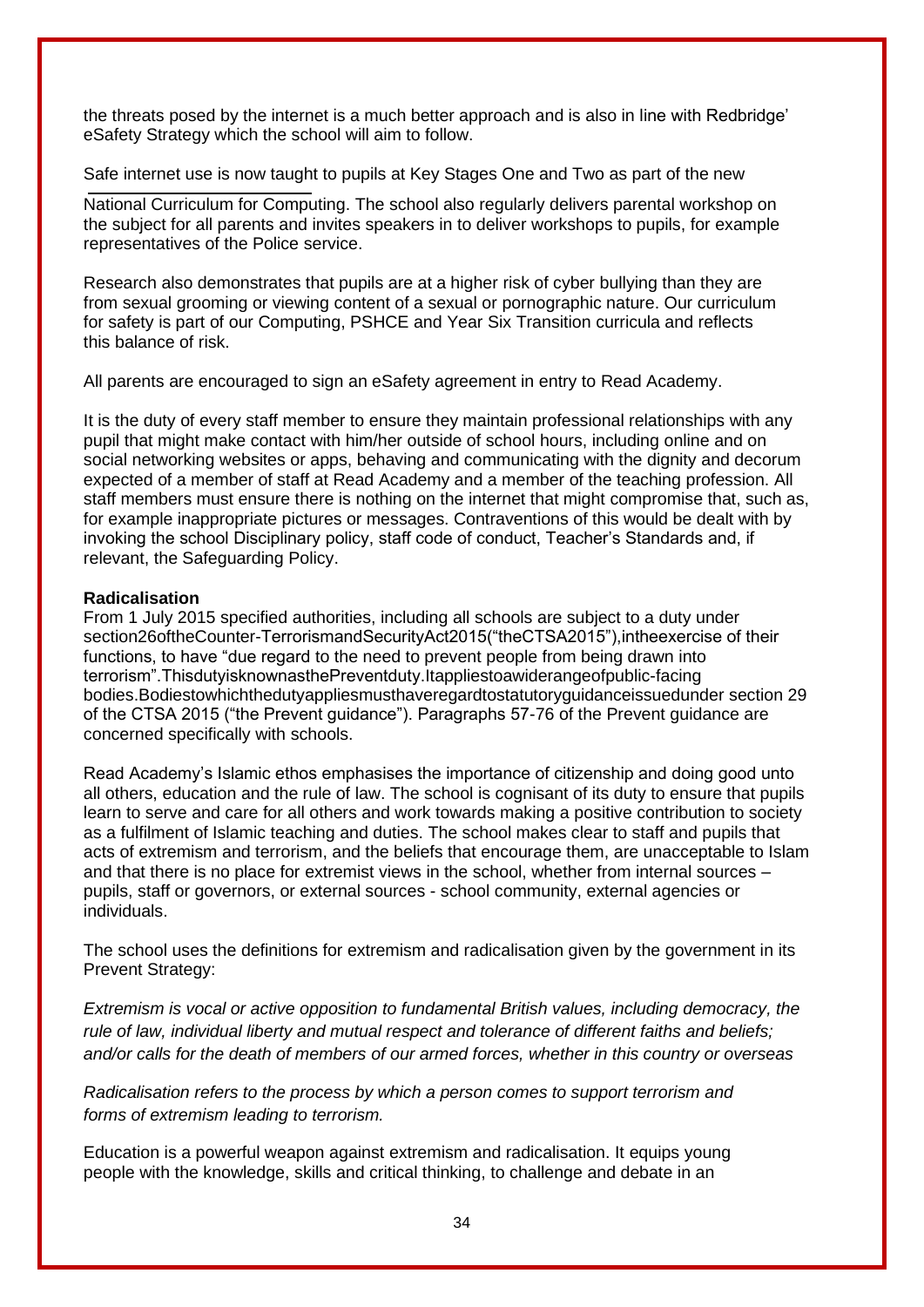#### informed way.

Any prejudice, discrimination or extremist views, including derogatory language, displayed by pupils or staff will always be challenged and where appropriate, dealt with in line with our Behaviour Policy for pupils and the Code of Conduct and Disciplinary Policy for staff.

Staff members and SDL's must raise any concerns they have regarding extremism and radicalisation with the DSL in the first instance. The DfE has also advised that the local police can be contacted or 101 dialled or their own helpline used (020 7340 7264) or an email can be sent to [counter.extremism@education.gsi.gov.uk.](mailto:counter.extremism@education.gsi.gov.uk)

# *Role of Staff Members*

Staff at Read Academy are aware that young people can be exposed to extremist influences or prejudiced views from an early age which emanate from a variety of sources and media, including via the internet, and at times pupils may themselves reflect or display views that may be discriminatory, prejudiced or extremist, including using derogatory language.

Staff at Read Academy will be alert to the fact that extremism and radicalisation are safeguarding issues. They also recognise that if they fail to challenge extremist views they are failing to protect and educate pupils. They also understand the importance of being role models for pupils.

Staff members understand the importance of building the resilience of pupils against radicalisation through the excellent teaching of key curricular topics, aiming to develop the critical reasoning skills and confidence of pupils. They also ensure that the use of IT facilities at the school is properly supervised so that pupils are not exposed to any risk of falling prey to radicalising influences online at the school and are taught how to avoid those who might groom them online outside of the school too.

There is no single way of identifying an individual who is likely to be susceptible to a terrorist ideology. As with managing other safeguarding risks, staff members have to be alert to changes in children's behaviour which could indicate that they may be in need of help or protection. Children at risk of radicalisation may display different signs or seek to hide their views. School staff should use their professional judgement in identifying children who might be at risk of radicalisation and act proportionately.

As part of wider safeguarding responsibilities school staff are trained to be alert to signs and indicators laid out in training and detailed in the three dimensions of the government's Channel Vulnerability Assessment framework (engagement, intent and capability) including, but not limited to:

- Disclosures by pupils of their exposure to the extremist actions, views or materials of others outside of school, such as in their homes or community groups, especially where pupils have not actively sought these out.
- Graffiti symbols, writing or art work promoting extremist messages or images
- Pupils accessing extremist material online, including through social networking sites, whether at home or elsewhere
- Parental reports of changes in behaviour, friendship or actions and requests for assistance
- Partner schools, local authority services, and police reports of issues affecting pupils in other schools or settings in the locality
- Pupils voicing opinions drawn from extremist ideologies and narratives
- Use of extremist or 'hate' terms to exclude others or incite violence
- Intolerance of difference, whether secular or religious, in line with our equalities policy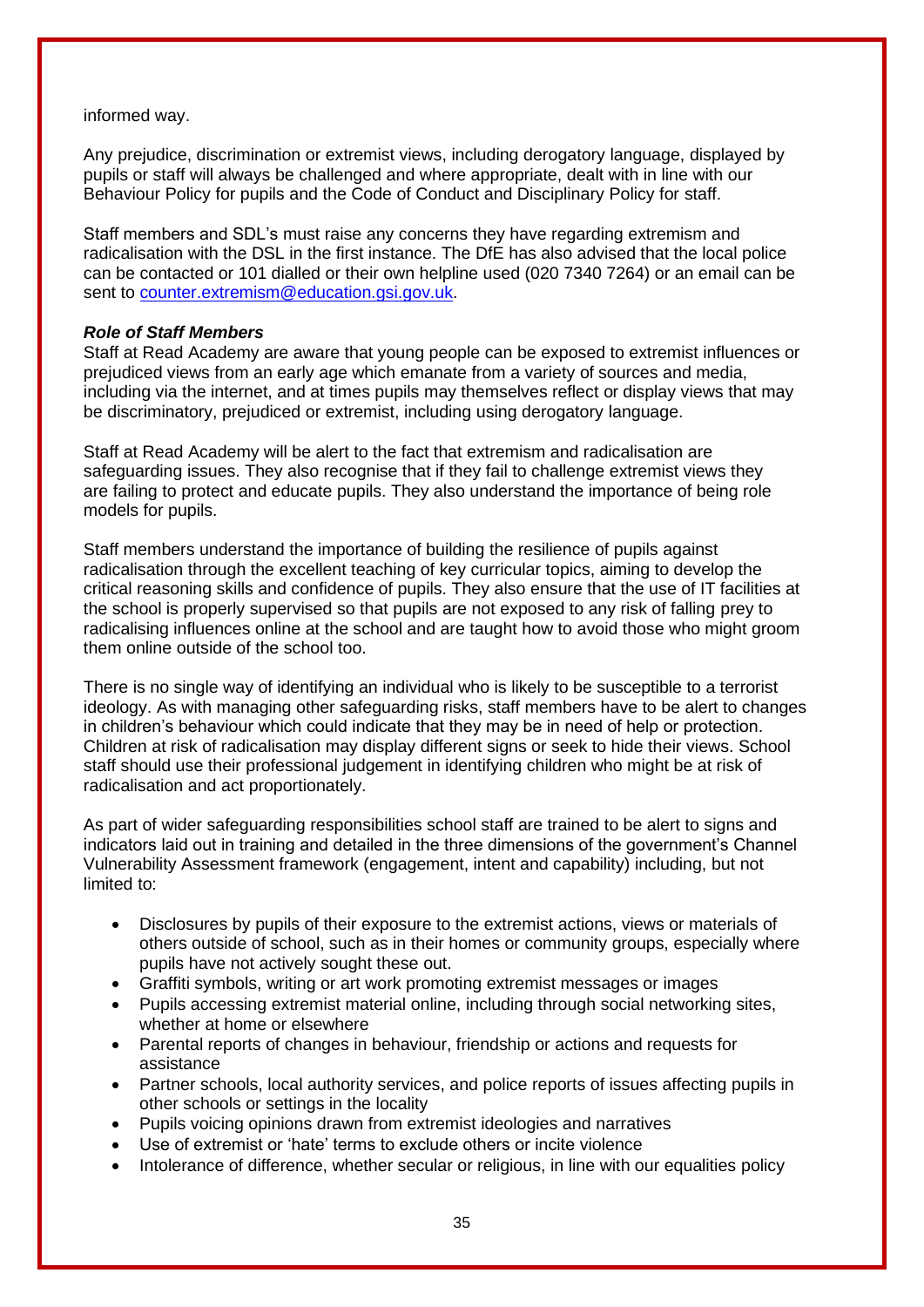- Comments made that indicate association with individuals or groups known for extreme or radical beliefs, teachings or actions
- Views expressed that dehumanise other groups of people or demonstrate a 'them and us' mentality
- Threats to harm others or a history or instances of violent behaviour
- Access to weapons

If a staff member working in Read Academy (including supply staff, visiting staff, volunteers' contractors, and students on placement) should become concerned that a pupil is demonstrating signs and indicators of being at risk of radicalisation, s/he must invoke the full terms of the Safeguarding policy and report the matter immediately to the Designated staff lead for Safeguarding. Staff are also asked to refer their queries to the DSL following the maxim: 'when in doubt, ask'.

The standard form for reporting Safeguarding concerns must be used to report concerns that a child is at risk of radicalisation.

# *Role of the Designated Staff Lead for Safeguarding (DSL)*

The Designated Safeguarding Lead works in line with the responsibilities as set out at Annex B of the DfE Guidance 'Keeping Children Safe in Education'. The Designated Safeguarding Lead is the focus person and local 'expert' for school staff, and others, who may have concerns about an individual child's safety or well-being and is the first point of contact for external agencies. At Read Academy the role of the Designated Safeguarding Leader is extended to include the responsibilities of the PREVENT strand of the Government's counterterrorism strategy.

The Designated Safeguarding Leader will gather information from staff members, examine its credibility and using the knowledge gained from her training and guidance such as the Channel Duty Guidance and Vulnerability Assessment Framework to decide whether a referral is needed.

The Designated Safeguarding Leader will make referrals to Social Services where information gathered indicates that a child is at risk of radicalisation.

The Designated Safeguarding leader will also make a referral to Channel if the pupil demonstrates vulnerability to being drawn into terrorism through signs and indicators across all three spheres of the Channel Vulnerability Assessment Framework. She will email the referral to the Redbridge Coordinator for Prevent, Melanie Roulston, at the Community Safety Service, Room 17 Perth Terrace, Ilford, IG2 6AT, 020 8708 5971[,](mailto:melanie.roulston@redbridge.gov.uk) [melanie.roulston@redbridge.gov.uk.](mailto:melanie.roulston@redbridge.gov.uk)

#### *Assessing risk*

The school takes it duty to assess the risk of children being drawn into terrorism, or extremist ideas that are part of terrorist ideology, very seriously. It works in partnership with the borough Prevent Coordinator to assess local risks and with social services to assess risk to individual pupils. Information provided by these sources, as well as any provided by the local police department, Ilford Police, is used to plan the level of provision needed at the school to respond to the need demonstrated.

In addition, using a risk assessment template provided by the Prevent Coordinator, the DSL also audits the school's provision and creates a provision map that reveals action points for further development of the school's capability to protect pupils against the risk of radicalisation.

#### *Staff training*

Whole school in-service training on Safeguarding is organised for staff at least once every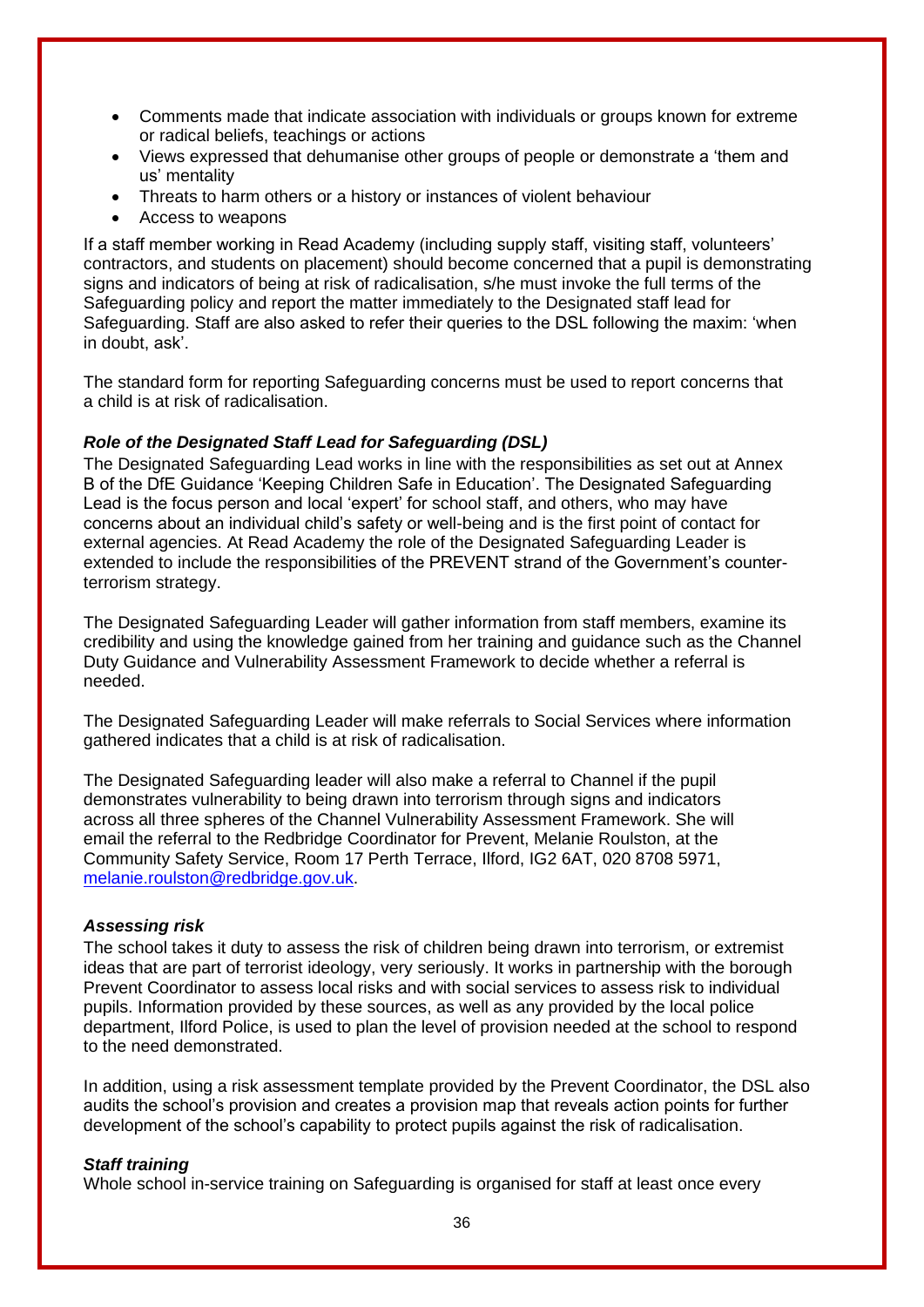three years and complies with the prevailing arrangements agreed by the Local Authority and the Redbridge Local Safeguarding Children Board (LSCB) and will, in part, include training on extremism and radicalisation and its safeguarding implications.

The Designated Safeguarding Leader will attend Redbridge and LSCB training courses as necessary, at least every two years, again this will include training on extremism and radicalisation and its safeguarding implications.

In addition, the Designated Safeguarding Leader attends WRAP training provided by the local Prevent Coordinator and also completes the online course on Channel Awareness. He/she uses this training to keep staff updated and to sharpen the staff body's recognition of signs and indicators of extremism and the confidence, knowledge and skill to challenge it.

The Designated Safeguarding Leader also arranges WRAP training for the staff body and SDL governing body at least once every two years and ensures new staff members are also aware of their duties and receive appropriate training.

# *IT policies*

The statutory guidance makes clear the need for schools to ensure that children are safe from terrorist and extremist material when accessing the internet in schools. For this reason the school outlines rules and procedures for the use of the internet and school IT facilities for pupils and staff members. These can be found in the school's Computing policy, the Acceptable Use of IT Policy for staff members and the Staff Code of Conduct.

The school ensures that pupils only access the internet under adult supervision. In addition it ensures that suitable filtering is in place to ensure pupils do not come across unsuitable material online. The school is also conscious of its duty to equip pupils with the skills to keep themselves safe online, both in school and outside. Internet safety is an important component of the school's computing curriculum. General advice and resources for schools on internet safety are available on the UK Safer Internet Centre website.

Teachers are also trained to be aware of the risks posed by the online activity of extremist and terrorist groups and are provided with the government's guidance on the use of social media and the internet to radicalise young people and provided with a copy of the relevant governmental guidance on this issue.

# *Working in Partnership*

The school works with the local Prevent Coordinator, Melanie Roulston, the Prevent Institutions Officer, Melanie Roulston, the Local Safeguarding Children Boards (LSCBs), Social Services and the police as needed and when called on for support, guidance, training, risk assessment and referrals. It will work in partnership with these and any other governmental agency or civil organisation to ensure it has effective provision in place.

The school recognizes that parents and families are the first and most impactful teachers and schools in the lives of children. Effective engagement with parents and the family is key to fostering excellent pupil outcomes in any area. Educating parents and the family about Prevent and how to raise concerns to receive support is thus also a focus of school work.

# *Building resilience*

Read Academy builds the resilience of its pupils against radicalisation by providing a broad and balanced curriculum designed to promote good citizenship which is delivered by skilled professionals, so that the lives of pupils are enriched and they become tolerant and understanding of difference and diversity and also to ensure that they thrive and feel heard and valued.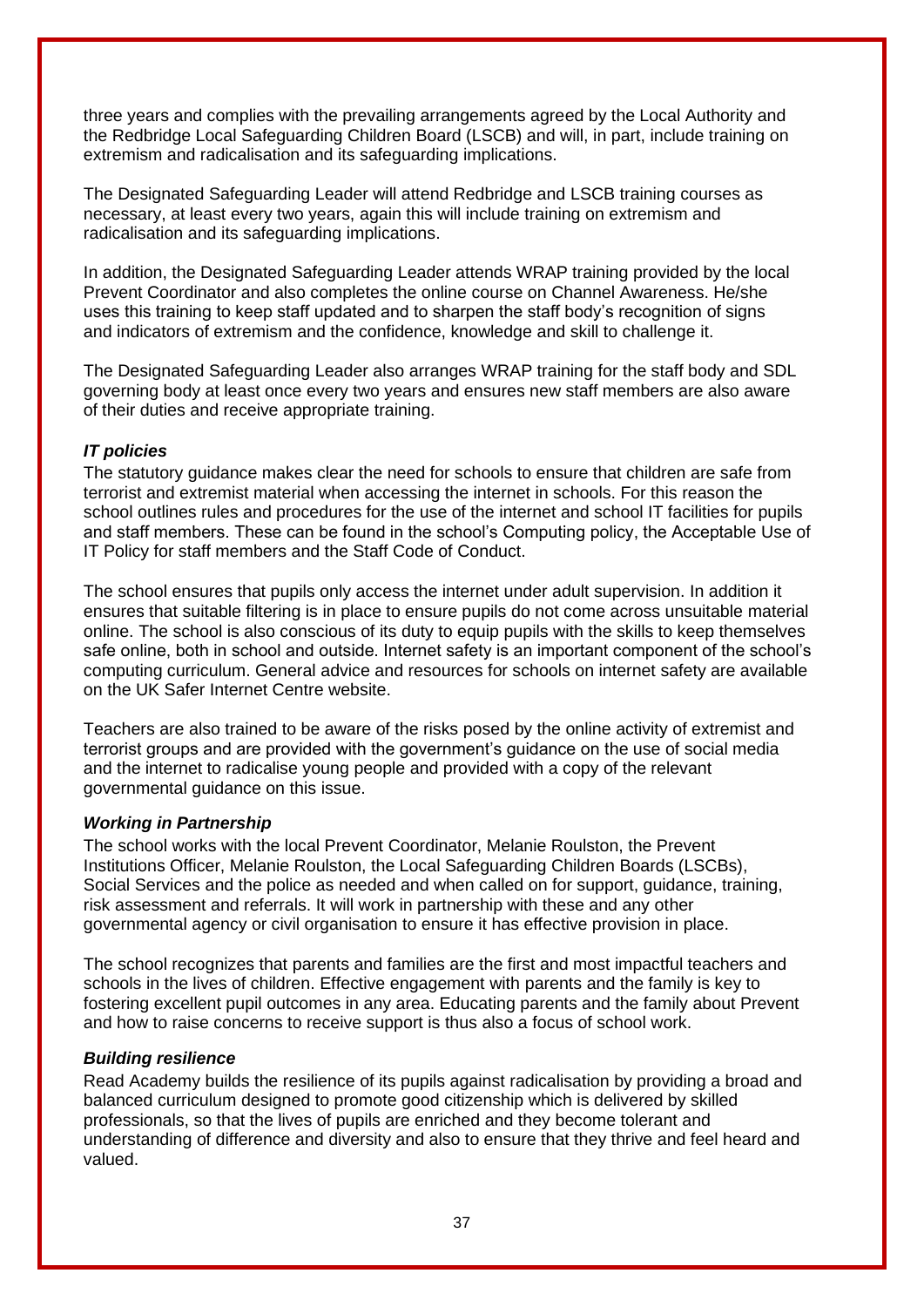The school curriculum reflects the requirements for the spiritual, moral, social and cultural development of pupils in the DfE advice "Promoting fundamental British values as part of SMSCinschoolsDepartmentaladviceformaintainedschoolsNovember2014" to promote British values and the need to build the resilience of pupils against radicalisation, through the curriculum and through good teaching. In this vein the school curriculum promotes democracy, the rule of law, individual liberty, mutual respect and tolerance for those with are different faiths and beliefs. It teaches pupils to respect one another and to tolerate difference, in line with the Equality Act, and it aims to embrace and nurture positive and confident identities and prepare pupils for life in modern Britain and beyond.

The school's curriculum features relevant topics appropriate to the age and needs of pupils throughout Personal, Social, Health and Citizenship Education, Social and Emotional Aspects of Learning (SEAL), Islamic Studies, assemblies and the school's cross-curricular character building 'Navigate' curricula. SEAL helps pupils understand and manage difficult situations, recognise and manage risk, make safer choices and develop effective ways of resisting pressure. Navigate focuses on the development of a set of positive character traits including, resilience, leadership, confidence and courage. Citizenship covers democracy, government, law and understanding how to play a full and active part in society. The school's student council and its election process are also an example of how pupils are encouraged to debate and make reasoned arguments, make choices and make a positive difference to the school. Pupils also work with pupils of diverse backgrounds from other schools as part of the School Linking Project with the 3 Faiths Forum or other partnerships. In year five they study RE and in year six they visit the places of worship of several religions to enhance their appreciation of the diverse identities of the peoples of the UK. Islamic Studies explores social and political issues at year six and teaches them how to help those suffering from injustice and those in need.

In addition pupils see the school as a safe and trusted place where they can questions events and issues that worry them and explore controversial issues safely as teachers understand their religious and cultural backgrounds and listen to and respond to pupils to help develop their understanding and learning.

The school will ensure that teaching approaches help pupils to build resilience to extremism through the development of critical thinking skills and a sound grounding in Islamic teaching to expose the fallacy of religious justifications for terrorism and extremism. It will also seek to help pupils develop the ability to resist the pressure of those seeking to impose their views and radicalise others, and understand how to get help. The school will also pay regard to relevant approaches outlined in the Governmental guidance 'Teaching approaches that help build resilience to extremism among young people' DfE2011.

Furthermore, through developing the use of peer mediation and conflict resolution, the school aims to foster mutual respect and understanding between pupils and to promote the use of dialogue, not violence, as a form of conflict resolution.

#### *Use of External Agencies and Speakers*

At Read Academy we encourage the use of external agencies or speakers to enrich the experiences of our pupils, however we will positively vet those external agencies, individuals or speakers who we engage to provide such learning opportunities or experiences. To do this we will ask all staff members who wish to bring speakers to the school or to have speakers address pupils outside of the school, to complete the school's visitor form: External Visitors Policy) for such requests at least two weeks prior to such engagements. Staff members will pass this back to the Headteacher who will vet speakers for suitability. If the Headteacher is under any doubt about the suitability of any speaker, he will consult with the designated SDL for Safeguarding, for their support in scrutinising and vetting. All vetted speakers will be added to the school's log of speakers maintained by the Headteacher.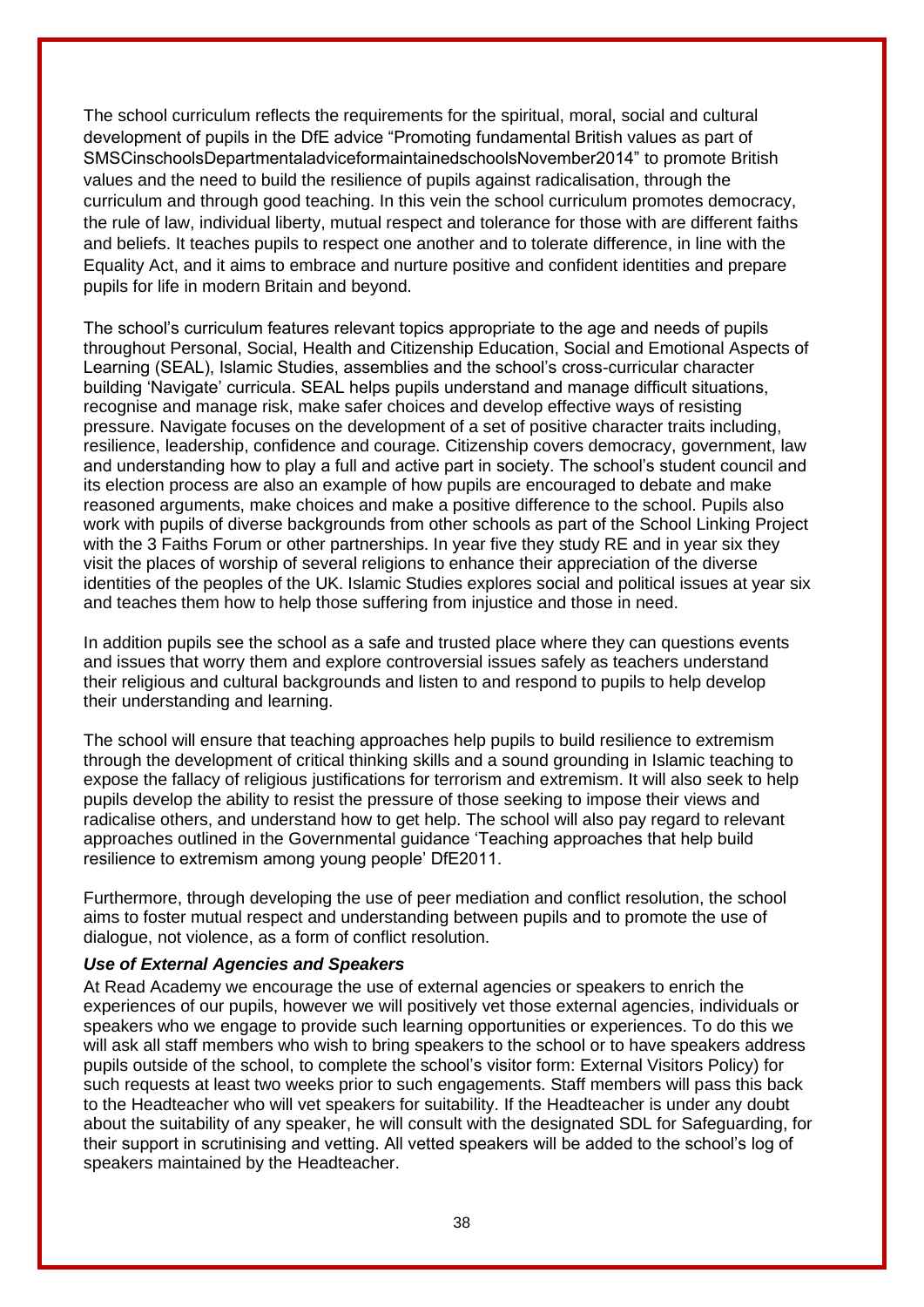Staff members are also responsible for ensuring any material to be shown or given to pupils is checked in advance.

Such vetting is to ensure that we do not unwittingly use agencies or individuals that contradict each other with their messages or that are inconsistent with, or are in opposition to the school's values and ethos. We must be aware that in some instances the work of external agencies may not directly be connected with the rest of the school curriculum so we need to ensure that this work is of benefit to pupils.

Our school will assess the suitability and effectiveness of input from external agencies or individuals to ensure that:

- Any messages communicated to pupils are consistent with the ethos of the school and do not marginalise any communities, groups or individuals
- Any messages do not seek to glorify criminal activity or violent extremism or seek to radicalise pupils through extreme or narrow views of faith, religion or culture or other ideologies
- Activities are properly embedded in the curriculum and clearly mapped to schemes of work to avoid contradictory messages or duplication.
- Activities are matched to the needs of pupils
- Activities are evaluated to ensure that they are effective

We recognise, however, that the ethos of our school encourages pupils to understand opposing views and ideologies, appropriate to their age, understanding and abilities, and to be able to actively engage with them in informed debate, and we may use external agencies or speakers to facilitate and support this.

Therefore by delivering a broad and balanced curriculum, augmented by the use of external sources where appropriate, we will strive to ensure our pupils recognise risk and build resilience to manage any such risk themselves where appropriate to their age and ability and also help pupils develop the critical thinking skills needed to engage in informed debate.

#### *Whistle Blowing*

Staff members will be encouraged to make use of our Whistle Blowing policy if they have any concerns of extremism or radicalisation regarding a staff member.

If a staff member has reason to suspect that any other staff member is making extreme statements, radicalising pupils, marginalising groups, glorifying criminality or extremism or violence or is actively or vocally opposing the British values set out above, s/he should employ the whistle blowing procedure at once.

If the concerns about such behaviour relate to the headteacher of the school, s/he should alert the SDL lead in safeguarding.

Such behaviour is contrary to the Staff Code of Conduct and will be dealt with under the school's Disciplinary Policy. Where such misconduct by a teacher is proven, the matter will be considered for referral to the National College for Teaching and Leadership in case a Prohibition Order is warranted. Such misconduct proven against any staff member will also be referred to the Disclosure and Barring Service. In addition, such misconduct proven against a member of EYFS staff will also be reported to Ofsted within 14days.

#### **Honour Based Violence**

So-called 'honour-based' violence (HBV) encompasses crimes which have been committed toprotectordefendthehonourofthefamilyand/orthecommunity,includingFemaleGenital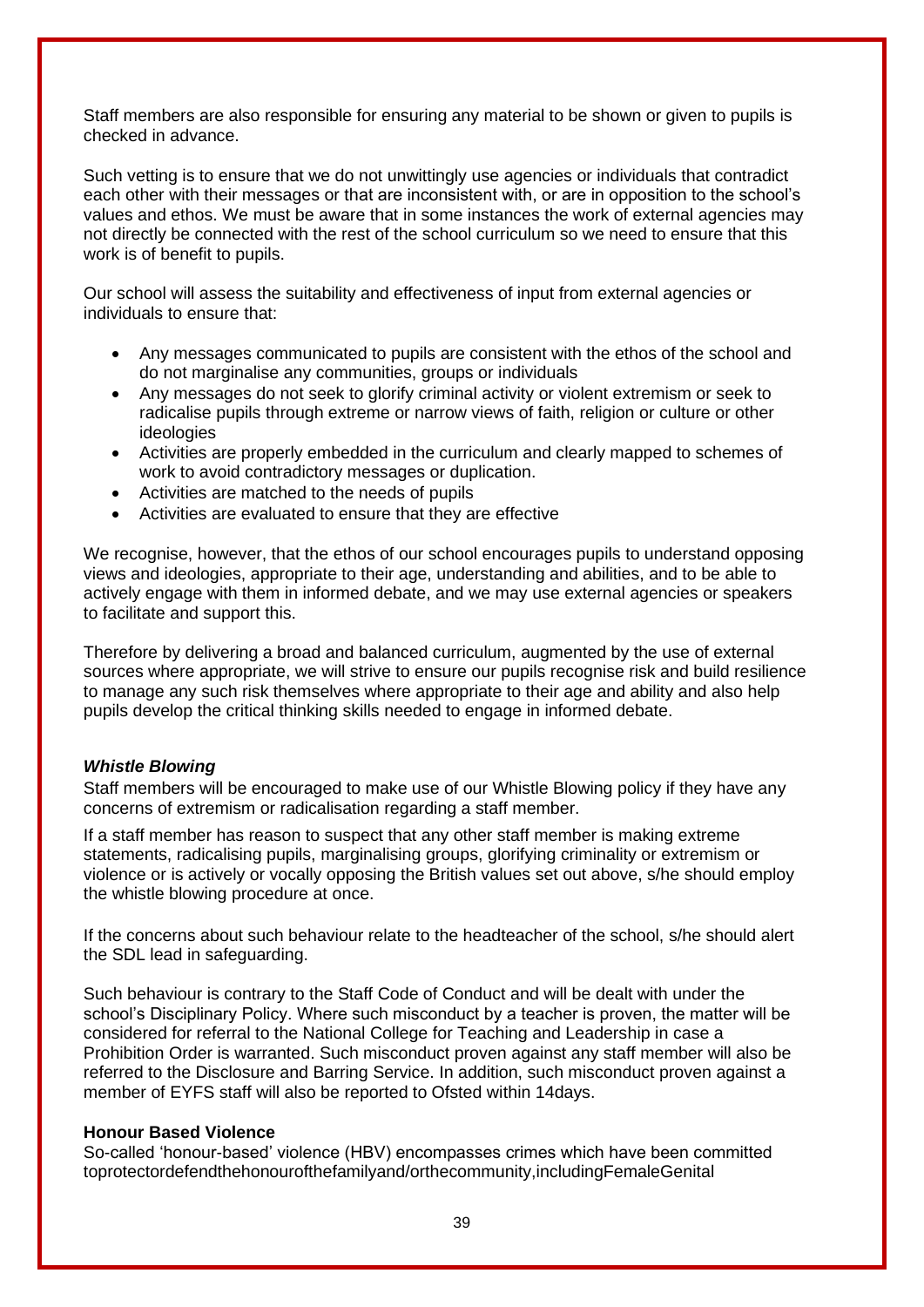Mutilation(FGM),forcedmarriage,andpracticessuchasbreastironing.Allformsofsocalled HBVareabuse(regardlessofthemotivation)andshouldbehandledandescalatedassuch. If in any doubt, staff should speak to the designated safeguarding lead.

#### *Indicators*

TherearearangeofpotentialindicatorsthatachildmaybeatriskofHBV.Guidanceonthe warningsignsthatFGMorforcedmarriagemaybeabouttotakeplace,ormayhavealready taken place, can be found on pages 38-41 of [the Multi-agency statutory guidance on FGM\(](https://www.gov.uk/government/uploads/system/uploads/attachment_data/file/512906/Multi_Agency_Statutory_Guidance_on_FGM__-_FINAL.pdf)pages59-61focusontheroleofschoolsandcolleges)andpages13-14ofth[eMulti-agencyguidelines: Handling](https://www.gov.uk/government/uploads/system/uploads/attachment_data/file/322307/HMG_MULTI_AGENCY_PRACTICE_GUIDELINES_v1_180614_FINAL.pdf)  [case of forcedmarriage.](https://www.gov.uk/government/uploads/system/uploads/attachment_data/file/322307/HMG_MULTI_AGENCY_PRACTICE_GUIDELINES_v1_180614_FINAL.pdf)

#### *Actions*

If staff have a concern regarding a child that might be at risk of HBV they should activate local safeguarding procedures, using existing national and local protocols for multi-agency liaison with police and children's socialcare. Where FGM has taken place, since 31October 2015 there has been a mandatory reporting duty placed on teachers that requires a different approach (see following section).

#### **FGM**

The school is committed to safeguarding all its pupils. It believes that female genital mutilation is an abusive cultural practise popular in certain parts of the world that is unsanctioned by Islam and is aware that it is a criminal offence under the law. It trains staff in line with the 'KeepingChildrenSafeinEducation'2016, DfE guidance and the Department of Health's 'Female genital mutilation: multi-agency practice guidelines' 2011, to look out for signs to prevent pupils being subjected to such abuse as well as signs that pupils may have already been subjected toit.

Ifastaffmemberdiscovers(eitherthroughdisclosurebythevictimorvisualevidence) that FGM appears to have been carried out on a pupil, this must be reported to the police. The teacher must also inform the DSL (or deputy DSL) immediately, who will make a child protection referral. It will be rare for teachers to see visual evidence, and they should not be examining pupils. Those failing to report such cases will face disciplinary sanctions.

# **Forced marriage**

Forcing a person into a marriage is a crime in England and Wales. A forced marriage is one entered into without the full and free consent of one or both parties and where violence, threats or any other form of coercion is used to cause a person to enter into a marriage. Threats can be physical or emotional and psychological. A lack of full and free consent can be where a person does not consent or where they cannot consent (if they have learning disabilities, for example). Nevertheless, some communities use religion and culture as a way to coerce a person into marriage. Schools and colleges can play an important role in safeguarding children from forced marriage.

The Forced Marriage Unit has published [Multi-agencyguidelines,](https://www.gov.uk/government/uploads/system/uploads/attachment_data/file/322307/HMG_MULTI_AGENCY_PRACTICE_GUIDELINES_v1_180614_FINAL.pdf) with pages 32-36 focusing on the role of schools and colleges. School and college staff can contact the Forced Marriage Unit if they need advice or information. Contact: 020 7008 0151 or email: [fmu@fco.gov.uk.](mailto:fmu@fco.gov.uk)

If a staff member suspects that a child is being forced into marriage s/her must immediately inform the DSL in line with the usual procedures set out above. The DSL will gather information, consult with Redbridge CPAT and make a referral if needed.

If forced marriage has been carried out, along with a child protection referral, the headteacher will call the police to report the crime.

#### **Cameras and mobile phones**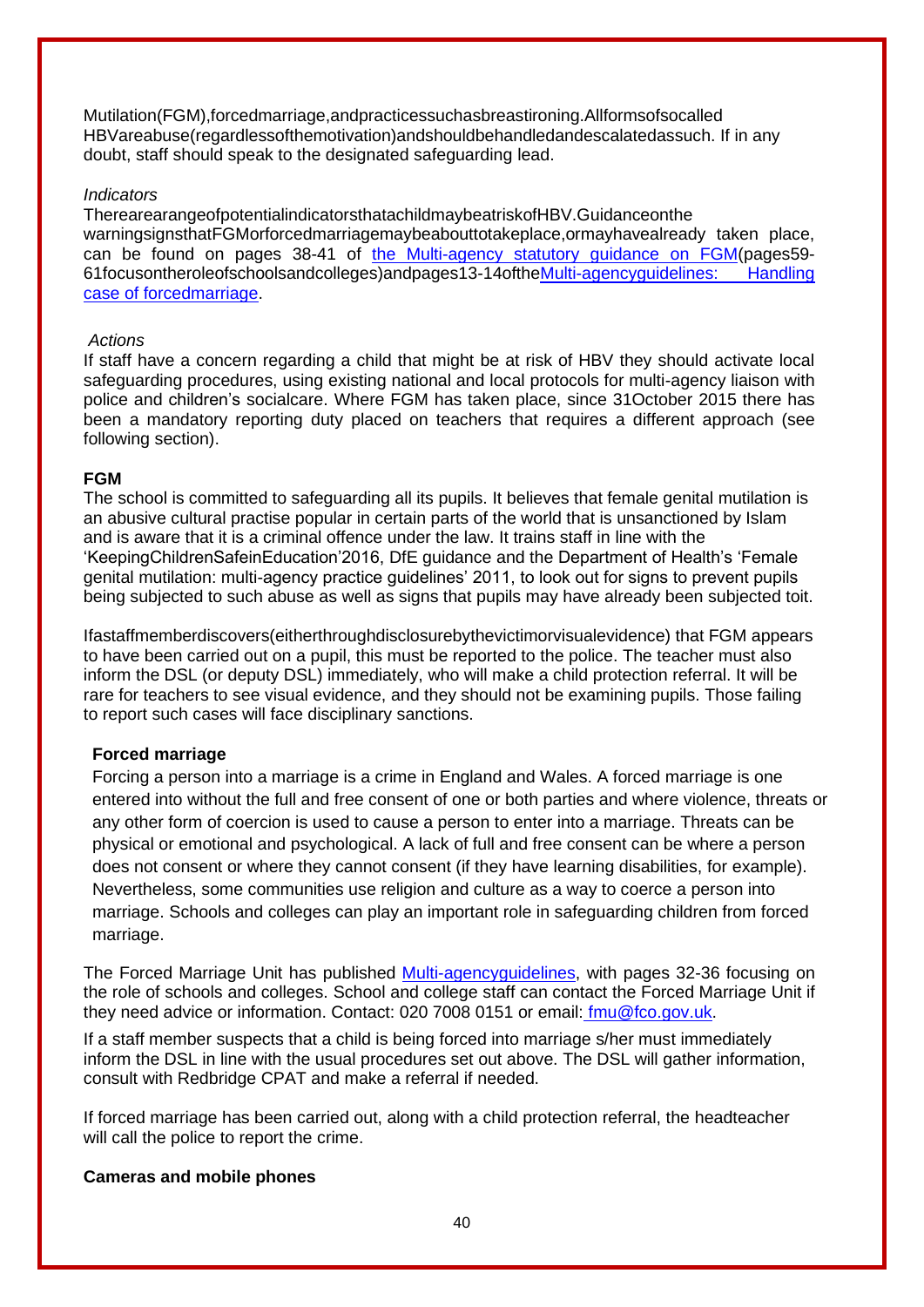No staff member is permitted to take pictures of pupils on their personal mobile phones or other such person technological devices. Staff members must keep phones out of sight and use them only at break times in staffrooms or offices when not engaged in active or passive supervision of pupils or in teaching.

Tablets and a school camera is kept locked in the school office and another for whole school use in the headteacher's office. Teachers and teaching assistants are required to collect and return them each day to use to take pictures of trips, enrichments activities, displays or school work. Transfer of all photos/videos or audio from school cameras and iPads must be to school drives only.

No staff member is permitted to transfer pictures and videos of pupils onto personal devices or onto any form of social media, or to email them to anyone. All pictures and videos must be saved in the appropriate folder (M:\Media). Pictures and videos can only be used in accordance with parental consent and instructions and school instructions.

#### **Lost child procedures**

This is a separate policy document – please refer to The Lost Pupil Procedure.

#### **Child Missing Education**

A child going missing from education is a potential indicator of abuse or neglect. Staff members must carefully follow the school's procedures, as outlined here and in the pupil attendance policy, for dealing with children that are absent for long periods, or are absent without explanation, particularly on repeat occasions, to help identify the risk of abuse and neglect, including sexual exploitation, and to help prevent the risks of their going missing in future.

The law requires the school to have an admission register and an attendance register. All pupils will be placed on both registers. The school will place pupils on the admission register at the beginning of the first day on which the school has agreed, or been notified, that the pupils will attend the school. If a pupil fails to attend on the agreed or notified date, the school will notify the local authority at the earliest opportunity to prevent the child from going missing from education.

The admission register will be kept accurately and up to date. The school will regularly encourage parents to inform it of any changes whenever they occur to help the school and local authority when making enquiries to locate children missing education.

The school will monitor attendance and address it when it is poor or irregular.

Where a parent notifies the school that a pupil will live at another address, the school will record in the admission register:

- the full name of the parent with whom the pupil will live;
- the new address; and
- the date from when it is expected the pupil will live at this address.

Where a parent of a pupil notifies the school that the pupil is registered at another school or will be attending a different school in future, schools will record in the admission register:

- the name of the new school; and
- the date on which the pupils first attended or is due to start attending that school.

ThePupilAttendanceOfficer,willinformthelocalauthority,within5daysofthe decision,ofanypupilwhoisgoingtobedeletedfromtheadmissionregisterunderanyofthe fifteen grounds listed in the regulations, including if the child: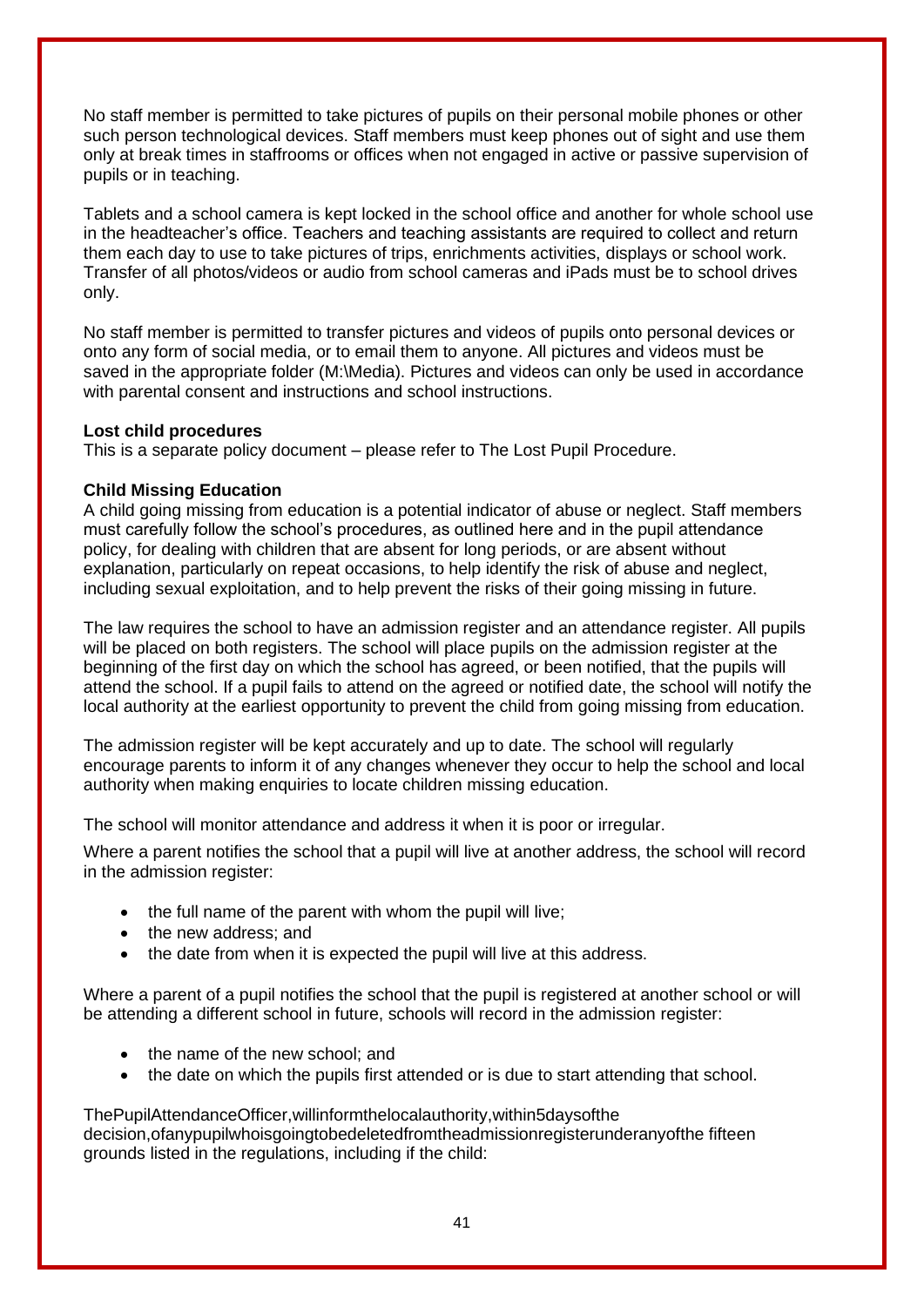- hasbeentakenoutofschoolbyhis/herparentsandisbeingeducatedoutsidetheschool system e.g. home education;
- hasceasedtoattendschoolandnolongerliveswithinreasonabledistanceoftheschool;
- has been certified by their GP, consultant physician or hospital, as unlikely to be in a fit state of health to return to school before the end of year six; or,
- has been permanently excluded.

This duty does not apply when a pupil's name is removed from the admission register at standardtransitionpoints–whenthepupilhascompletedthefinalyearofeducationnormally providedbythatschool–unlessthelocalauthorityrequeststhatsuchreturnsaretobemade.

The Pupil Attendance Officer, Hanila Syed,will also inform the local authority of any pupilw ho fails to attend school regularly, or has been absent without the school's permission for a continuous period of 10 school days, as close as conveniently possible to the 10<sup>th</sup>day of absence. The contact is:

**Chris Truelove** Education Information Officer For Children Missing Education London Borough of Redbridge Tel: 020 8708 6047 - 91 Ray Lodge Road, Woodford Green, Essex IG8 7PG Email: [chris.truelove@redbridge.gov.uk,](mailto:chris.truelove@redbridge.gov.uk) [cme@redbridge.gov.uk](mailto:cme@redbridge.gov.uk)

Whenremovingapupil'sname,thenotificationtothelocalauthoritymustinclude:(a)thefull name of the pupil, (b) the full name and address of any parent with whom the pupil normally resides, (c) at least one telephone number of the parent, (d) the pupil's future address and destination school, if applicable, and (e) the ground in regulation 8 under which the pupil's name is to be removed from the admission register.

The school will make reasonable enquiries to establish the whereabouts of the child jointly with the local authority, before deleting the pupil's name from the register if the deletion is underregulation8(1),sub-paragraphs(f)(iii)and(h)(iii).Theschoolwillalsoconsiderwhether it is appropriate to highlight any contextual information of a vulnerable child who is missing education, such as any safeguarding concerns.

The school will also notify the local authority within five days of adding a pupil's name to the admission register at a non-standard transition point. The notification will include all the details contained in the admission register for the new pupil. This duty does not apply when apupil'snameisenteredintheadmissionregisteratastandardtransitionpoint–atthestart of the first year of education normally provided by that school – unless the local authority requests that such returns are to be made. When adding a pupil's name, the notification to thelocalauthoritymustincludeallthedetailscontainedintheadmissionregisterforthenew pupil. The contact details are: London Borough of Redbridge Admissions Team, Email [admissionsandawards@redbridge.gov.uk](mailto:admissionsandawards@redbridge.gov.uk)

# **Child sexual exploitation**

Child sexual exploitation is a form of sexual abuse where children are sexually exploited for money, power or status. It can involve violent, humiliating and degrading sexual assaults. In some cases, young people are persuaded or forced into exchanging sexual activity for money, drugs, gifts, affection or status. Consent cannot be given, even where a child may believetheyarevoluntarilyengaginginsexualactivitywiththepersonwhoisexploitingthem. Child sexual exploitation does not always involve physical contact and can happen online.A significant number of children who are victims of sexual exploitation go missing from home, care and education at some point. Some of the following signs may be indicators of sexual exploitation:

- Children who appear with unexplained gifts or new possessions;
- Children who associate with other young people involved in exploitation;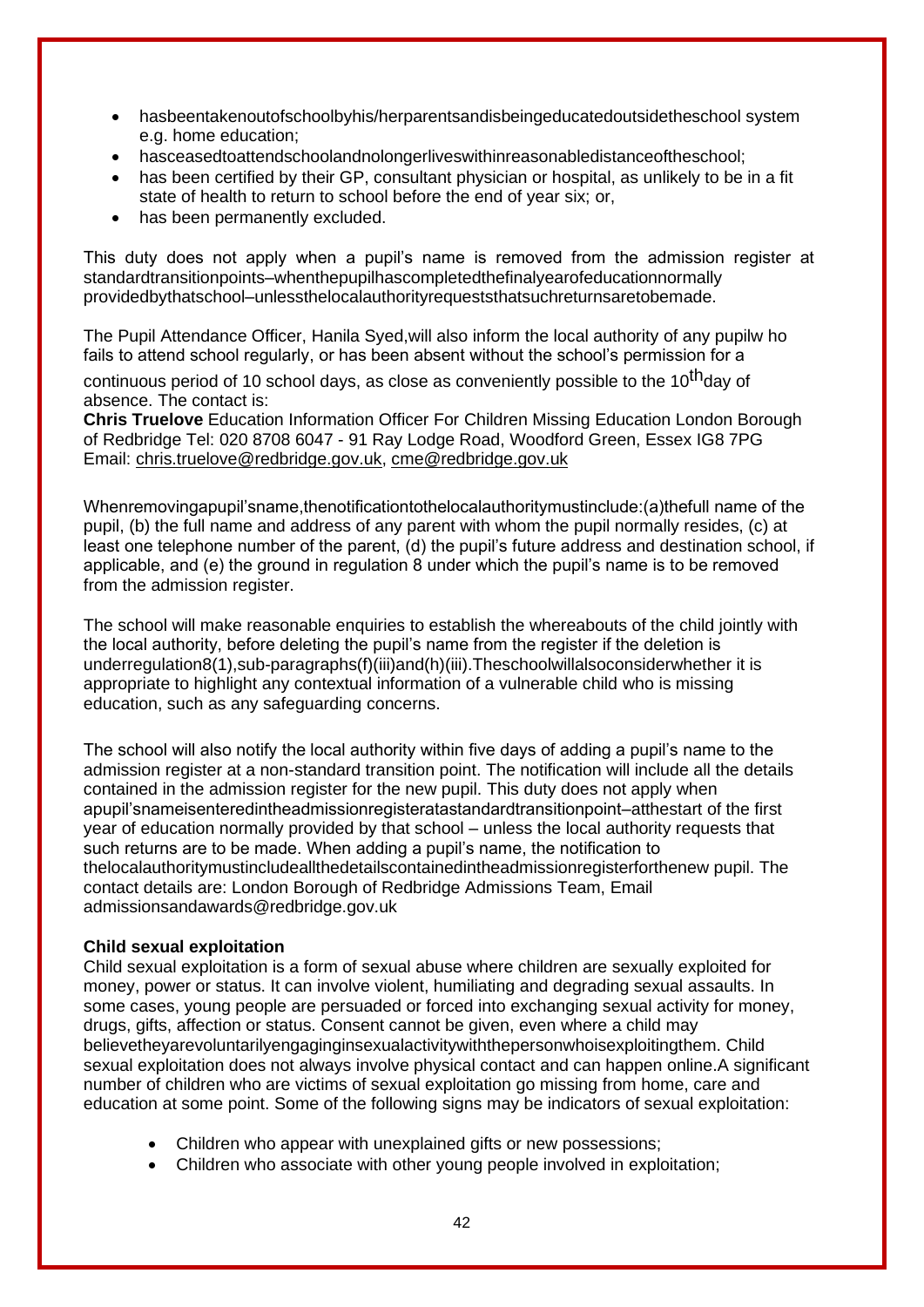- Children who have older boyfriends or girlfriends;
- Children who suffer from sexually transmitted infections or become pregnant;
- Children who suffer from changes in emotional well-being;
- Children who misuse drugs and alcohol;
- Children who go missing for periods of time or regularly come home late; and
- Children who regularly miss school or education or do not take part in education.

If a staff member suspects that a child is being sexually exploited, s/he must inform the DSL immediately who will invoke the full terms of this policy and make a referral if needed.

# **20. SITE SECURITY**

All staff members at Read Academy have a responsibility to ensure the buildings and grounds are secure and for reporting concerns that may come to light.

The identity of all visitors and volunteers coming into school is checked. Visitors are expected to sign in and out in the office visitors' log and to display a visitor's badge while on the school site. Any individual who is not known or identifiable will be challenged for clarification and reassurance.

The school will not accept the behaviour of any individual, parent or anyone else, that threatens the school security or leads others, child or adult, to feel unsafe. Such behaviour will be treated as a serious concern and may result in a decision to refuse the person access to the school site.

# **21. NOTIFICATIONS**

As part of the school's Safeguarding responsibilities, a number of different authorities have to be notified about key information at various stages and scenarios. This has been set out below to clarify matters in an effort to avoid error.

| What                                                                                   | Who                                                                           | When        | <b>Contact Details</b>                                                                                                                                                                                                                                                                                                                                                                                                                     |
|----------------------------------------------------------------------------------------|-------------------------------------------------------------------------------|-------------|--------------------------------------------------------------------------------------------------------------------------------------------------------------------------------------------------------------------------------------------------------------------------------------------------------------------------------------------------------------------------------------------------------------------------------------------|
| 1. Safeguarding<br>disclosure<br>concerning a pupil<br>(and child referral<br>queries) | <b>Child Protection</b><br>Assessment Team<br>in LA in which child<br>resides | Immediately | <b>CPAT for Redbridge residents:</b><br>Lynton House, 255-259 High Road,<br>Ilford IG7 4DA, 020 8708 3885/3871<br>(9am-5pm), Fax no 020<br>8708 3886, email<br>CPAT.referrals@redbridge.gov.uk<br>Out of hours 0208 708 5897 (5pm -<br>9am, weekends & bank hols)<br><b>Newham CPAT:</b><br><b>Children's Triage Service</b><br>London Borough of<br>Newham Newham<br>Dockside<br>1000 Dockside<br>Road London<br>E16 2QU<br>020 3373 4600 |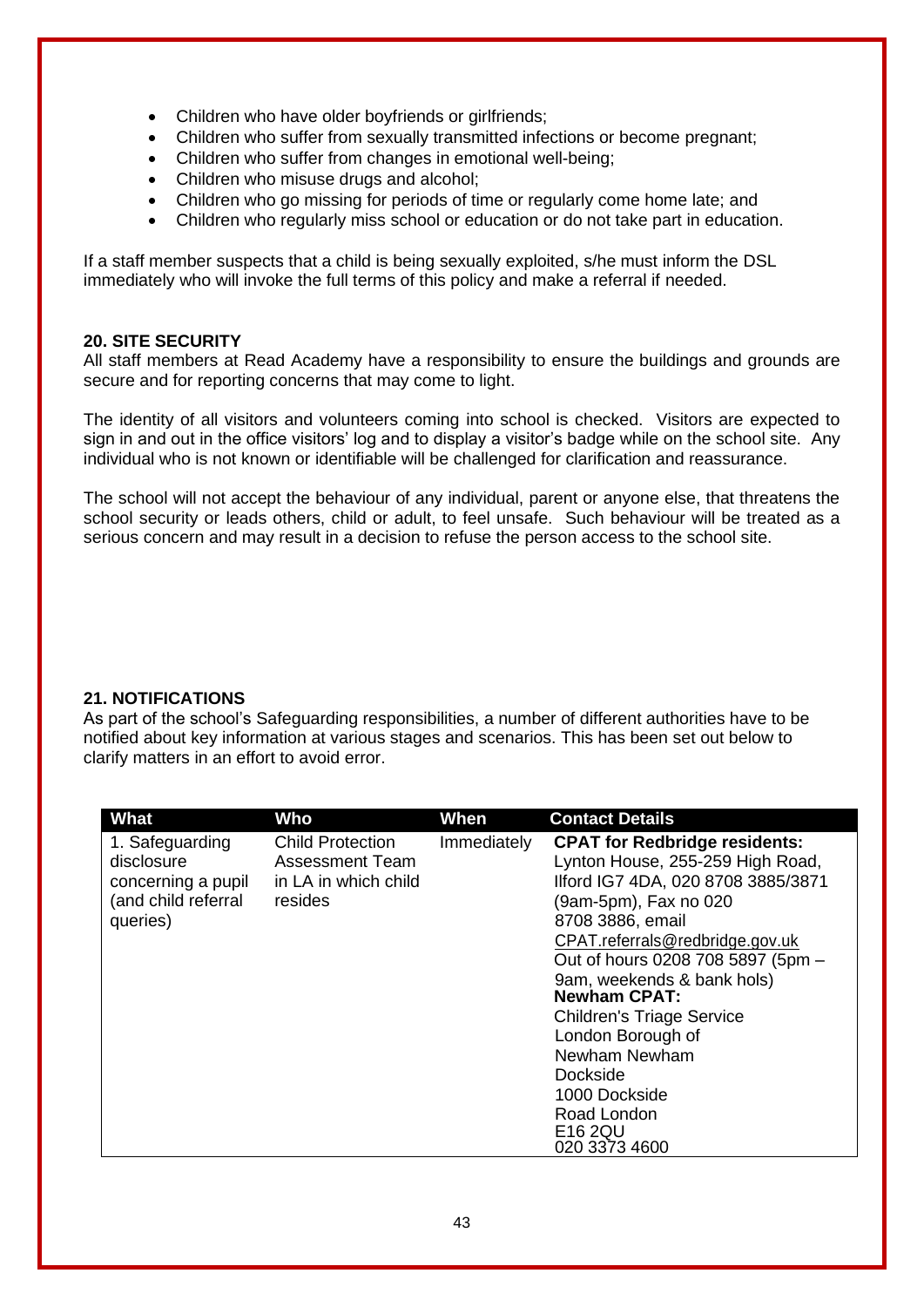| To<br>2.<br>allegations<br>made<br>staff<br>against<br>a<br>member<br>(or<br>discuss queries).                                                                                                | Authority<br>report Local<br>Designated Officer,<br><b>Helen Curtis</b>       | Immediately                                       | Safeguarding and Quality Assurance<br>Team London Borough of Redbridge<br>Lynton House (2nd floor rear) 255-259<br>High Road, Ilford, Essex, IG1 1NN<br>Telephone:<br>020<br>8708<br>5350/07903<br>211521<br>Email: LADO@redbridge.gov.uk                                                                                                                                                                                                                |
|-----------------------------------------------------------------------------------------------------------------------------------------------------------------------------------------------|-------------------------------------------------------------------------------|---------------------------------------------------|----------------------------------------------------------------------------------------------------------------------------------------------------------------------------------------------------------------------------------------------------------------------------------------------------------------------------------------------------------------------------------------------------------------------------------------------------------|
| 3. After allegations<br>staff<br>against<br>a<br>member<br>who<br>is<br>found unsuitable to<br>work with children.                                                                            | Secretary of State<br>& NCTL (teachers),<br>DBS (all staff)                   | Within 1<br>month<br>of<br>dismiss<br>al          | <b>DBS</b><br>DBS barring<br>referrals PO Box<br>181<br>Darlingto<br>n DL1<br>9FA<br>Email<br>dbsdispatch@dbs.gsi.gov.uk<br>Telephone: 01325 953 795<br><b>Secretary of State &amp;</b><br><b>NCTL</b><br><b>NCTL Investigations</b><br><b>Team Teacher</b><br>Regulation<br><b>NCTL</b><br>53-55 Butts Road, Earlsdon Park,<br>Coventry CV1 3BH<br><b>Email Teacher Misconduct Referral</b><br>Form to:<br>Regulation.DIVISION@education.gsi.g<br>ov.uk |
| 4. After allegations<br>staff<br>against<br>a<br>member<br>who<br>is<br>found unsuitable to<br>work with children<br>in the EYFS                                                              | Ofsted                                                                        | Within 14<br>days of<br>allegations               | <b>Ofsted</b><br>Piccadilly<br><b>Gate Store</b><br><b>Street</b><br>Manchester<br>M <sub>12</sub> WD<br>Emailenquiries@ofsted.gov.uk<br>Contact<br>formhttps://contact.ofsted<br>General enquiries0300 123<br>1231<br>About schools0300 123 4234<br>About concerns0300 123 4666<br>Fax0300 123 3159<br>Monday to Friday 8am to 6pm                                                                                                                      |
| 5. Referring a child<br>with 'additional<br>needs' for Early<br>Help after<br>obtaining parental<br>consent and in<br>partnership with<br>them, using a CAF<br>detailing identified<br>needs. | The referral will be<br>emailed<br>the<br>to<br>CAF/ERIC team at<br>Redbridge | As soon as<br>consent<br>received<br>from parents | cafadmin@redbridge.gov.uk<br><b>CAF Coordinator.</b><br>The case may be referred for<br>discussion on an ERIC (Early<br>Recognition andIntervention Council)<br>panel to the local Children's Resource<br>Centre, at 53 Albert Road Children's<br>Centre, Albert Road, Ilford, Essex,<br>IG1 1HL, Tel 020 87089501.)                                                                                                                                     |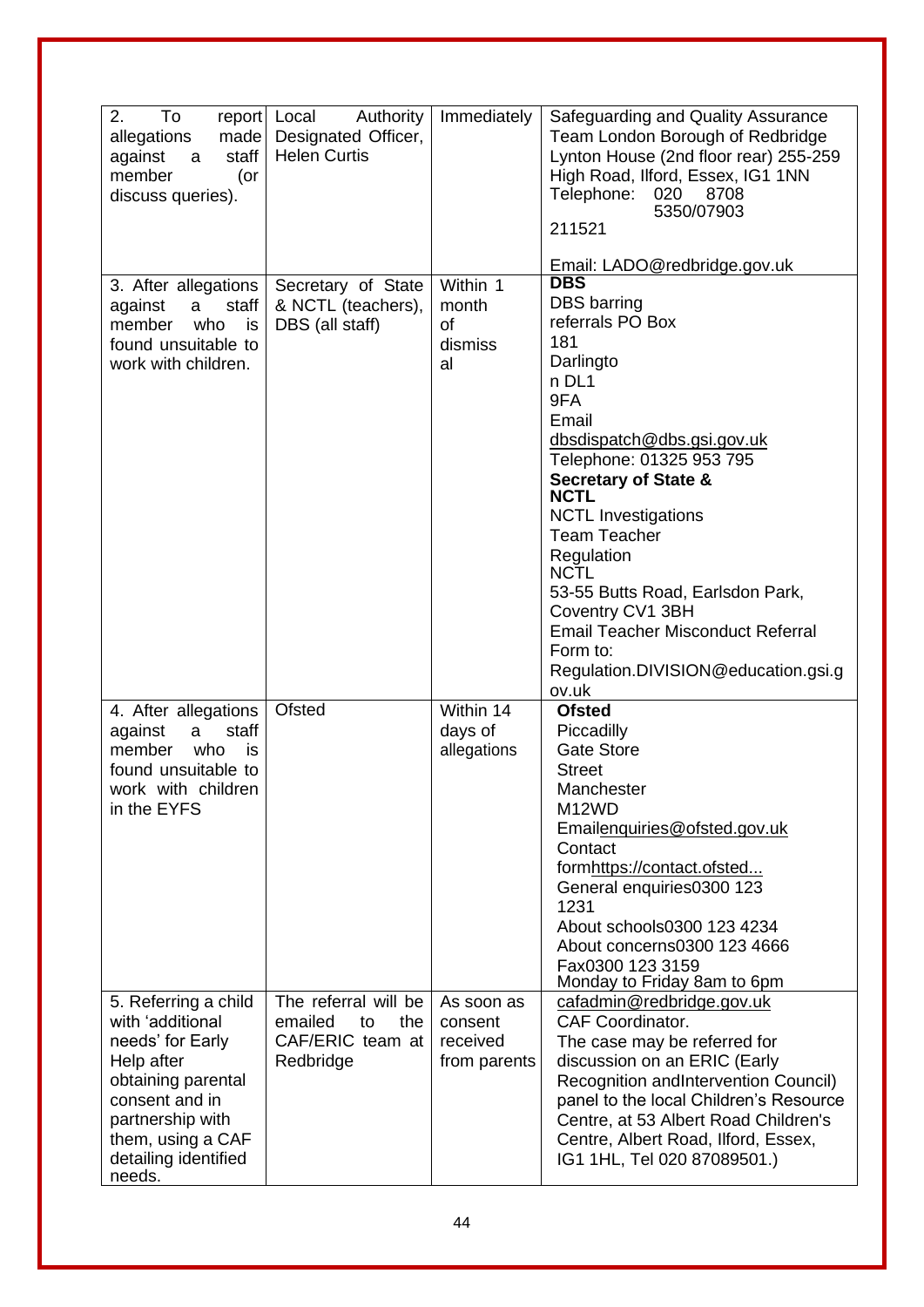| 6. Child who meets<br>radicalisation<br>indicators across all<br>three dimensions of<br>Channel<br>Vulnerability<br>Assessment<br>Framework | Redbridge Channel<br>Panel                          | Immediate                                                                                                                                                                              | Email Melanie Roulston, Prevent<br>Officer, London Borough of Redbridge<br>Community Safety Service, Room 17<br>Perth Terrace, Ilford, IG2 6AT, 020<br>8708 5971, Email:<br>melanie.roulston@redbridge.gov.uk.                                                                              |
|---------------------------------------------------------------------------------------------------------------------------------------------|-----------------------------------------------------|----------------------------------------------------------------------------------------------------------------------------------------------------------------------------------------|---------------------------------------------------------------------------------------------------------------------------------------------------------------------------------------------------------------------------------------------------------------------------------------------|
| Child<br>7.<br>missing<br>Education<br>from<br>prolonged<br>absence                                                                         | Redbridge<br><b>Education Welfare</b><br>Department | <b>Before</b><br>deletion<br>from<br>admissions<br>register<br>and for<br>а<br>child<br>absent for 9<br>days<br>without<br>authorisation<br>on the<br>10 <sup>th</sup> day<br>absence. | <b>Chris Truelove</b><br><b>Education Information Officer</b><br>For Children Missing<br><b>Education London Borough</b><br>of Redbridge Tel: 020 8708<br>6047<br>91 Ray Lodge Road, Woodford Green,<br>Essex IG8 7PG<br>Email:<br>chris.truelove@redbridge.gov.uk,<br>cme@redbridge.gov.uk |
| Child<br>8.<br>missing<br>from Education<br>$\overline{\phantom{0}}$<br>new<br>other<br>admissions<br>than<br>reception/school<br>entry     | Redbridge<br>Education<br>Admissions<br>Department  | On<br>admission<br>of any<br>newpupil<br>within 5<br>days of<br>adding to<br>admissions<br>register<br>/admission/j<br>o ining<br>th<br>е<br>school                                    | Email<br>admissionsandawards@redbridge.gov<br>ukLondon Borough of Redbridge<br><b>Admissions Team</b>                                                                                                                                                                                       |
| General<br>SG<br>9.<br>queries e.g. policy,<br>local<br>threshol<br>dframework, trainin<br>g                                                | <b>Local Safeguarding</b><br>Children's Board       | As required,<br>annually<br>fo<br>r updates,<br>policies,<br>update<br>training,<br>refresher/rep<br>eat training.                                                                     | Tel: 0208 708 5282<br>Email: LSCB@redbridge.gov.uk                                                                                                                                                                                                                                          |

# **22. POLICY REVIEW**

# **Implementation, monitoring and review of the safeguarding and child protection policy**

This policy will be reviewed annually by the SDL governing body. It will be implemented through the school's induction and training programme, and as part of day to day practice. Compliance with the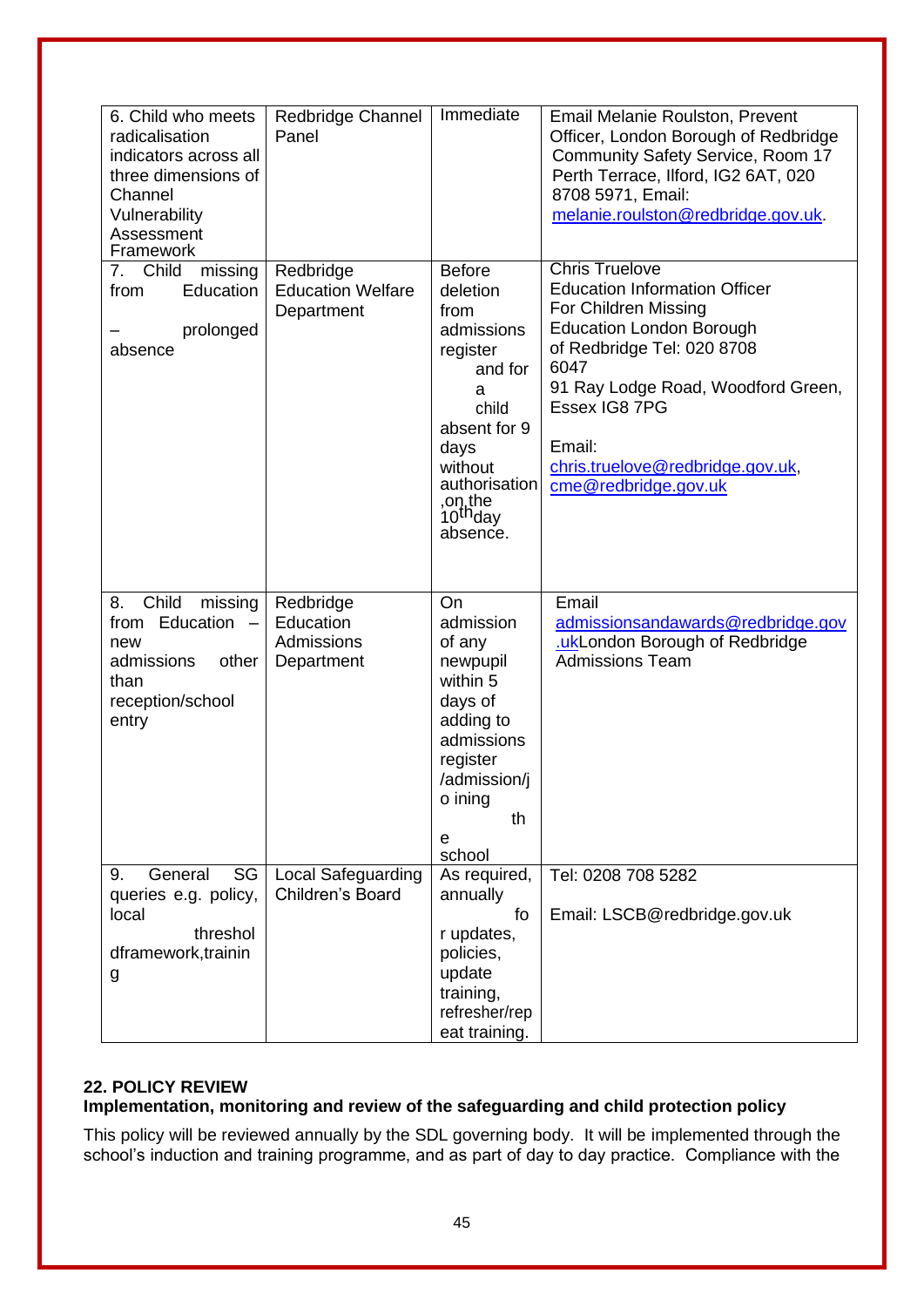policy will be monitored by the headteacher, the designated safeguarding lead, the named SDL for safeguarding and through staff performance measures.

The SDL governing body monitors and reviews this policy and its implementation through its designated Lead for Safeguarding.

The SDL governing body will conduct several checks each year on the school's Single Central Record, staff files, child protection files and safeguarding procedures. He will also annually arrange for an audit of the school's safeguarding procedures. These checks and audits and their findings will be shared with the SDL's with a view to making further improvements to the school's safeguarding and pupil welfare procedures.

The number of child protection referrals will be monitored, together with the number of children subject to Child Protection Plans and Child in Need Plans. The DSL keeps a list of children identified as 'in need' or 'vulnerable' and monitors their attendance, attainment, behaviour and well-being.

Review Date: September 2021

# **APPENDIX 1: LINKED POLICIES AND PROCEDURES**

The following or similarly named policies and procedures are relevant to child protection and safeguarding.

- Anti-bullying policy
- Administration of medicines policy
- Attendance policy
- Behaviour policy\*
- Central record of recruitment and vetting checks<sup>\*</sup>
- Children missing from education policy and procedures\*
- Complaints procedure statement\*
- Data protection policy\*
- Drug and alcohol education policy
- Early Years Foundation Stage policy\* (including safeguarding and welfare)
- On-line safety policy
- Equalities information and objectives (public sector equality duty) statement\*
- First Aid policy\*
- Freedom of information policy\*
- Health and safety policy\* and risk assessments
- ICT acceptable use policy
- Keeping records of child protection and welfare concerns protocols
- Offsite activities and educational visits policy and risk assessments
- Pastoral care policy
- Physical education and sports guidance
- Positive handling and use of reasonable force policy
- Premises inspection checklist
- Prevention of radicalisation, extremism and terrorism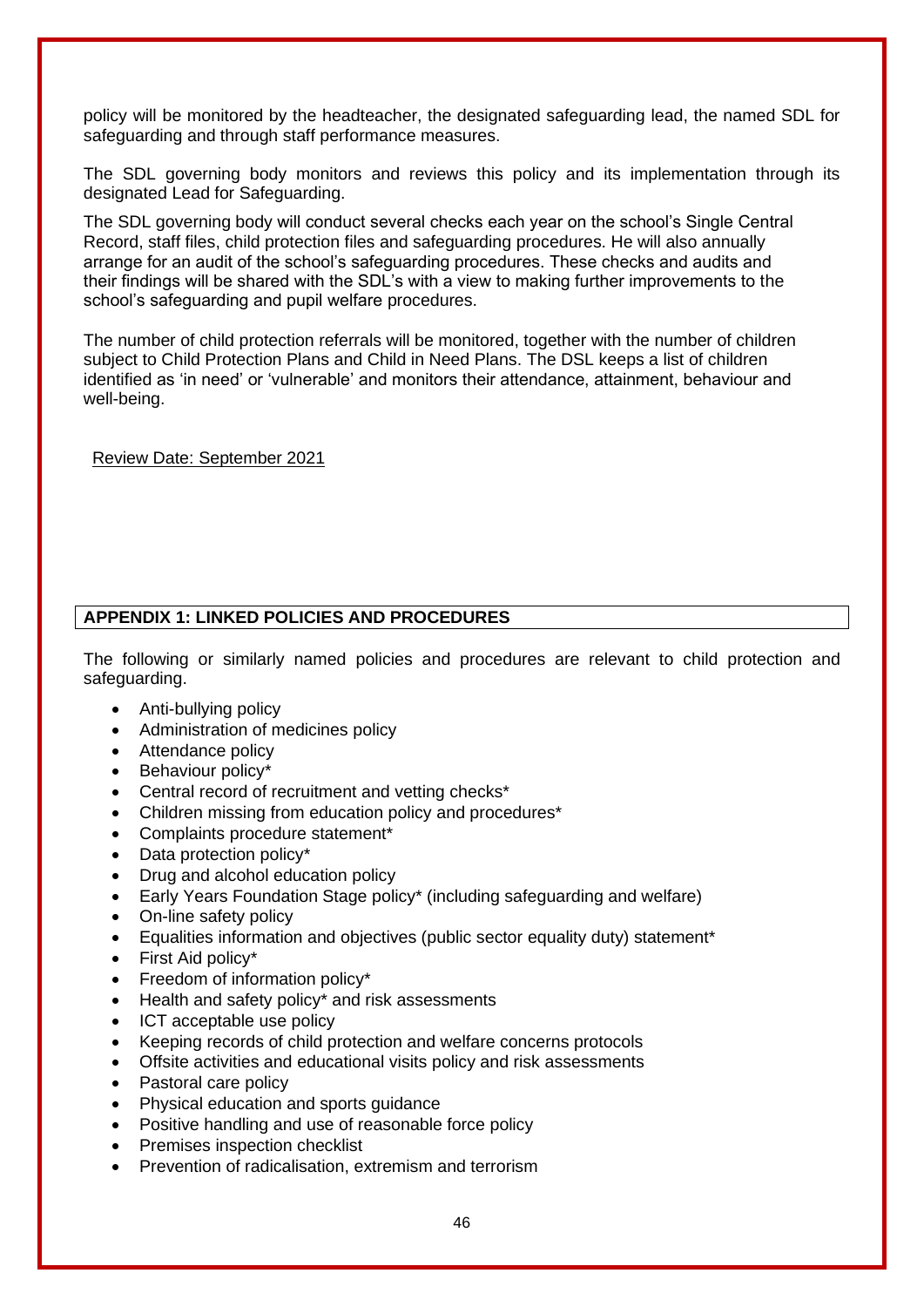- Personal, social and health education policy
- Pupil images policy
- Recruitment and selection policy and procedures
- Register of pupils' attendance\*
- Safer recruitment policy
- Sex\*(and relationship education) policy
- Special educational needs and disabilities policy\*
- Spiritual, moral, social and cultural development policy
- Staff code of conduct/- including Acceptable use of technologies, staff/pupils relationships and use of social media)
- Staff discipline, conduct and grievance (procedures for addressing)\*
- Statement of procedures for dealing with allegations of abuse against staff\*
- Supporting pupils with medical conditions\*
- Teachers' standards, Department for Education guidance available on GOV.UK website
- Whistleblowing procedures\*
- Work experience handbook



# **APPENDIX 2: RECORD OF CONCERN**

| Child's Name:                                                     |                |                 |           |
|-------------------------------------------------------------------|----------------|-----------------|-----------|
| Child's DOB:                                                      |                |                 |           |
| Male/Female:                                                      | Ethnic origin: | Disability Y/N: | Religion: |
|                                                                   |                |                 |           |
| Date and time of concern:                                         |                |                 |           |
| Your account of the concern:                                      |                |                 |           |
| (what was said, observed, reported and by whom)                   |                |                 |           |
| <b>Additional Information:</b><br>(context of concern/disclosure) |                |                 |           |
| Your response:<br>(what did you do/say following the concern)     |                |                 |           |
| Your name:                                                        |                | Your signature: |           |
|                                                                   |                |                 |           |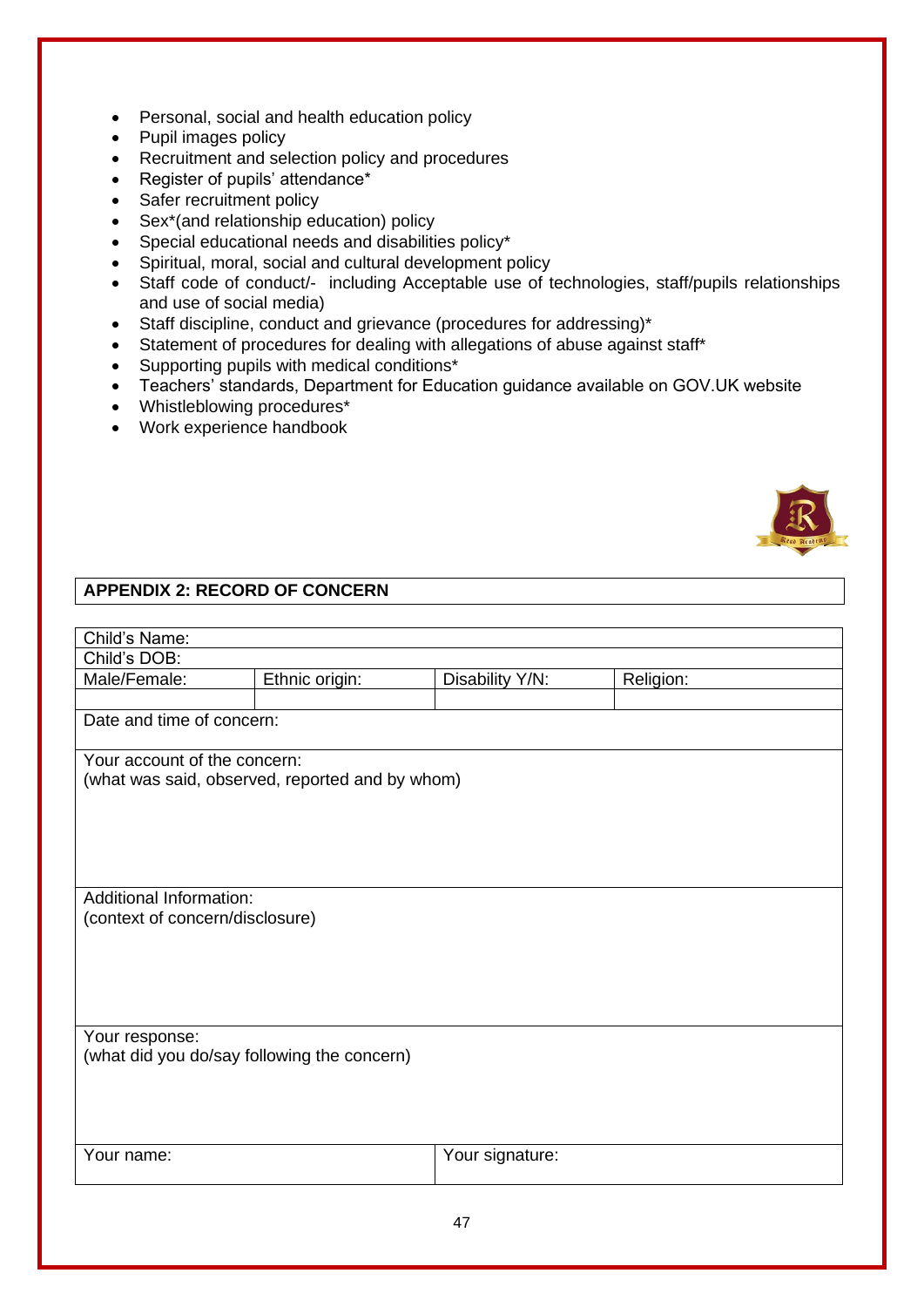| Your position in school:                                          | Date and time of this recording:                                                                                       |  |
|-------------------------------------------------------------------|------------------------------------------------------------------------------------------------------------------------|--|
| Action and response of designated safeguarding lead / headteacher |                                                                                                                        |  |
|                                                                   |                                                                                                                        |  |
| Feedback given to member of staff reporting<br>concern:           | Information shared with any other staff? If so, what<br>information was shared and what was the rationale<br>for this? |  |
| Date:.<br>Name:                                                   |                                                                                                                        |  |

# **Checklist for DSL (to be printed on back of record of concern form)**

- $\checkmark$  Child clearly identified?
- $\checkmark$  Name, designation and signature of the person completing the record populated?
- $\checkmark$  Date and time of any incidents or when a concern was observed?
- $\checkmark$  Date and time of written record?
- $\checkmark$  Distinguish between fact, opinion and hearsay?
- $\checkmark$  Concern described in sufficient detail, i.e. no further clarification necessary?
- $\checkmark$  Child's own words used? (Swear words, insults, or intimate vocabulary should be written down verbatim.)
- $\checkmark$  Record free of jargon?
- $\checkmark$  Written in a professional manner without stereotyping or discrimination?
- $\checkmark$  The record includes an attached completed body map (if relevant) to show any visible injuries?



# Body Chart 1.pdf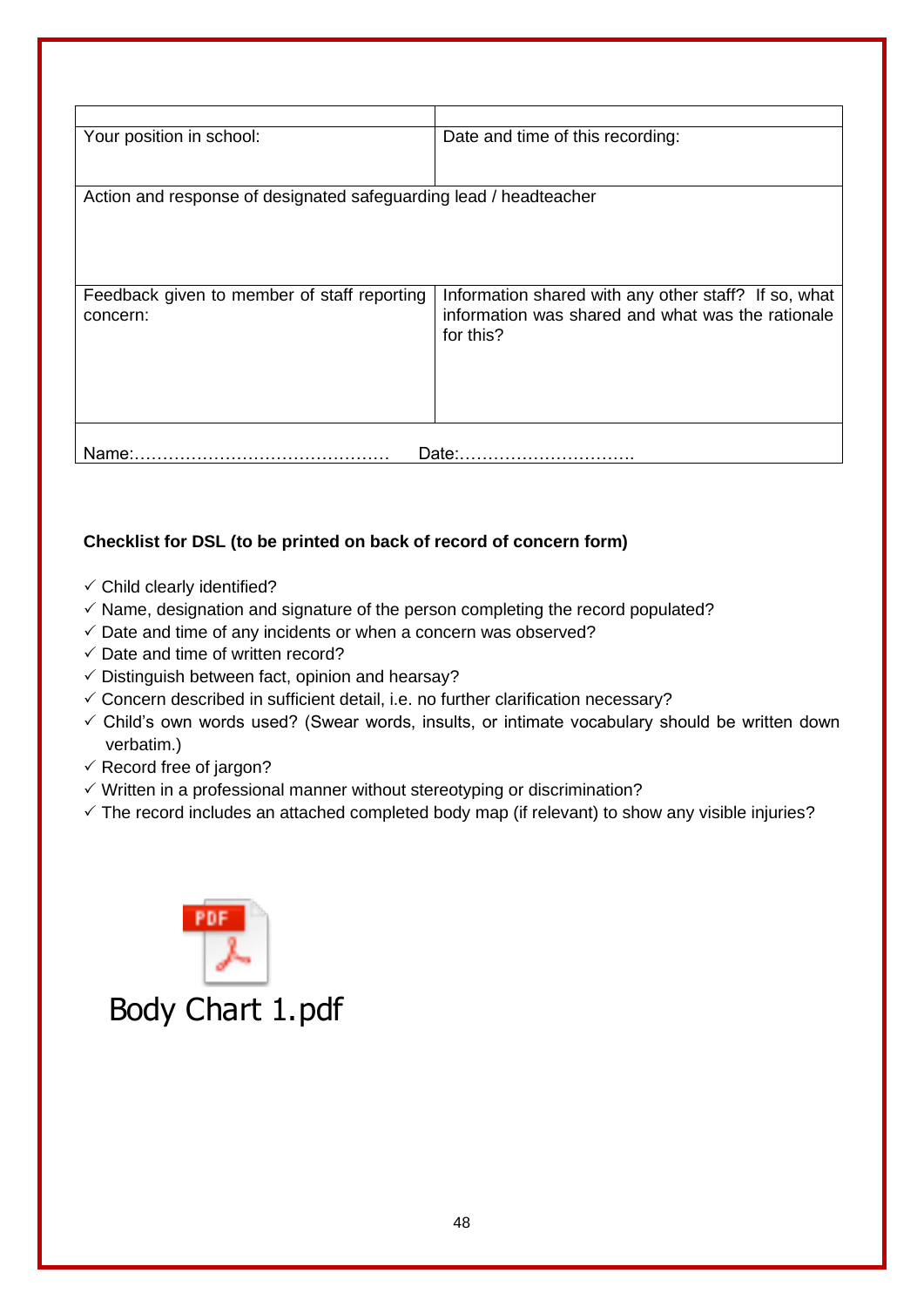

# **APPENDIX 3: REDBRIDGE LSCB MULTI-AGENCY THRESHOLD GUIDANCE**

[Redbridge LSCB Multi-agency threshold guidance](http://www.redbridgelscb.org.uk/wp-content/uploads/2015/09/Redbridge-LSCB-Multi-Agency-Thresholds-Document-September-2018-Final.pdf)

[Are you worried about a child in Redbridge](http://www.redbridgelscb.org.uk/wp-content/uploads/2016/04/LSCB-MA-Threshold-Summary-Document-September-2018-Final.pdf)

[Neglect Toolkit for assisting the identification of child neglect \(Redbridge LSCB September 2014\)](http://www.redbridgelscb.org.uk/wp-content/uploads/2017/03/Redbridge-LSCB-Neglect-Toolkit-and-Guidance-2014.pdf)

[Child Neglect Toolkit Checklist \(Redbridge LSCB\)](http://www.redbridgelscb.org.uk/wp-content/uploads/2015/09/Neglect-Toolkit-Checklist.pdf)

# **APPENDIX 4: FURTHER GUIDANCE ON SPECIFIC SAFEGUARDING ISSUES**

# **Children and the court system**

Children are sometimes required to give evidence in criminal courts, either for crimes committed against them or for crimes they have witnessed. There are two age appropriate guides to support children [5-11-year olds](https://www.gov.uk/government/publications/young-witness-booklet-for-5-to-11-year-olds) and [12-17 year olds.](https://www.gov.uk/government/publications/young-witness-booklet-for-12-to-17-year-olds) They explain each step of the process and support and special measures that are available. There are diagrams illustrating the courtroom structure and the use of video links is explained.

Making child arrangements via the family courts following separation can be stressful and entrench conflict in families. This can be stressful for children. The Ministry of Justice has launched an online [child arrangements information tool](https://helpwithchildarrangements.service.justice.gov.uk/) with clear and concise information on the dispute resolution service. This may be useful for some parents and carers.

# **Children missing from education**

All staff should be aware that children going missing, particularly repeatedly, can act as a vital warning sign of a range of safeguarding possibilities. This may include abuse and neglect, which may include sexual abuse or exploitation and child criminal exploitation. It may indicate mental health problems, risk of substance abuse, risk of travelling to conflict zones, risk of female genital mutilation or risk of forced marriage. Early intervention is necessary to identify the existence of any underlying safeguarding risk and to help prevent the risks of a child going missing in future. Staff should be aware of their school or college's unauthorised absence and children missing from education procedures.

# **Children with family members in prison**

Approximately 200,000 children have a parent sent to prison each year. These children are at risk of poor outcomes including poverty, stigma, isolation and poor mental health. NICCO provides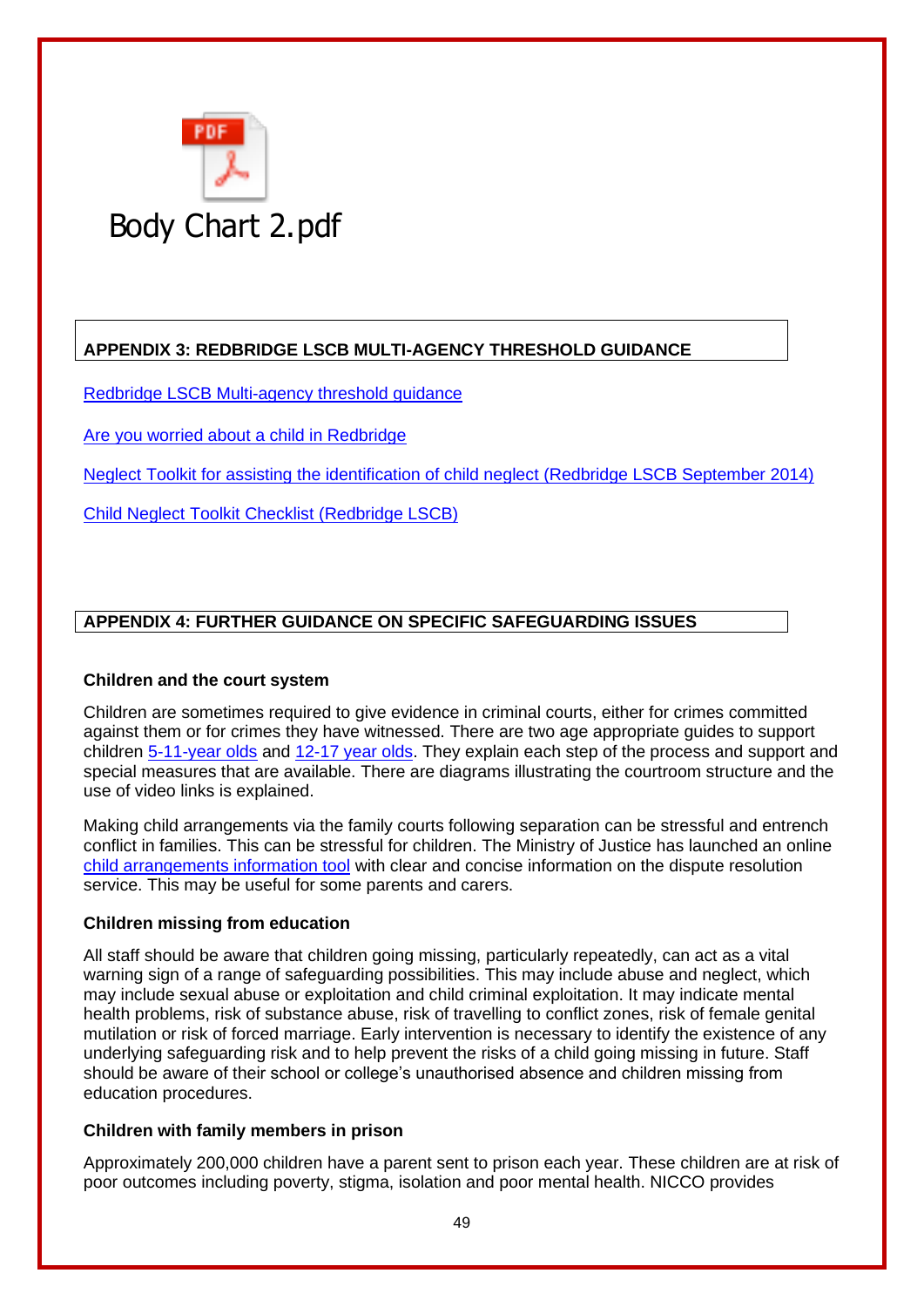information designed to support professionals working with offenders and their children, to help mitigate negative consequences for those children.

# **Child sexual exploitation**

Child sexual exploitation is a form of child sexual abuse. It occurs where an individual or group takes advantage of an imbalance of power to coerce, manipulate or deceive a child or young person under the age of 18 into sexual activity (a) in exchange for something the victim needs or wants, and/or (b) for the financial advantage or increased status of the perpetrator or facilitator. The victim may have been sexually exploited even if the sexual activity appears consensual. Child sexual exploitation does not always involve physical contact: it can also occur through the use of technology. Like all forms of child sex abuse, child sexual exploitation:

- can affect any child or young person (male or female) under the age of 18 years, including 16 and 17-year olds who can legally consent to have sex;
- can still be abuse even if the sexual activity appears consensual;
- can include both contact (penetrative and non-penetrative acts) and non-contact sexual activity;
- can take place in person or via technology, or a combination of both;
- can involve force and/or enticement-based methods of compliance and may, or may not, be accompanied by violence or threats of violence;
- may occur without the child or young person's immediate knowledge (e.g. through others copying videos or images they have created and posted on social media);
- can be perpetrated by individuals or groups, males or females, and children or adults. The abuse can be a one-off occurrence or a series of incidents over time, and range from opportunistic to complex organised abuse; and
- is typified by some form of power imbalance in favour of those perpetrating the abuse. Whilst age may be the most obvious, this power imbalance can also be due to a range of other factors including gender, sexual identity, cognitive ability, physical strength, status, and access to economic or other resources.

Some of the following signs may be indicators of child sexual exploitation:

- children who appear with unexplained gifts or new possessions;
- children who associate with other young people involved in exploitation;
- children who have older bovfriends or girlfriends:
- children who suffer from sexually transmitted infections or become pregnant;
- children who suffer from changes in emotional well-being;
- children who misuse drugs and alcohol;
- children who go missing for periods of time or regularly come home late; and
- children who regularly miss school or education or do not take part in education.

# **Child criminal exploitation: county lines**

Criminal exploitation of children is a geographically widespread form of harm that is a typical feature of county lines criminal activity: drug networks or gangs groom and exploit children and young people to carry drugs and money from urban areas to suburban and rural areas, market and seaside towns. Key to identifying potential involvement in county lines are missing episodes, when the victim may have been trafficked for the purpose of transporting drugs and a referral to the National Referral Mechanism should be considered. Like other forms of abuse and exploitation, county lines exploitation:

- can affect any child or young person (male or female) under the age of 18 years;
- can affect any vulnerable adult over the age of 18 years;
- can still be exploitation even if the activity appears consensual;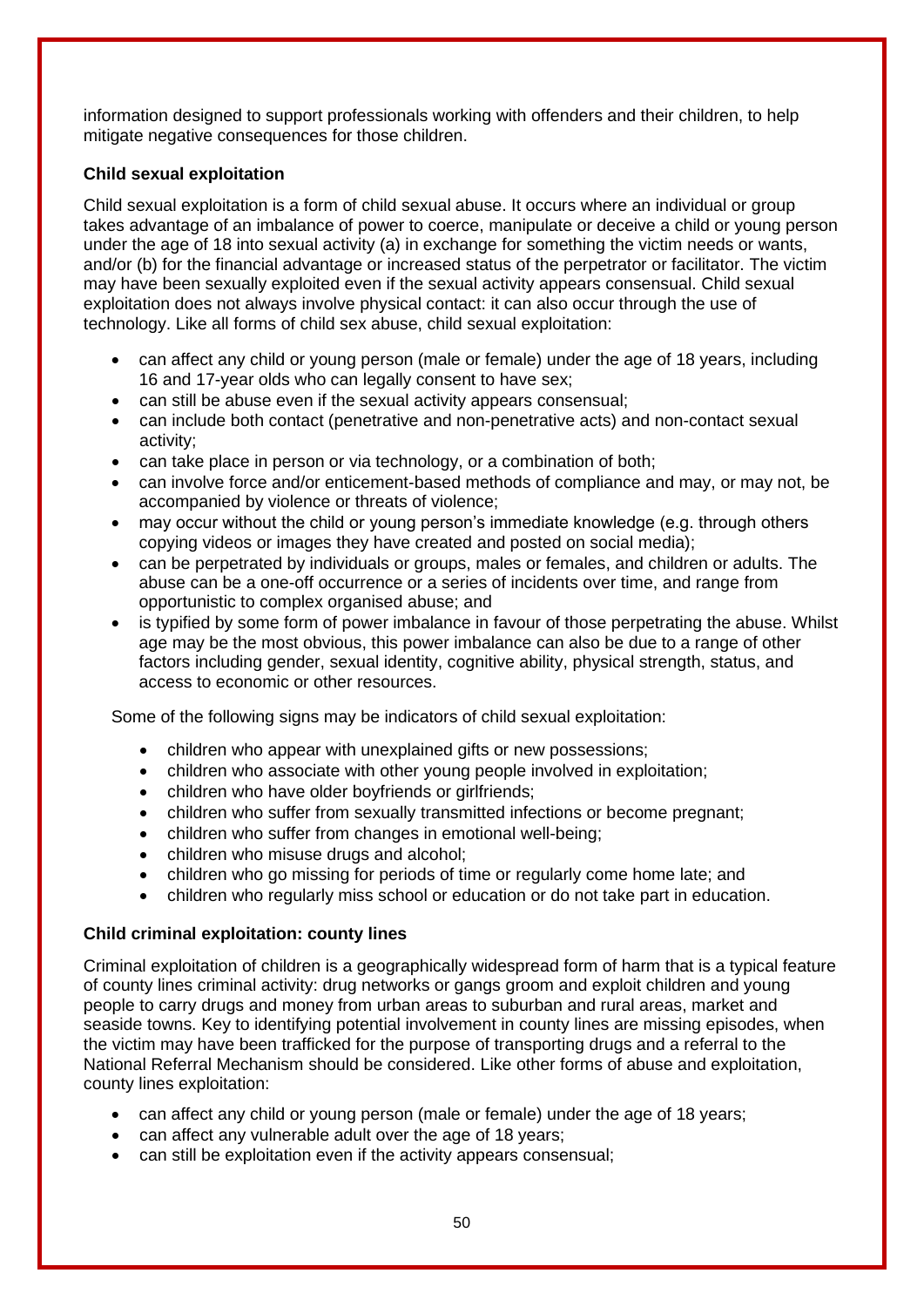- can involve force and/or enticement-based methods of compliance and is often accompanied by violence or threats of violence;
- can be perpetrated by individuals or groups, males or females, and young people or adults; and
- is typified by some form of power imbalance in favour of those perpetrating the exploitation. Whilst age may be the most obvious, this power imbalance can also be due to a range of other factors including gender, cognitive ability, physical strength, status, and access to economic or other resources.

#### **Domestic abuse**

The cross-government definition of domestic violence and abuse is:

Any incident or pattern of incidents of controlling, coercive, threatening behaviour, violence or abuse between those aged 16 or over who are, or have been, intimate partners or family members regardless of gender or sexuality. The abuse can encompass, but is not limited to:

- psychological;
- physical;
- sexual;
- financial; and
- emotional

Exposure to domestic abuse and/or violence can have a serious, long lasting emotional and psychological impact on children. In some cases, a child may blame themselves for the abuse or may have had to leave the family home as a result. Domestic abuse affecting young people can also occur within their personal relationships, as well as in the context of their home life.

Advice on identifying children who are affected by domestic abuse and how they can be helped is available at:

NSPCC- [UK domestic-abuse signs symptoms effects](https://www.nspcc.org.uk/preventing-abuse/child-abuse-and-neglect/domestic-abuse/signs-symptoms-effects/)

[Refuge what is domestic violence/effects of domestic violence on children](http://www.refuge.org.uk/get-help-now/support-for-women/what-about-my-children/)

[Safelives: young people and domestic abuse](http://www.safelives.org.uk/knowledge-hub/spotlights/spotlight-3-young-people-and-domestic-abuse)

#### **Homelessness**

Being homeless or being at risk of becoming homeless presents a real risk to a child's welfare. The designated safeguarding lead (and any deputies) should be aware of contact details and referral routes in to the Local Housing Authority so they can raise/progress concerns at the earliest opportunity. Indicators that a family may be at risk of homelessness include household debt, rent arrears, domestic abuse and anti-social behaviour, as well as the family being asked to leave a property. Whilst referrals and or discussion with the Local Housing Authority should be progressed as appropriate, this does not, and should not, replace a referral into children's social care where a child has been harmed or is at risk of harm.

The Homelessness Reduction Act 2017 places a new legal duty on English councils so that everyone who is homeless or at risk of homelessness will have access to meaningful help including an assessment of their needs and circumstances, the development of a personalised housing plan, and work to help them retain their accommodation or find a new place to live. The following factsheets usefully summarise the new duties: [Homeless Reduction Act Factsheets.](https://www.gov.uk/government/publications/homelessness-reduction-bill-policy-factsheets) The new duties shift focus to early intervention and encourage those at risk to seek support as soon as possible, before they are facing a homelessness crisis.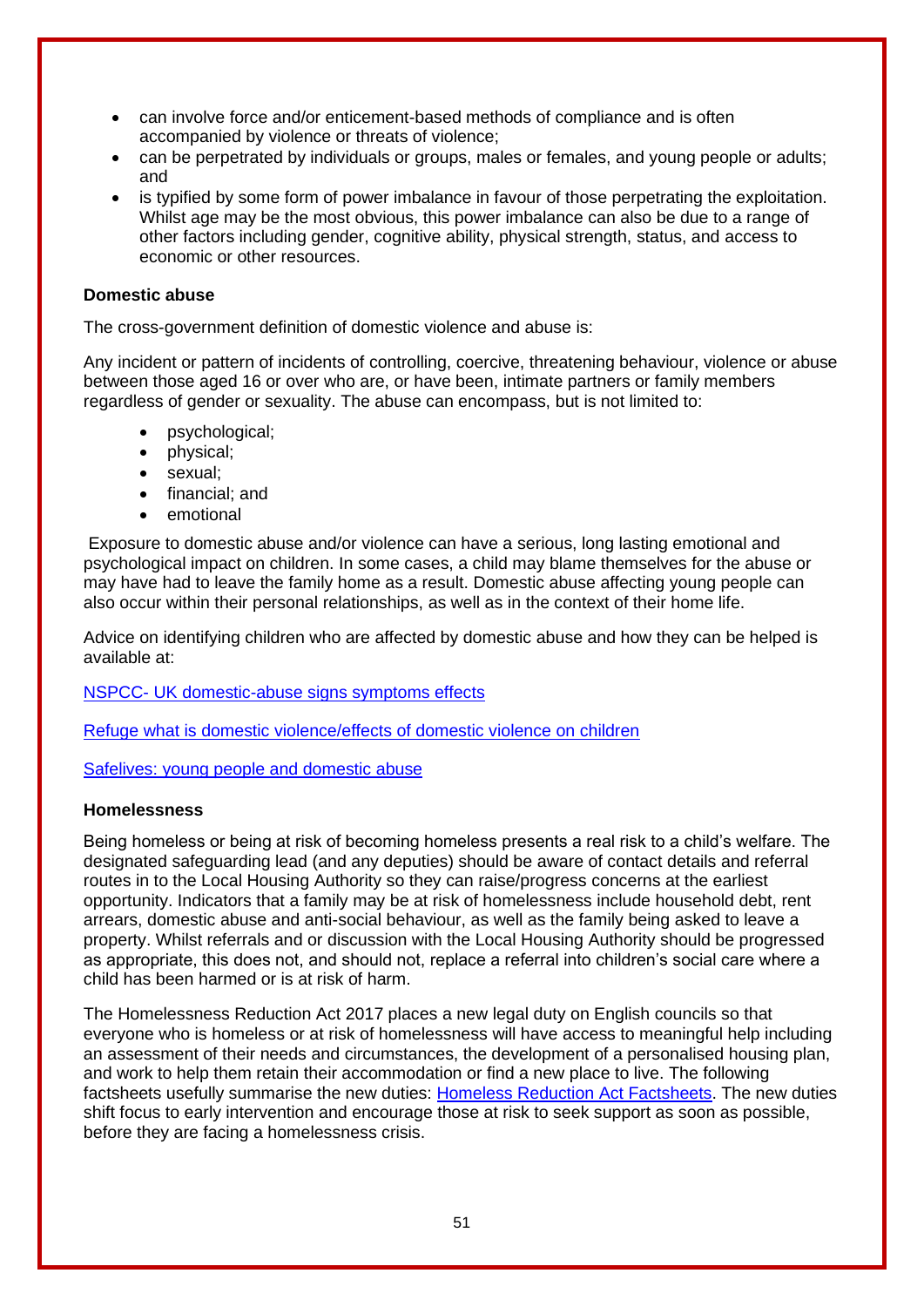In most cases school and college staff will be considering homelessness in the context of children who live with their families, and intervention will be on that basis. However, it should also be recognised in some cases 16 and 17year olds could be living independently from their parents or guardians, for example through their exclusion form the family home, and will require a different level of intervention and support. Children's services will be the lead agency for these young people and the designated safeguarding lead (or a deputy) should ensure appropriate referrals are made based on the child's circumstances. The department and the Ministry of Housing, Communities and Local Government have published joint statutory guidance on the provision of accommodation for 16 and 17 year olds who may be homeless and/or require accommodation.

# **So-called 'honour-based 'violence**

So-called 'honour-based' violence (HBV) encompasses incidents or crimes which have been committed to protect or defend the honour of the family and/or the community, including female genital mutilation (FGM), forced marriage, and practices such as breast ironing. Abuse committed in the context of preserving "honour" often involves awider network of family or community pressure and can include multiple perpetrators. It is important to be aware of this dynamic and additional risk factors when deciding what form of safeguarding action to take. All forms of HBV are abuse (regardless of the motivation) and should be handled and escalated as such. Professionals in all agencies, and individuals and groups in relevant communities, need to be alert to the possibility of a child being at risk of HBV, or already having suffered HBV.

#### **Actions**

If staff have a concern regarding a child that might be at risk of HBV or who has suffered from HBV, they should speak to the designated safeguarding lead (or deputy). As appropriate, they will activate local safeguarding procedures, using existing national and local protocols for multiagency liaison with police and children's social care. Where FGM has taken place, since 31 October 2015 there has been a mandatory reporting duty placed on teachers that requires a different approach (see following section).

# **FGM**

FGM comprises all procedures involving partial or total removal of the external female genitalia or other injury to the female genital organs. It is illegal in the UK and a form of child abuse with longlasting harmful consequences.

#### **FGM mandatory reporting duty for teachers**

Section 5B of the Female Genital Mutilation Act 2003 (as inserted by section 74 of the Serious Crime Act 2015) places a statutory duty upon teachers along with regulated health and social care professionals in England and Wales, to report to the police where they discover (either through disclosure by the victim or visual evidence) that FGM appears to have been carried out on a girl under 18. Those failing to report such cases will face disciplinary sanctions. It will be rare for teachers to see visual evidence, and they should **not** be examining pupils, but the same definition of what is meant by "to discover that an act of FGM appears to have been carried out" is used for all professionals to whom this mandatory reporting duty applies. Information on when and how to make a report can be found at: [Mandatory reporting of female genital mutilation procedural information.](https://assets.publishing.service.gov.uk/government/uploads/system/uploads/attachment_data/file/573782/FGM_Mandatory_Reporting_-_procedural_information_nov16_FINAL.pdf)

Teachers must personally report to the police cases where they discover that an act of FGM appears to have been carried out. Unless the teacher has good reason not to, they should still consider and discuss any such case with the school or college's designated safeguarding lead (or deputy) and involve children's social care as appropriate. The duty does not apply in relation to at risk or suspected cases (i.e. where the teacher does not discover that an act of FGM appears to have been carried out, either through disclosure by the victim or visual evidence) or in cases where the woman is 18 or over. In these cases, teachers should follow local safeguarding procedures. The following is a useful summary of the FGM mandatory reporting duty: [FGM Fact Sheet.](https://assets.publishing.service.gov.uk/government/uploads/system/uploads/attachment_data/file/496415/6_1639_HO_SP_FGM_mandatory_reporting_Fact_sheet_Web.pdf)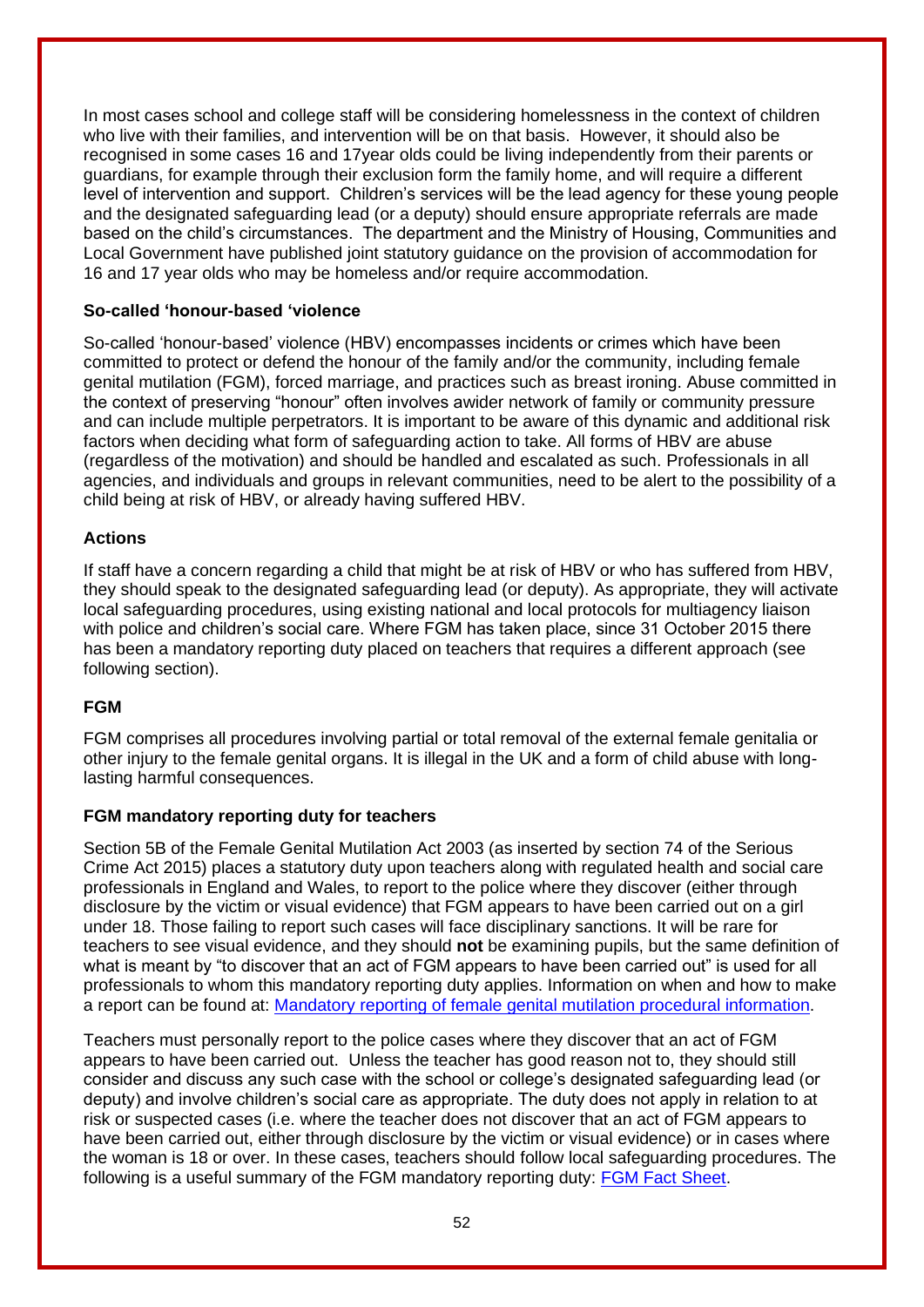# **Forced marriage**

Forcing a person into a marriage is a crime in England and Wales. A forced marriage is one entered into without the full and free consent of one or both parties and where violence, threats or any other form of coercion is used to cause a person to enter into a marriage. Threats can be physical or emotional and psychological. A lack of full and free consent can be where a person does not consent or where they cannot consent (if they have learning disabilities, for example). Nevertheless, some communities use religion and culture as a way to coerce a person into marriage. Schools and colleges can play an important role in safeguarding children from forced marriage.

The Forced Marriage Unit has published [statutory guidance](https://assets.publishing.service.gov.uk/government/uploads/system/uploads/attachment_data/file/322310/HMG_Statutory_Guidance_publication_180614_Final.pdf) and [Multi-agency guidelines,](https://assets.publishing.service.gov.uk/government/uploads/system/uploads/attachment_data/file/322307/HMG_MULTI_AGENCY_PRACTICE_GUIDELINES_v1_180614_FINAL.pdf) with pages 35-36 of which focus on the role of schools and colleges. School and college staff can contact the Forced Marriage Unit if they need advice or information: Contact: 020 7008 0151 or email [fmu@fco.gov.uk.](mailto:fmu@fco.gov.uk)

#### **Preventing radicalisation**

Children are vulnerable to extremist ideology and radicalisation. Similar to protecting children from other forms of harms and abuse, protecting children from this risk should be a part of a schools' or colleges' safeguarding approach.

Extremism is the vocal or active opposition to our fundamental values, including the rule of law, individual liberty and the mutual respect and tolerance of different faiths and beliefs. This also includes calling for the death of members of the armed forces.

[Radicalisation](https://assets.publishing.service.gov.uk/government/uploads/system/uploads/attachment_data/file/445977/3799_Revised_Prevent_Duty_Guidance__England_Wales_V2-Interactive.pdf) refers to the process by which a person comes to support terrorism and extremist ideologies associated with terrorist groups.

There is no single way of identifying whether a child is likely to be susceptible to an extremist ideology. Background factors combined with specific influences such as family and friends may contribute to a child's vulnerability. Similarly, radicalisation can occur through many different methods (such as social media) and settings (such as the internet).

However, it is possible to protect vulnerable people from extremist ideology and intervene to prevent those at risk of radicalisation being radicalised. As with other safeguarding risks, staff should be alert to changes in children's behaviour which could indicate that they may be in need of help or protection. Staff should use their judgement in identifying children who might be at risk of radicalisation and act proportionately which may include the designated safeguarding lead (or deputy) making a referral to the Channel programme.

# **The Prevent duty**

All schools and colleges are subject to a duty under section 26 of the Counter Terrorism and Security Act 2015 (the CTSA 2015), in the exercise of their functions, to have "due regard103 to the need to prevent people from being drawn into terrorism". This duty is known as the Prevent duty.

The Prevent duty should be seen as part of schools' and colleges' wider safeguarding obligations. Designated safeguarding leads and other senior leaders should familiarise themselves with the [Revised Prevent duty guidance: for England and Wales,](https://assets.publishing.service.gov.uk/government/uploads/system/uploads/attachment_data/file/445977/3799_Revised_Prevent_Duty_Guidance__England_Wales_V2-Interactive.pdf) especially paragraphs 57-76 which are specifically concerned with schools (and also covers childcare). The guidance is set out in terms of four general themes: Risk assessment, working in partnership, staff training, and IT policies.

# **Additional support**

The department has published advice for schools on the [Prevent duty.](https://assets.publishing.service.gov.uk/government/uploads/system/uploads/attachment_data/file/439598/prevent-duty-departmental-advice-v6.pdf) The advice is intended to complement the Prevent guidance and signposts other sources of advice and support.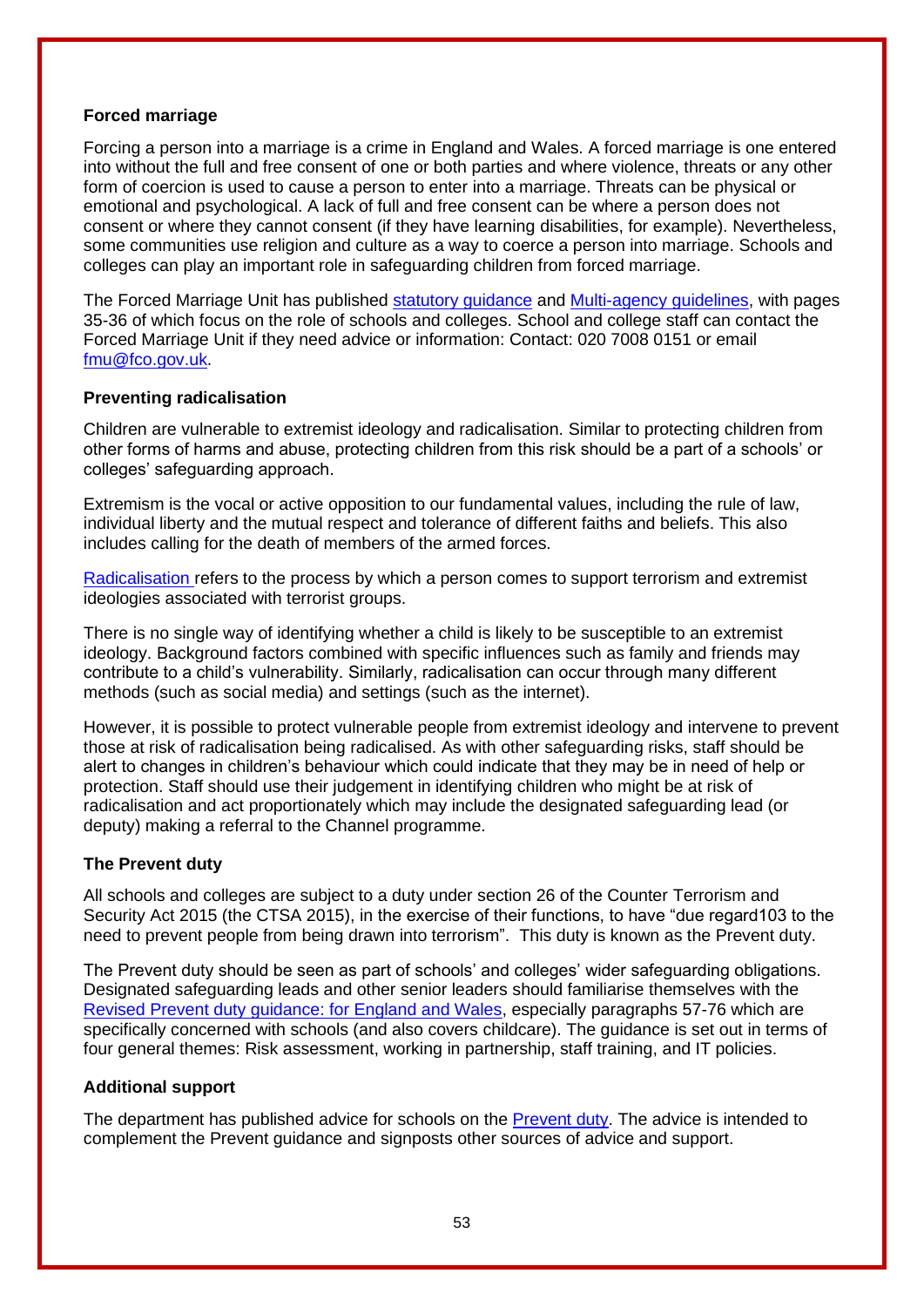Educate Against Hate, a website launched by the Her Majesty's Government has been developed to support and equip school and college leaders, teachers, and parents with information, tools and resources (including on the promotion of fundamental British values) to help recognise and address extremism and radicalisation in young people. The platform provides information on and access to training resources for teachers, staff and school and college leaders, some of which are free such as Prevent e-learning, via the Prevent Training catalogue.

# **Channel**

Channel is a programme which focuses on providing support at an early stage to people who are identified as being vulnerable to being drawn into terrorism. It provides a mechanism for schools to make referrals if they are concerned that an individual might be vulnerable to radicalisation. An individual's engagement with the programme is entirely voluntary at all stages. Guidance on Channel is available at: [Channel guidance,](https://www.gov.uk/government/publications/channel-guidance) and a Channel awareness e-learning programme is available for staff at: [Channel General Awareness.](http://course.ncalt.com/Channel_General_Awareness/01/index.html)

The school or college's Designated Safeguarding Lead (and any deputies) should be aware of local procedures for making a Channel referral. As a Channel partner, the school or college may be asked to attend a Channel panel to discuss the individual referred to determine whether they are vulnerable to being drawn into terrorism and consider the appropriate support required.

# **Peer on peer abuse**

Children can abuse other children. This is generally referred to as peer on peer abuse and can take many forms. This can include (but is not limited to) bullying (including cyberbullying); sexual violence and sexual harassment; physical abuse such as hitting, kicking, shaking, biting, hair pulling, or otherwise causing physical harm; sexting and initiating/hazing type violence and rituals.

#### **Sexual violence and sexual harassment between children in schools**

Context Sexual violence and sexual harassment can occur between two children of **any** age and sex. It can also occur through a group of children sexually assaulting or sexually harassing a single child or group of children.

Children who are victims of sexual violence and sexual harassment will likely find the experience stressful and distressing. This will, in all likelihood, adversely affect their educational attainment. Sexual violence and sexual harassment exist on a continuum and may overlap, they can occur online and offline (both physical and verbal) and are never acceptable. It is important that **all** victims are taken seriously and offered appropriate support. Staff should be aware that some groups are potentially more at risk. Evidence shows girls, children with SEND and LGBT children are at greater risk.

Staff should be aware of the importance of:

- making clear that sexual violence and sexual harassment is not acceptable, will never be tolerated and is not an inevitable part of growing up;
- not tolerating or dismissing sexual violence or sexual harassment as "banter", "part of growing up", "just having a laugh" or "boys being boys"; and
- challenging behaviours (potentially criminal in nature), such as grabbing bottoms, breasts and genitalia, flicking bras and lifting up skirts. Dismissing or tolerating such behaviours risks normalising them.

# **What is sexual violence and sexual harassment?**

Sexual violence It is important that school and college staff are aware of sexual violence and the fact children can, and sometimes do, abuse their peers in this way. When referring to sexual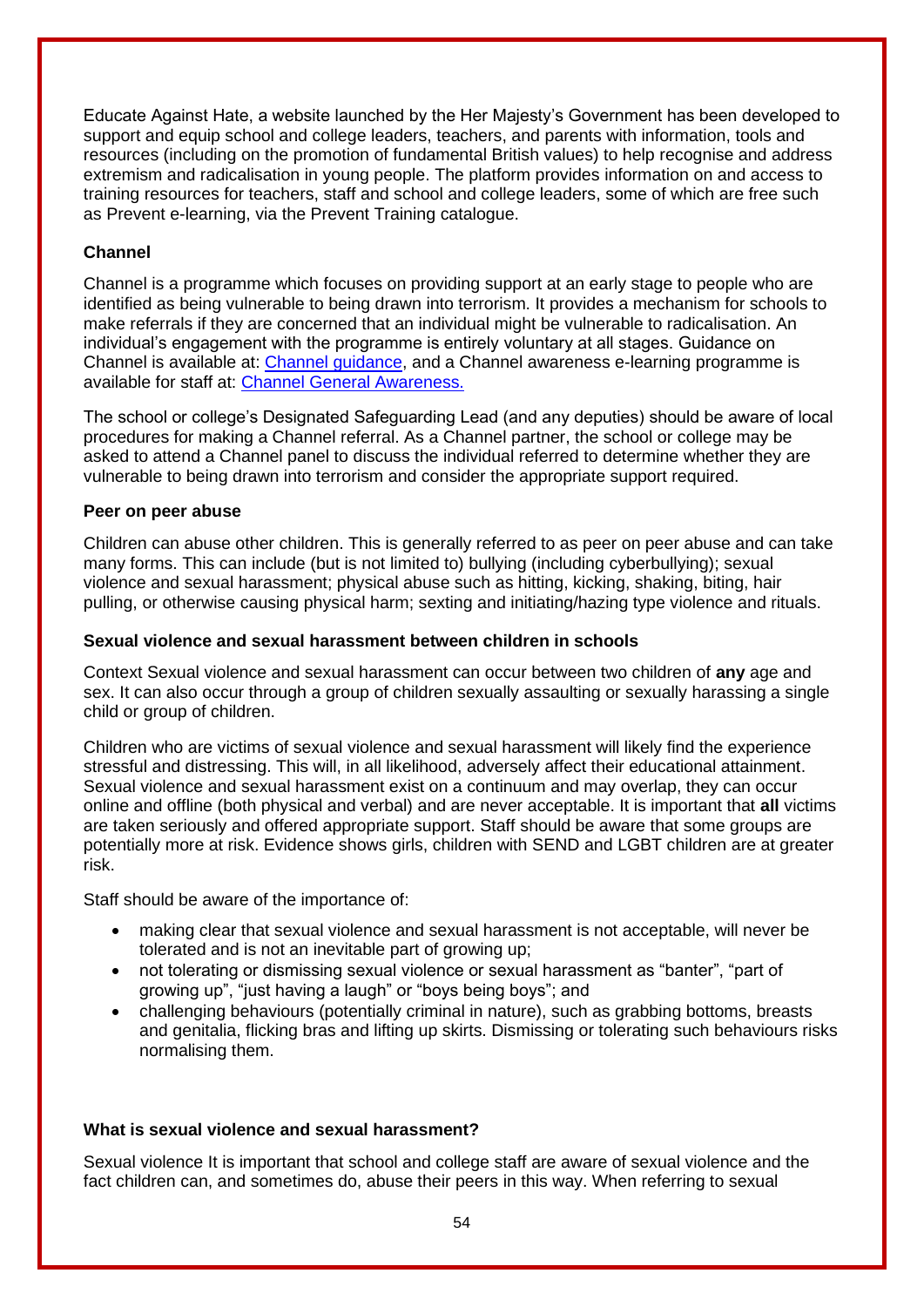violence we are referring to sexual offences under the Sexual Offences Act 2003105 as described below:

**Rape:** A person (A) commits an offence of rape if: he intentionally penetrates the vagina, anus or mouth of another person (B) with his penis, B does not consent to the penetration and A does not reasonably believe that B consents.

**Assault by Penetration:** A person (A) commits an offence if: s/he intentionally penetrates the vagina or anus of another person (B) with a part of her/his body or anything else, the penetration is sexual, B does not consent to the penetration and A does not reasonably believe that B consents.

**Sexual Assault:** A person (A) commits an offence of sexual assault if: s/he intentionally touches another person (B), the touching is sexual, B does not consent to the touching and A does not reasonably believe that B consents.

**What is consent?** Consent is about having the freedom and capacity to choose. Consent to sexual activity may be given to one sort of sexual activity but not another, e.g.to vaginal but not anal sex or penetration with conditions, such as wearing a condom. Consent can be withdrawn at any time during sexual activity and each time activity occurs. Someone consents to vaginal, anal or oral penetration only if s/he agrees by choice to that penetration and has the freedom and capacity to make that choice.

#### **Sexual harassment**

When referring to sexual harassment we mean 'unwanted conduct of a sexual nature' that can occur online and offline. When we reference sexual harassment, we do so in the context of child on child sexual harassment. Sexual harassment is likely to: violate a child's dignity, and/or make them feel intimidated, degraded or humiliated and/or create a hostile, offensive or sexualised environment.

Whilst not intended to be an exhaustive list, sexual harassment can include:

- sexual comments, such as: telling sexual stories, making lewd comments, making sexual remarks about clothes and appearance and calling someone sexualised names;
- sexual "jokes" or taunting;
- physical behaviour, such as: deliberately brushing against someone, interfering with someone's clothes (schools and colleges should be considering when any of this crosses a line into sexual violence - it is important to talk to and consider the experience of the victim) and displaying pictures, photos or drawings of a sexual nature; and
- online sexual harassment. This may be standalone, or part of a wider pattern of sexual harassment and/or sexual violence. It may include:
	- non-consensual sharing of sexual images and videos;
	- sexualised online bullying;
	- unwanted sexual comments and messages, including, on social media; and
	- sexual exploitation; coercion and threats

#### **The response to a report of sexual violence or sexual harassment**

The initial response to a report from a child is important. It is essential that all victims are reassured that they are being taken seriously and that they will be supported and kept safe. A victim should never be given the impression that they are creating a problem by reporting sexual violence or sexual harassment. Nor should a victim ever be made to feel ashamed for making a report.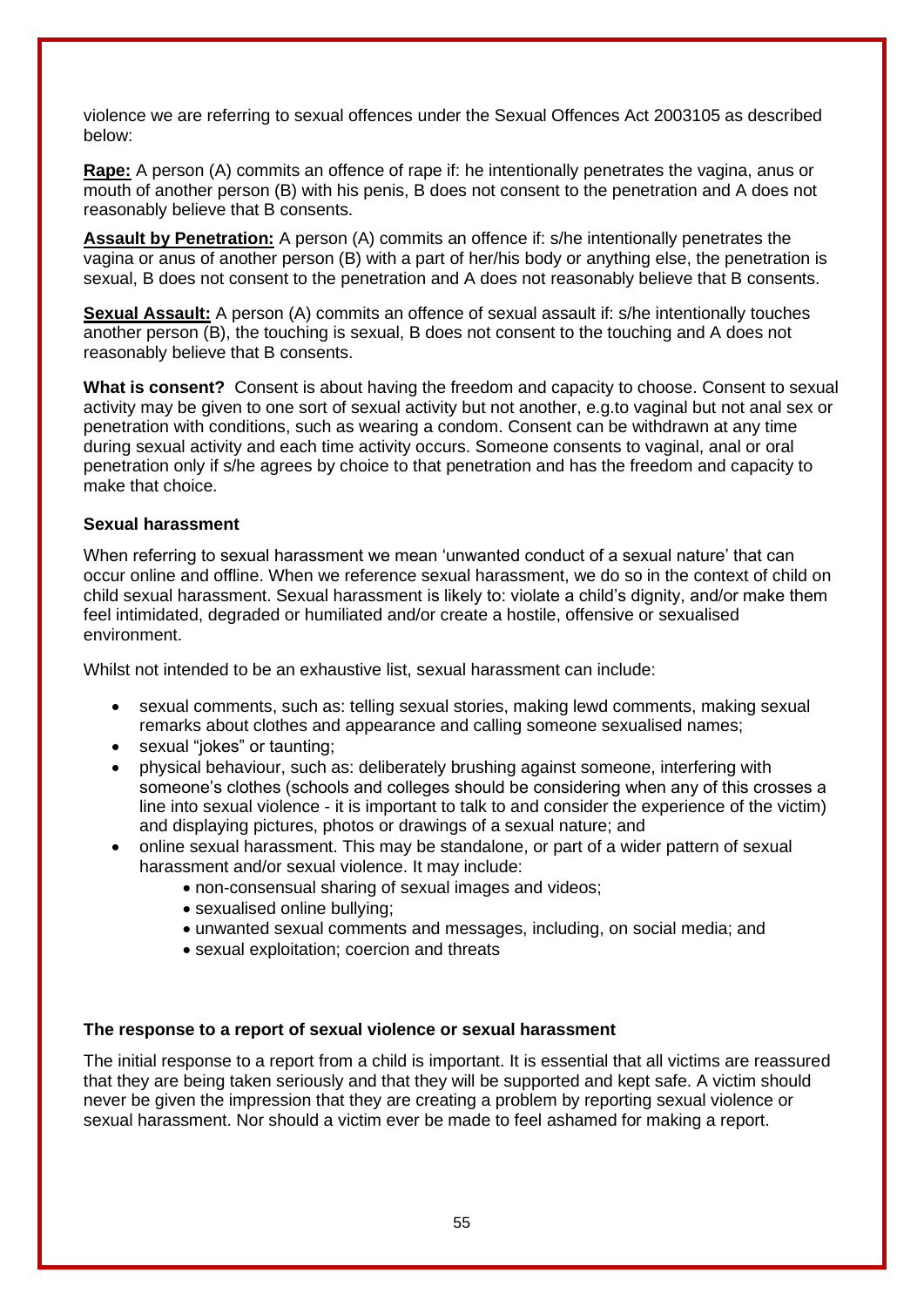If staff have a concern about a child or a child makes a report to them, they should follow the referral process as set out from paragraph 23 in Part 1 of this guidance. As is always the case, if staff are in any doubt as to what to do they should speak to the designated safeguarding lead (or a deputy).